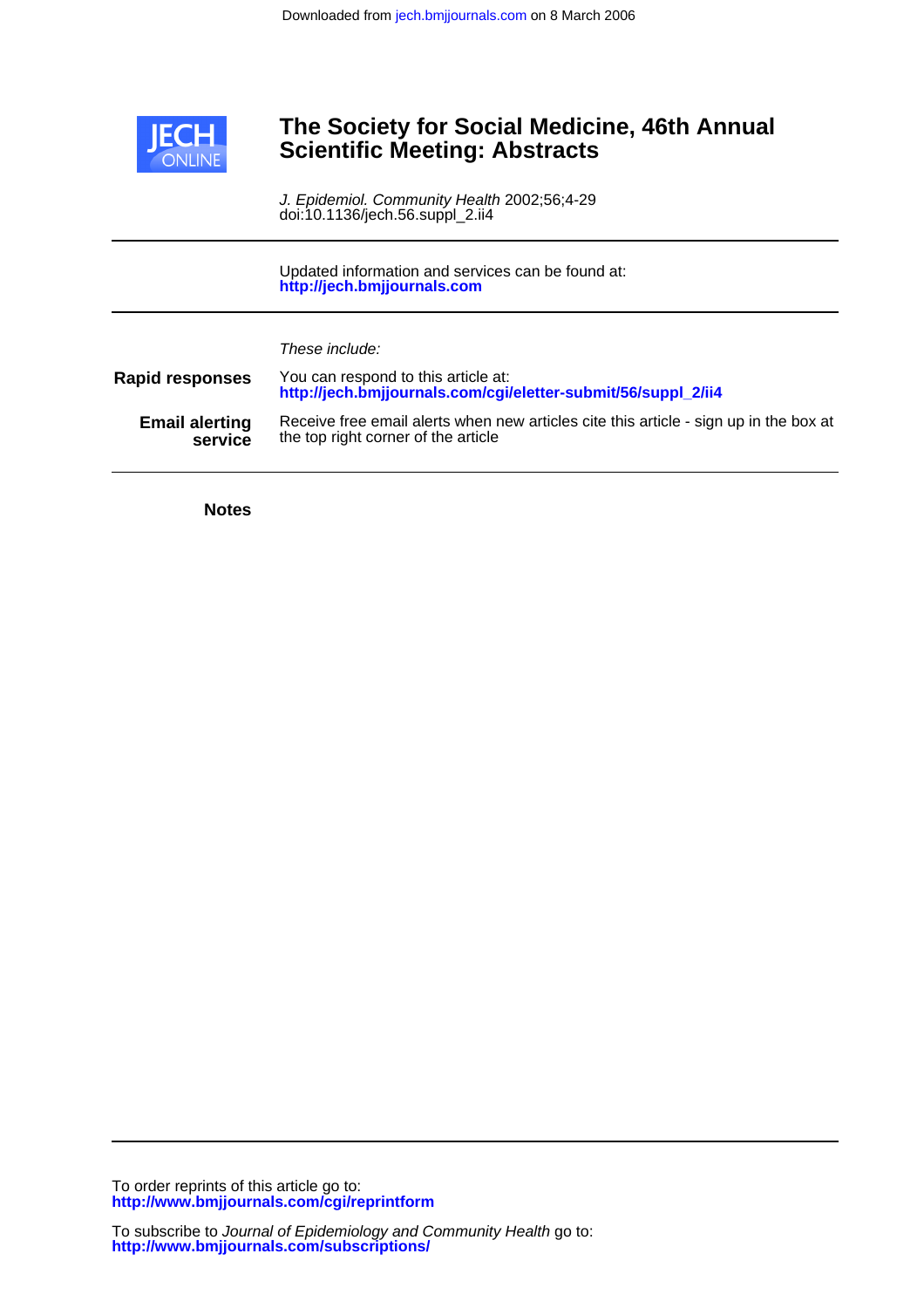# Abstracts................................................................................................

# Plenary sessions

### PRIMARY CARE GEOGRAPHY THE CONUNDRUM OF RESPONSIBLE OR RESIDENT POPULATIONS

R.C. Wilson. Department of Public Health and Epidemiology, University of Birmingham, Birmingham, B15 2TT

**Introduction:** The Public Health geography of the new NHS is Primary Care based with responsibility devolved to Primary Care Trusts by "Shifting the Balance of Power". This sets a statistical conundrum, whether to use a Primary Care/GP relevant list based view, a population that may not respect administrative boundaries or the traditional resident based view. It has been stated that the list based view is appropriate for the management of Primary Care resources, whereas for the wider issues of public health, such as inequalities, the resident view is more appropriate.

But does it really matter which is used? This paper seeks to address that question looking at activity patterns for the two populations.

**Methods:** Hospital admissions data for the West Midlands region was supplied by the Department of Health for the year 1999/2000, with a Primary Care Group (PCG) code allocated on the basis of the patient's registered GP. This code was used to create the Responsible Population. The data were postcode matched to PCG boundaries built up from electoral wards. This gave the Resident Population, patients who were resident within the PCG but who may not be registered there.

Results: There were 61 PCGs across the West Midlands; however West Midlands residents were registered with 429 PCGs. A PCG's responsible population contained patients registered with between 22 and 81 (median 43) other PCGs. This equated to between 31.1%-96.6% (mean 70.7%) of a PCG's responsible admissions being from its resident population. There are considerable differences for specific conditions, by demography and deprivation.

Conclusion: The scale of dispersion of patients cannot be ignored. Commissioners and managers have to be aware that some Primary Care organisations may have little ability to influence the health of their locality when more than 30% of the population for whom they are commissioning are not on their lists. This is complicated further by the non-random nature of the dispersion, as there are systematic variations.

This research poses a number of challenges to both policymakers and commissioners. Are the traditional monitoring tools appropriate? Based on residency, Health Authorities had an average crossboundary flow of between 5-7% and their responsibilities were clearly defined by boundaries, where as cross boundary flow at primary care level is six times higher making many boundaries meaningless. The implications of this will be discussed.

### INTELLIGENCE IN CHILDHOOD AND MORTALITY, MIGRATION, QUESTIONNAIRE RESPONSE RATE, AND SELF-REPORTED MORBIDITY AND RISK FACTOR LEVELS IN ADULTHOOD: PRELIMINARY FINDINGS FROM THE ABERDEEN 'CHILDREN OF THE 1950s' STUDY

G.D. Batty<sup>1</sup>, H. Clark<sup>2</sup>, S.M.B. Morton<sup>1</sup>, D. Campbell<sup>2</sup>, S. Macintyre<sup>3</sup>, M. Hall<sup>2</sup>, D.A. Leon<sup>1</sup>. 'Epidemiology Unit, London School of Hygiene and Tropical Medicine, London; <sup>2</sup> Dugald Baird Centre, University of Aberdeen, Aberdeen; <sup>3</sup> MRC Social and Public Health Sciences Unit, University of Glasgow, Glasgow

Objective: To explore the relation of intelligence quotient (IQ) at 7 years of age to all-cause mortality, migration, questionnaire response rate, and self-reported morbidity and risk factor levels in adulthood.

Design: Retrospective cohort study.

Setting: Aberdeen, UK.

Participants: 12,150 children (6,276 boys; 5874 girls) born from 1950-55 and in primary school in December 1962.

Main outcome measures: All-cause mortality, migration, questionnaire response rate, and self-reported morbidity and risk factor levels in adulthood.

Results: The whereabouts and vital status of 97.6% (11,859) of subjects at 45-50 years of age were ascertained using the NHS Central Register; 3.7% (454) had died. IQ measured at 7 years of age was inversely associated with all-cause mortality rates in adulthood, such that a greater mortality rate was seen in adults who, as children, had low IQ test scores (≤89 vs. ≥120; age-adjusted hazards ratio 1.89; 95% confidence interval 1.4 to 2.6). The magnitude of this relationship was essentially unaltered on adjusting for paternal occupational social class at birth. In comparison to children with low IQ test scores, children with high scores were more likely to move away from Aberdeen to other areas of Scotland, other parts of the UK, and abroad.

In a questionnaire survey of surviving Scottish residents (response rate 62.9%; N=6039) we enquired about morbidity and risk factor levels. Response rate was directly related to IQ at age 7 across the full range of scores. IQ was inversely and incrementally related to the prevalence of long-term illness/disability, poor self-perceived health, and feelings of depression/unhappiness. IQ was also associated with a range of behavioural, socio-economic, psycho-social, and anthropometric risk factors such as cigarette smoking, inebriationinducing levels of alcohol consumption, educational attainment, income, housing tenure, car ownership, social support, and height, with the most favourable levels seen in the adults who, as children, had recorded high scores on the IQ test. These associations held after adjusting for paternal occupational social class at the birth of the subject.

Conclusions: In this follow-up of Aberdeen primary school children, IQ score was inversely related to adult all-cause mortality rates and strong relationships were also seen with a range of health, behavioural, socio-economic, psycho-social, and anthropometric indices in adulthood, independent of socio-economic position at birth. These findings suggest that childhood IQ score is capturing an individual-level characteristic that is predictive of adult disease risk.

### HIGH RISK SEXUAL BEHAVIOUR INCREASES AMONG LONDON GAY MEN BETWEEN 1998-2001: WHAT IS THE ROLE OF HIV OPTIMISM?

J. Elford', G. Bolding', L. Sherr<sup>2</sup>. 'City University London, Institute of Health Sciences & St Bartholomew School of Nursing and Midwifery; <sup>2</sup>Royal Free and University College Medical School, London

Objective: It has been suggested that the recent increase in high risk sexual behaviour among gay men is due to optimism in the light of new HIV drug therapies (HIV optimism). There is, however, little sound evidence to support this hypothesis. The objective of this study was examine whether HIV optimism can indeed account for the recent increase in high risk sexual behaviour among London gay men using data collected over a four year period.

**Methods:** Gay men (n=2938) using central London gyms were surveyed annually between 1998- 2001. Each year information was collected on HIV status, unprotected anal intercourse (UAI) in the previous 3 months and agreement/disagreement with two optimism statements "<sup>I</sup> am less worried about HIV now that treatments have improved", "I believe that new drug therapies make people with HIV less infectious". Those who agreed were classified as "optimistic".

Results: Between 1998-2001 the percentage of men reporting high risk UAI (ie UAI with a casual partner of unknown or discordant HIV status) increased: HIV positive men, 15.3% to 38.8%, p<0.001; HIV negative men, 6.8%, 12.1%, p<0.01; never-tested men 2.1%, 7.7%, p<0.01. Overall, less than a third of the men were classified as being optimistic. In cross-sectional analysis, optimistic HIV positive and negative men (but not the never-tested) were more likely to report high risk UAI than other men (p<0.05). However, the increase in high risk UAI between 1998-2001 was seen in both those who were optimistic (the minority) and those who were not (the majority) (p<0.05). In multivariate analysis, the modelled increase in high risk UAI over time remained significant after controlling for HIV optimism (p<0.001) with no significant interaction between optimism and time (p>0.05). For HIV positive men, the adjusted odds ratio for year of survey was 1.4 (95% CI 1.2, 1.6, p<0.001) ie the risk of reporting high risk UAI increased by 40% each year after controlling for HIV optimism. For HIV negative men the adjusted OR was  $1.5$  (1.2, 2.0, p<0.001).

Conclusion: Among London gay men, no difference was detected between those who were optimistic and those who were not in the rate of increase in high risk sexual behaviour between 1998-2001. Our findings suggest that HIV optimism is unlikely to explain the recent increase in high risk sexual behaviour in these men. Identifying the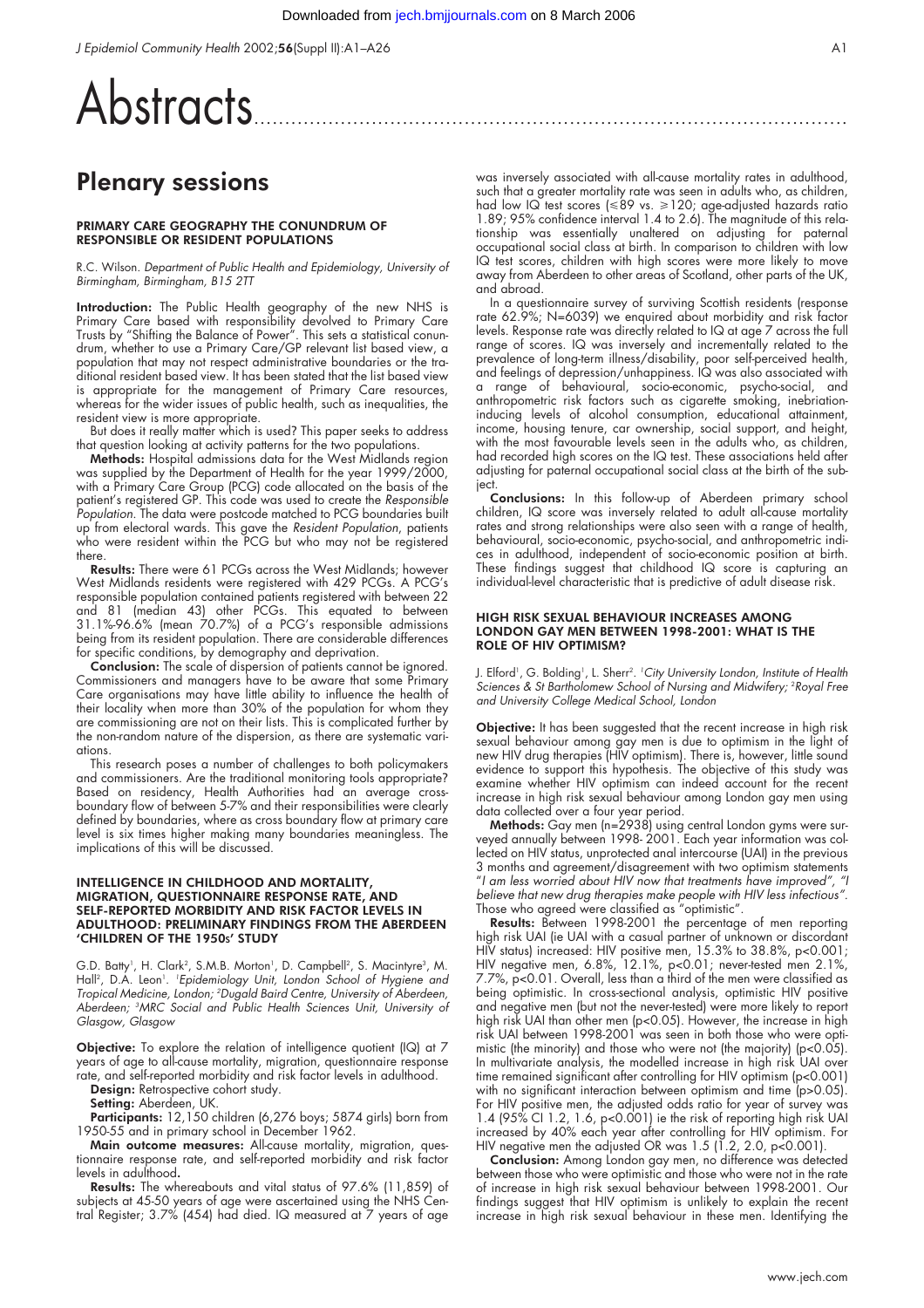factors which may underlie this increase should now be given the utmost priority.

### IS 'WATCHFUL WAITING' A REAL CHOICE FOR MEN WITH PROSTATE CANCER? A QUALITATIVE STUDY

S. Ziebland<sup>1</sup>, A. Chapple, A. McPherson, A. Herxheimer, S. Shepperd, R. Miller2 . 1 Cancer Research UK, General Practice Research Group, Department of Primary Health Care University of Oxford; <sup>2</sup> DIPEx Department of Primary Health Care, University of Oxford

Treatment for prostate cancer is highly controversial because no randomised, controlled trials have shown whether or not active intervention increases survival. Watchful-waiting, also known as active surveillance, or monitoring, implies no therapy once the disease has been diagnosed until the patient has some symptom resulting from complications of local or systemic disease. The aim of this paper is to explore what leads men to choose 'watchful waiting' rather than active treatment for cancer of the prostate.

Method: We interviewed 50 men with confirmed prostate cancer, in England, Wales and Scotland, about all aspects of their illness, as a study for the DIPEx (www.dipex.org) website. The sample included men at different stages of diagnosis, with experience of a wide range of treatments. In- depth interviews were conducted in men's homes, tape recorded and transcribed for qualitative thematic analysis.

**Results:** Watchful waiting would have been clinically inappropriate for those men with serious urinary symptoms and those with metastatic disease (almost half the sample). However, few of the men who might have chosen watchful-waiting remembered this being presented as a serious option. Most in this group chose radical prostatectomy, radiotherapy, brachytherapy or cryosurgery. The few who chose watchful waiting had found doctors who supported their decision, had assessed the evidence from Internet sites, and were concerned about the side effects and uncertain outcome of treatment. Men who chose watchful waiting, as well as those who opted for treatment, described considerable pressure from family members, doctors or support groups, to seek active treatment. Concerns included that they should 'do something' when faced with a cancer diagnosis and that they might be too old to be allowed treatment if and when it proved necessary.

Conclusion: This study helps to explain why some men will not contemplate 'watchful waiting', and why others may find it difficult to pursue that option. The popular discourse that all cancers must be 'fought' with a positive attitude and aggressive treatments contributes to the difficulties that men with prostate cancer have in choosing this approach, despite the lack of evidence that active treatment will be beneficial.

### URBAN-RURAL DIFFERENCES IN THE OCCURRENCE OF DEPRESSIVE DISORDER IN EUROPE: EVIDENCE FROM THE ODIN STUDY

V. Lehtinen<sup>1</sup>, C. Dowrick<sup>2</sup>, E. Michalak<sup>3</sup>, C. Wilkinson<sup>3</sup>, J.-L. Ayuso-Mateos<sup>4</sup>, O.S. Dalgard<sup>5</sup>, P. Casey<sup>6</sup>, J.-L. Vázquez-Barquero<sup>4</sup>, G. Wilkinson<sup>2</sup> and The ODIN Group 'STAKES, Finland; <sup>2</sup>University of Liverpool; <sup>3</sup> University of Wales College of Medicine; <sup>4</sup> University of Cantabria; <sup>s</sup>University of Oslo; <sup>6</sup>University College Dublin

Background: The majority of previous research on the prevalence of depression has been conducted in urban areas. Studies comparing urban-rural differences in this respect have given contrasting results, at least partly due to methodological inconsistencies.

Aim: To analyse the factors which might explain the urban rural differences in the occurrence of depressive disorder across five urban and four rural areas in Europe.

**Method:** A representative sample of 14387 people aged between 18 and 64 residing in specified urban and rural areas were screened by the Beck Depression Inventory for depressive disorder. Those over cut-off and a 5% random sample of those under cut-off underwent diagnostic interview including the SCAN version 2.0, and completed a battery of additional research instruments.

Results: The estimated one-month prevalence of depressive disorder according to ICD-10 was 9.0% in the total ODIN sample. A large between country variation was found in female urban prevalence, with Ireland and UK having a remarkably high rate. The women in these same countries showed a significant urban/rural difference, whereas in men and in the total sample this difference was non-significant. Multivariate analyses was undertaken including the following factors: country, age, place of birth, marital status, employment status, living alone/with others, availability of practical help,

presence of confidants, recent negative life events, urban/rural setting. The significance of urban/rural setting as an explanation for differences in depression in women disappeared on this analysis. The most important determinants explaining the risk of depressive disorder in women were: having difficulties in getting practical help from neighbours, lacking a confidant, experiencing two or more threatening life events during the previous six months, being separated or widowed, and belonging to the middle age group.

**Conclusions:** ODIN is the first European study on occurrence of depressive disorder in both urban and rural settings, allowing close analysis of urban/rural differences. Variation in sample sizes indicates a need for caution in interpreting results. However the most striking result was the large urban/rural difference in women in UK and Ireland, which was mainly explained by variation in social support.

### ASSOCIATION BETWEEN INFANT NUTRITION AND BLOOD PRESSURE IN EARLY ADULTHOOD: THE BARRY CAERPHILLY GROWTH COHORT STUDY

R.M. Martin<sup>1</sup>, A. McCarthy<sup>1</sup>, D.P. Davies, G. Davey Smith<sup>1</sup>, Y. Ben-Shlomo<sup>1</sup>. <sup>1</sup> Department of Social Medicine, University of Bristol;  $^{\rm 2}$ Department of Child Health, University of Wales College of Medicine

Objective: To determine whether early infant nutrition, as measured by intake of dried formula milk in the first 3 months of life, is associated with blood pressure in early adulthood.

Design: Long-term follow-up (1997-1999) of a randomised controlled trial (1972-1974) into which mothers and their offspring were randomised to milk supplementation or usual care (Barry Caerphilly Growth (BCG) study).

Setting: The towns of Barry and Caerphilly in South Wales.

Participants: 679 males and females aged between 23 and 27 years at follow-up.

Main outcome measures: Systolic and diastolic blood pressure. **Results:** Subjects who were followed up were similar to those who were not for a range of social and demographic factors. There was a clear positive dose response relationship between dried milk intake at 3 months of age and systolic blood pressure in early adulthood (p=0.005): the mean systolic blood pressure was 120.2 mmHg versus 114.0 mmHg in the highest versus lowest quartiles of intake. Dried milk intake at 3 months of age was positively associated with diastolic blood pressure (highest versus lowest quartile: 71.2 mmHg vs 68.9 mmHg; p=0.059). In multivariable linear regression models adjusted for sex, intervention group, birthweight z-scores (standardised for sex and gestational age), social class in childhood, age at follow-up, alcohol and smoking, intake of dried milk was positively associated with systolic and diastolic blood pressure. For each increase in quartile of dried milk intake (ounces) there was a 1.28 mmHg (95% CI: 0.46 to 2.10) increase in systolic and a 0.63 mmHg (0.04 to 1.22) increase in diastolic blood pressure. These coefficients were attenuated when adult BMI and height were included in the models, but the association of dried milk intake with systolic blood pressure remained significant (1.07; 0.27 to 1.87). The association of dried milk intake and systolic blood pressure was stronger in males than females (p for interaction: 0.05).

Conclusions: Our results are consistent with the hypothesis that high blood pressure in later life is influenced by early postnatal nutrition independent of birthweight. The public health implications of our findings are important, since reductions in population mean blood pressure levels observed in this study would be predicted to be as or more effective in reducing blood pressure-related morbidity or mortality than targeting interventions at high-risk individuals only. The suggestion of postnatal nutritional influences on adult health offers the possibility that interventions to optimise infant nutrition may have important long-term health benefits.

# Inequality I

### COMPARING THE HEALTH STATUS OF URBAN AND RURAL **POPULATIONS**

K.A. Levin. MRC Social and Public Health Sciences Unit, University of Glasgow, 4 Lilybank Gardens, Glasgow G12 8RZ

Background: Previous research suggests that there are significant differences in health between urban and rural areas. Recent reports cast doubt on the reliability of earlier findings that the population living in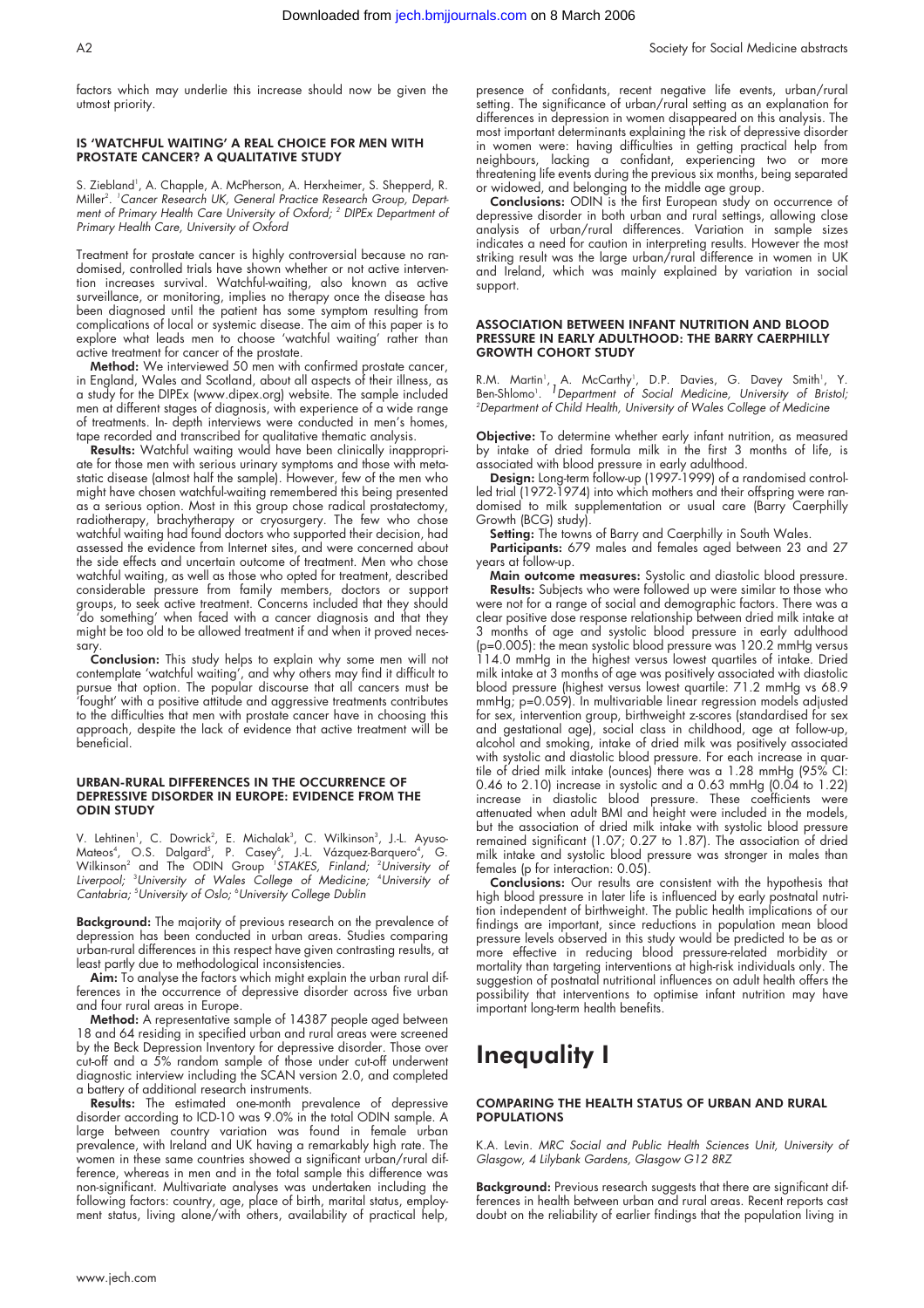urban areas is less healthy than that in rural areas. Deprivation indicators have been criticised for being biased towards urban areas, while rurality has been classified on a number of different scales.

Objectives: To describe the pattern and magnitude of urban/rural variation in health in Scotland using limiting long term illness (LLTI) as a health indicator and to examine the factors associated with health inequalities in urban and rural areas.

Data and methods: Postcodes classified using the Scottish Household Survey rurality indicator were aggregated and reclassified using clustering techniques to give a rurality indicator at postcode sector level (approximate average population 5000). Premature and all-age standardised illness ratios (SIRs) based on LLTI as reported in the 1991 census were investigated for each rurality. A variety of socio-economic determinants of LLTI (again taken from the census) were investigated using multilevel Poisson regression.

Results: The areas with the highest SIRs (>125) are predominantly urban (78:5 urban:rural sectors) whilst the lowest (<75) are found in both urban and rural areas (26:35). Variation in SIRs within rural areas is generally smaller than within urban areas. Areas of small populations, within a 30-minute drive to large urban settlements, have the least LLTI. Determinants of illness vary according to type of rurality. The total variation in the models used to describe urban and suburban areas and remote towns is reduced by 84-89% when socio-economic factors are included. Areas composed of accessible settlements of less than 3000 people see a reduction of 56%, whilst similarly sized settlements in remote areas see a 35% reduction of variation due to the inclusion of socio-economic factors.

Conclusions: Models for areas comprising accessible and/or remote villages show few of those socio-economic factors considered to be significantly associated with illness. This suggests that either the explanatory variables used are not appropriate for modelling illness in rural communities or that these areas are so heterogeneous that further subdivisions of area type are required for the more remote, less populated sectors. This is further supported by the relatively small reduction in total variation in these models once socio-economic factors are included.

### AGE-SPECIFIC DIFFERENCES IN AREA MORTALITY EFFECTS

A.H. Leyland. MRC Social and Public Health Sciences Unit, University of **Glasgow** 

Introduction: Areas with high mortality at one point in time tend to have high mortality subsequently. This paper investigates whether the (all cause) mortality of a certain age group living in a certain area is best predicted by the previous mortality experience of people of the same age in that area (an age effect), the previous mortality experience of people of that birth cohort in that area (a cohort effect), or the mortality of other ages in that area at that time (a general malaise associated with the area)?

Data and methods: All cause mortality and population data for all 459 government districts in GB were analysed in 5-year age bands for the periods 1979, 1984, 1989 and 1994. Age- specific mortality rates were estimated in each area for each band between the ages of 0-84. Age-exclusive mortality rates (the age standardised mortality rate among all other age bands) were also estimated. Mortality rates were estimated for 1984, 1989 and 1994 using the age-specific mortality rates from the previous period relating to the same age group and the same cohort, and the age-exclusive mortality rates from the same period. All analyses were conducted using multilevel Poisson regression.

Results: The variation between areas in mortality rates is generally largest among the younger age groups and tends to decrease with increasing age. For those aged 45-84 the mortality rate among other age groups in the area consistently explains the largest proportion of the variation between areas. The proportion of variation explained is lowest amongst the 80-84 age group (54%-63% over the 3 periods) and highest among the 65-69 age group (93%-98%). For those aged 25-34 the mortality rate in the same age group in the area 5 years previously consistently explains the largest proportion of the variation between areas. A lower proportion of the variation is explained than among the older age groups (range 33%-93%). The results for other age groups are inconclusive.

Conclusions: Variations in mortality are greater among younger age groups. Areas with high mortality rates for young adults (25-39) are not necessarily those areas with high mortality rates among other age groups; however, certain areas do tend to have consistently high mortality rates in this age group. This will in part reflect the lack of correlation within areas between mortality rates for the younger and older age groups, a fact which is masked by age standardisation.

### ENVIRONMENTAL AND SOCIO-ECONOMIC HEALTH EQUITY IN ENGLAND AND WALES

B.W. Wheeler, Y. Ben-Shlomo, E. Whitley. Department of Social Medicine, University of Bristol, UK

Objective: To investigate environmental (in)equity and its role in determining socio-economic health inequalities.

Design: Ecological/cross-sectional studies.

Setting: England and Wales.

Participants: Population 1991 (42,972,952); Health Survey for England 1994-97 (71,471).

Main outcome measures: Small-area indices of potential environmental health risk (ambient air quality, licensed industrial atmospheric chemical releases, landfills and registered Control Of Major Accident Hazard sites). Ecological: mortality due to ischaemic heart disease, chronic obstructive pulmonary disease, lung cancer and all-causes, 1991-95. HSE: all-cause mortality; limiting long-term illness; asthma; lung function.

Results: Environmental Equity: Positive associations were found between deprivation measures and environmental indices. An urban census ward in the most deprived 20% compared to one in the least deprived 20% (Carstairs Index) was 6.7 [95% CI 4.8-9.3] times as likely to be within 1 km of a large atmospheric release site, 1.6 [1.2- 2.0] times as likely to be within 1km of a landfill and 4.0 [3.1-5.0] times as likely to be within 1km of a COMAH-registered site. Associations persisted in rural areas, but were generally weaker. The relationship between socio-economic status and the ambient air quality index is more complex, with associations positive in urban areas and negative in rural areas.

Health outcomes: Ecological analyses demonstrated small adverse effects of increased environmental hazard on mortality. Effect estimates were mostly attenuated when adjusted for deprivation. Analysis of individual HSE data produced complementary results, with the most apparent effect being that of ambient air pollution on lung function. Residence in the 20% of wards with highest levels of ambient air pollution compared to the lowest 20% was associated with a reduction of 8.3% [4.9-11.7] in boys', and 4.5% [0.9-8.2] in girls', mean height-adjusted FEV<sub>1</sub>, after adjustment for social class of head of household, passive smoke exposure and urban-rural status. Socioeconomic health gradients were slightly attenuated by adjustment for environmental measures.

Conclusions: Standard small-area indicators of deprivation are strongly related to small-area indices of potential environmental health risk. These indices have measurable adverse effects on some health outcomes after adjustment for socio-economic status and may, to a small extent, explain gradients between area deprivation and morbidity/mortality. Associations are complex, appear to interact with urban-rural status and are subject to methodological limitations, such as errors due to spatial autocorrelation. The study raises issues of environmental inequity and has implications in terms of social justice and health, environmental and planning policy.

### LIFE EXPECTANCY BY SOCIO-ECONOMIC STATUS

A. Donkin, P. Goldblatt, K. Lynch. Office for National Statistics, London

Objective: To consider the use of the ONS Longitudinal Study to monitor socio-economic inequalities in health following the introduction of the National Statistics Socio-Economic Classification (NS SEC).

Design: Longitudinal study. Setting: England and Wales.

Participants: 1% representative sample of the population of England and Wales since the 1971 Census, (approximately 800,000 study members).

Main outcome measure: Life expectancy.

Results: In January 2001 the Office for National Statistics published life expectancy figures for males and females for 1997-99 by social class. The figures showed that the differential between life expectancy at birth for men in social class I (professionals) and social class V (unskilled workers) had narrowed to  $\ddot{7}$ .4 years, from 9.5 years in 1992-96. These life expectancy calculations required age-specific mortality rates by social class at all ages, not just at working ages. This presentation explains how social class was attached to those of working and non-working age and discusses the advantages and disadvantages of the method. To illustrate this discussion three sets of life expectancy figures for 1997-99 are calculated based on social class attached at or after the 1971, 1981 and 1991 Censuses, respectively.

The life expectancy figures calculated using social class at or after 1991 are less reliable than those calculated using earlier starting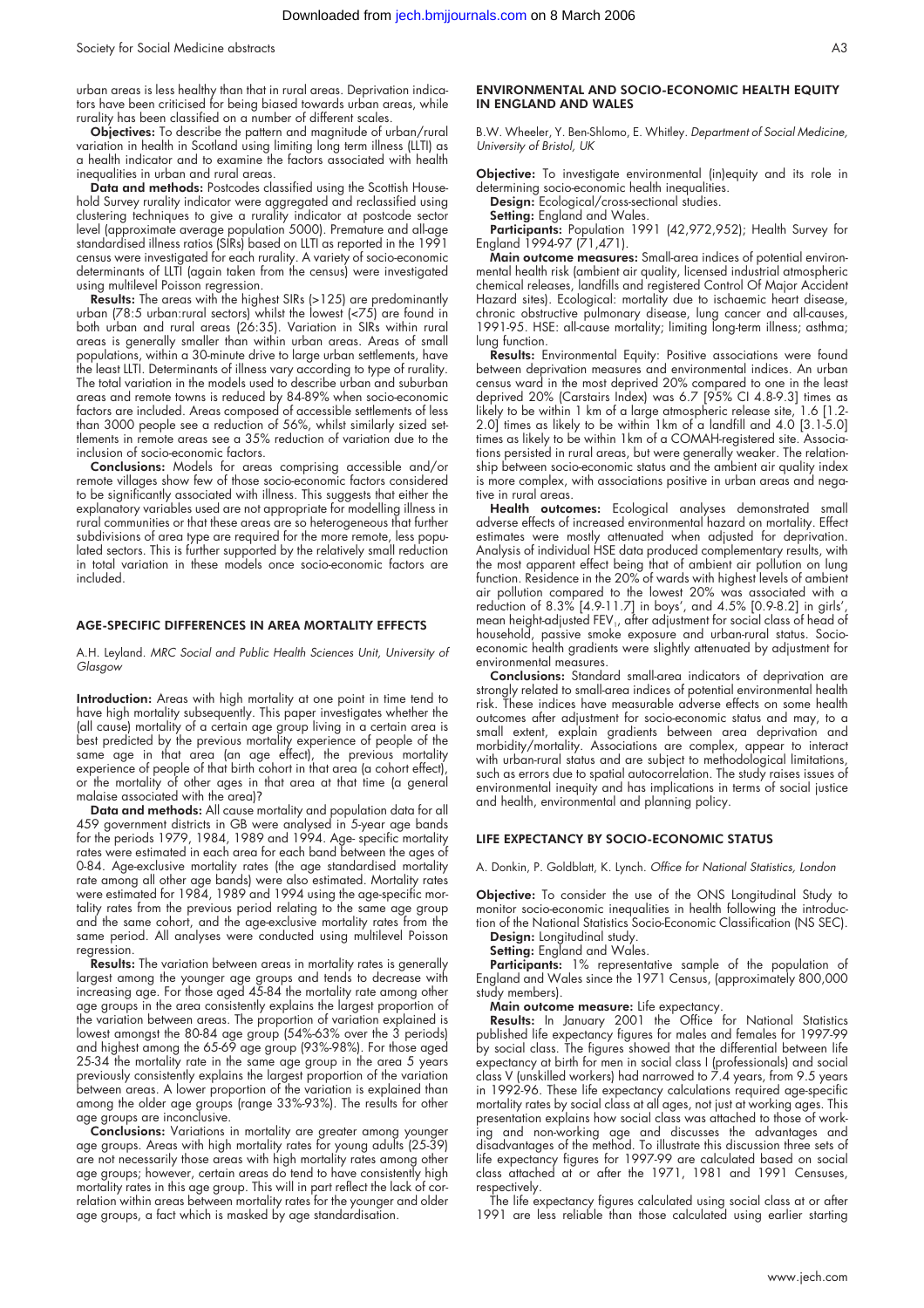points, particularly for females. Three-quarters of female deaths could not be linked to a social class as a result of the ageing population. This poses a particular challenge in presenting trends by NS SEC rather than social class. NS SEC is not available on data prior to 2000, thus it would be necessary to attach an approximation of NS SEC at the earliest possible time point to calculate trends in life expectancy. An approximation to NS SEC based on data available between 1990 and 2000 has been developed (NS SEC90). Ninety percent of deaths in 2000 were correctly classified to the same NS SEC and NS SEC90 category. The implications of using NS SEC90 for life expectancy calculations and approximating to NS SEC prior to 1990 are discussed.

Conclusions: This paper highlights the difficulties associated with presenting trends by NS SEC rather than social class using life expectancy as an indicator. Possible solutions are discussed.

# Risk factors

### *HELICOBACTER PYLORI* INFECTION AND CORONARY HEART DISEASE IN THE CORK 5C STUDY: A POSSIBLE LINK BETWEEN INFECTION AND INFLAMMATION?

S. O' Sullivan, J. Sheehan, S. Neilson, R. Hinchion, I.J. Perry. Department of Epidemiology and Public Health, University College Cork, Ireland

Introduction: Coronary heart disease (CHD) is one of the leading causes of mortality in Western countries. The incidence of cardiovascular disease in Ireland is among the highest in Europe. While major risk factors for CHD are well known, they do not fully explain all of causative factors of the disease. Evidence exists to suggest that active inflammation and/or chronic infection may play a role in CHD. Helicobacter pylori infection usually acquired in childhood has been associated with an increased risk of CHD.

**Objective:** To investigate the association between acute coronary syndrome and H. pylori infection in an Irish population sample.

**Design:** A community based case-control study**.** 

**Methods:** The Cork 5C study is a community based case control study. Cases were first event myocardial infarction or unstable angina, aged between 35 and 74 years, who were admitted to the coronary care units in the Cork area. AMI and first event angina were defined on the basis of standard internationally acceptable criteria. Controls were randomly sampled from the age sex registers or practice lists of the general practices from which the patients were referred. Both cases and controls underwent standardised assessment, including questionnaires, physical measurements and blood tests. H. pylori infection was diagnosed serologically (with IgG titers > 1.8 seropositive) and the association between infection and CHD was estimated by binary logistic regression.

**Results:** 227 cases and 277 controls were recruited giving a response rate of 97% and 73% respectively. The mean age of cases and controls was 59. 30% of cases and 35.3% of controls were seropositive for H. pylori infection. The unadjusted Odds Ratio for H. pylori infection between cases and controls was 1.03 (95% C.I. 0.95- 1.11). On adjustment for known cardiovascular risk factors, age, sex, body mass index, smoking, and cholesterol the adjusted Odds Ratio was for H. pylori infection between cases and controls was 1.06 (95% C.I. 0.90-1.26). There was no significant difference between socioeconomic group, smoking status and H. pylori status.

Conclusion: These data provide no support for the hypothesis linking H. pylori infection to acute coronary syndromes. The positive results in previous studies may have been due to selection bias or confounding.

### SUPPRESSED VERSUS EXPRESSED ANGER AND RISK OF CORONARY HEART DISEASE AND STROKE: THE CAERPHILLY **STUDY**

M. May<sup>1</sup>, S. Ebrahim<sup>1</sup>, S. Stansfeld<sup>2</sup>, J. Gallacher<sup>3</sup>, G. Davey Smith<sup>1</sup>. 1 Department of Social Medicine, University of Bristol, Canynge Hall, Whiteladies Road, Bristol BS8 2PR; <sup>2</sup>Department of Psychiatry, Queen Mary & Westfield College, University of London, Mile End Road, London E1 4NS; <sup>3</sup> Department of Epidemiology & Public Health, University of Wales College of Medicine, Heath Park, Cardiff CF14 4XN

Objectives: To investigate the relationship between personality trait and all-cause, cardiovascular causes of mortality, coronary heart disease events and stroke events. In particular, whether Type A coronary prone behaviour (measured by Framingham Type A, Jenkins Type A and Bortner questionnaires), anxiety (Spielberger Self-Evaluation

questionnaire) and different ways of managing anger, that is, tendency to suppress or express anger (Framingham Anger Scales) are associated with disease outcomes.

Design: Population cohort study with 15 years follow up.

Participants: 2398 men aged 49-64 years who participated in phase II of the Caerphilly study in 1984 to 1988.

Main outcome measures: All cause mortality, cardiovascular mortality, coronary heart disease and stroke events.

Methods: Summary scores were calculated from the questionnaires. Subjects were divided into quintiles of score for each psychological measure. The odds ratio of each outcome was calculated per quintile change in psychological measure.

Results: 561 (25.3%) men died, 237 (10.7%) died from CVD, 288 (13%) suffered a CHD event and 144 (6.5%) had a stroke. We found no association between Type A personality measures or anxiety trait and mortality or CHD or stroke. Suppressed anger was not associated with mortality [OR 0.99 95%CI (0.92 to 1.06) per quintile] or CHD events [OR 0.99 (0.88 to 1.11)], but was strongly associated with stroke events [OR 1.44 (1.11 to 1.86)]. In contrast, those who expressed anger had a lower odds ratio per quintile for all cause mortality [OR 0.88 (0.77 to 1.00)] which was attributable to cardiovascular death [OR 0.79 (0.65 to 0.97)]. The OR per quintile of expressed anger for CHD events is similar to CVD mortality[OR 0.76 (0.60 to 0.96)], but there is no decrease of OR with stroke events [OR 1.04 (0.68 to 1.58)]. These results were not attenuated by adjusting for standard CVD risk factors.

Conclusions: Type A behaviour and anxiety do not predict mortality, CHD or stroke in this cohort. However, questions designed to show how subjects react when angry show a strong pattern of association with disease outcomes. Subject who suppress anger are more likely to suffer a stroke, but do not have a raised risk of CHD. In contrast to this, subjects who express anger are less likely to suffer CVD mortality or CHD events, but have average risk of stroke.

### INFLUENCE OF HEIGHT, LEG AND TRUNK LENGTH ON PULSE PRESSURE

C. Langenberg, D. Kuh, R. Hardy, M.E.J. Wadsworth. MRC National Survey of Health and Development, Department of Epidemiology and Public Health, UCL Medical School, London

Background: Children who grow up under adverse socioeconomic circumstances have shorter height and legs compared to their peers from higher social backgrounds, similarly they are at higher risk of cardiovascular disease (CVD). Short height is associated with an increased risk of CVD and the reasons for this relationship remain largely unknown. Increased pulse pressure, as the difference between systolic and diastolic blood pressure, has been shown to be an important risk factor for CVD in men and women over 50 years and is determined by the timing of arterial wave reflection, which occurs earlier in people of shorter height.

Objective: To compare the effects of height, leg and trunk length on pulse pressure, systolic and diastolic blood pressure in men and women.

Design: Prospective, population based, birth cohort study.

Setting: England, Scotland and Wales.

Participants: 1472 men and 1563 women born in 1946.

Main outcome measures: Pulse pressure, systolic and diastolic blood pressure at age 53 years.

Results: Pulse pressure increased linearly (p for trend <0.001 in each case) with decreasing height and leg length in men and women (shortest compared with the longest leg length group, men 55.8 versus 50.7 mmHg, women 53.3 versus 48.6 mmHg). Adjustment for adult confounding factors and childhood social class or birth weight did not attenuate these results ( $p \le 0.001$ ), except for height in men ( $p =$ 0.01). Systolic, but not diastolic blood pressure showed similar, but weaker trends in men and women, except for the association with height in men, which lost statistical significance after adjustment. Trunk length was not associated with any outcome measure in men or women.

Conclusions: Short height and leg length are associated with increased pulse pressure, but not diastolic blood pressure, in middle aged men and women. Pulse pressure is a potential mediator between short height and leg length and increased risk of CVD. Future studies of the association between shortness and CVD should consider measures of arterial hemodynamics, such as pulse pressure.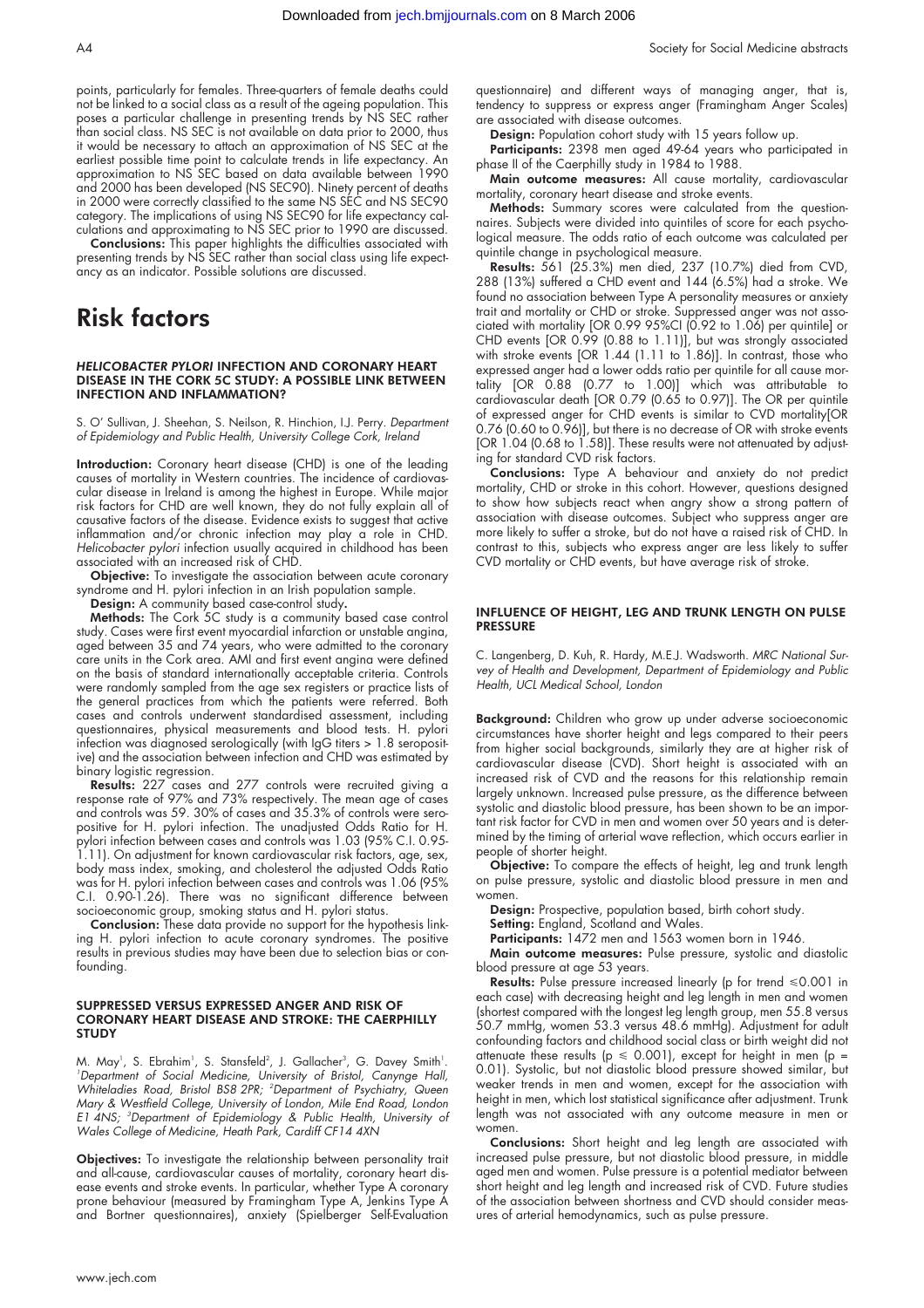### HEIGHT, LEG LENGTH AND RISK OF ASYMPTOMATIC PROSTATE CANCER

S.E. Oliver<sup>1</sup>, J. Holly<sup>2</sup>, J. Donovan<sup>1</sup>, T.J. Peters<sup>3</sup>, R. Persad<sup>2</sup>, D. Gillatt<sup>2</sup>, F. Hamdy<sup>4</sup>, D.E. Neal<sup>5</sup>, D. Gunnell<sup>1</sup>. 'Department of Social Medicine; <sup>2</sup>Division of Surgery; <sup>3</sup>Primary Health Care, University of Bristol; <sup>4</sup>Academic Urology Unit,University of Sheffield; <sup>s</sup>School of Surgical Sciences, University of Newcastle

Background and objective: Greater height in adulthood has consistently been associated with increased risk of developing cancer, including prostate cancer. However, there has been little research exploring the relationship between the components of adult height (leg and trunk length) and cancer risk. As the relative velocity of growth in legs and trunk varies with age any such relationships might elucidate periods in the life course of particular significance for cancer development. We therefore used a population-based case-finding exercise recruiting individuals with prostate cancer to a trial of treatment to examine the relative contribution of leg and trunk length to prostate cancer risk.

Methods: A nested case-control study was conducted amongst 7,383 asymptomatic men (50-69yrs) who underwent a prostatespecific antigen (PSA) test as part of the ProtecT study. Anthropometric measures (standing and sitting height and weight) were taken by trained staff in three UK centres. Men with a raised PSA (≥ 3ng/ml) were offered prostate biopsy. Cases were classified as either localised to the prostate gland (TNM stage  $\le$ T2) or advanced ( $\ge$  T3). Leg and trunk length (and leg:trunk ratio) were derived and standardised z-scores established for height, leg-length and leg:trunk ratio. Associations between anthropometry and prostate cancer risk were explored using logistic regression, odds ratios were calculated for a one standard deviation increase in each measure.

Findings: A total of 224 men with prostate cancer were identified, 166 (74%) had localised disease. Anthropometry was obtained on 170 (76%) cases. In age-adjusted analyses a weak association was observed between greater adult height and increased risk of cancer (OR 1.08, 95% CI 0.92-1.27). Of the components of height, it was leg length (OR 1.10, 0.94-1.28) rather than trunk length (OR 1.02, 0.87-1.18) that accounted for this association. The risk of cancer was greater in men whose legs were longer in relation to their overall height (OR 1.08, 0.93-1.25). This pattern of associations was maintained when analyses were limited to advanced cases and in fully-adjusted models accounting for age, study centre, social class and smoking history.

Interpretation: This study found evidence of a weak relationship between height and prostate cancer risk, consistent in magnitude with previous research but not reaching conventional statistical significance. The finding that leg, rather than trunk length, is the component of height associated with prostate cancer provides some support for the hypothesis that environmental exposures before puberty, when long bones are growing fastest, may have a role in establishing disease risk.

### HSR I

### DEAD EASY?: AN ANALYSIS OF THE PRODUCTION OF DEATH CERTIFICATES AND SUGGESTIONS FOR CHANGE

A. Clarke', J. Gladwin', C. Rooney<sup>2</sup>, S. Carter', N. Fulop'. *'Health Services* Research Unit, London School of Hygiene & Tropical Medicine, Keppel Street, London, WC1E 7HT; <sup>2</sup>Office for National Statistcs, 1 Drummond Gate, London, SW1V 2QQ

Introduction: The research reported here was commissioned in the light of the Shipman and other inquiries and alongside moves to rationalise death certification:

Objectives: to undertake a literature review and interviews with key stakeholders to:

Identify the separate roles which a death certificate fulfils.

Identify the processes by which composite data are produced from death certificates, including flow of information and disposal of the body.

Identify the separate roles of the coroner, the registrar and the certifying doctor in the process of certification.

Assess the benefits of a new role : "the medical examiner" to improve the processes and value of death certification.

Methods: Reviews of the literature and Interviews with key stakeholders ; ONS, Thames Cancer, Royal College of Pathologists and practising certifying doctors, funeral directors, coroners, registrars to cover:

Death certification; process and errors, production of summary statistics; organisational issues.

Results: Death certification with the production of summary statistics might be seen as a sine qua non of a civilised society. Nevertheless currently in the UK, the process of death certification, registration and exclusion of unnatural causes of death is labyrinthine, with multiple conflicting responsibilities and lines of accountability. Descriptions of roles date back hundreds, if not thousands of years. Previous reports have made a number of recommendations, although current legislation has not been changed since 1926. An organogram showing the multiple conflicting lines of responsibility and accountability suggests that the process is long overdue for reform. Doctors are highly critical of the (separate) certification procedures for authorising cremation – although this accounts for the disposal of 75% of bodies. A new role – that of a medical examiner has been suggested by a number of stakeholders as rationalising the process and ensuring that the three functions of death certification - legal, epidemiological and practical (for disposal of the body) are improved. However there are mixed views about the introduction of this new tier.

Conclusions: Death certification practice in the UK is long overdue for reform. In particular the organisation of the coronial system needs to be updated. Although there are mixed views about medical examiners – there is an important co-ordinating role which needs fulfilling.

### HOSPITAL MORTALITY ASSOCIATED WITH DAY AND TIME OF ADMISSION TO INTENSIVE CARE UNITS IN ENGLAND, WALES AND NORTHERN IRELAND

H. Wunsch<sup>1</sup>, J. Mapstone<sup>1</sup>, R. Hanks<sup>2</sup>, T. Brady<sup>2</sup>, K. Rowan<sup>2</sup>. *'Department* of Epidemiology and Population Health, London School of Hygiene & Tropical Medicine, Keppel Street, London; <sup>2</sup> Intensive Care National Audit & Research Centre (ICNARC), Tavistock House, Tavistock Square, London

Background: Intensive care units (ICUs) are set up to deliver constant care 24 hours a day, 7 days a week. However, the first few hours after admission to an ICU are often vital for commencing and establishing treatment plans for patients. Therefore we investigated whether outcome was associated with the day of the week or time of admission to intensive care.

Methods: Day of the week was defined as the period from 08:00 to 07:59 hours the following day. Time of day was defined as "day" 08:00 to 17:59 hours, "evening" 18:00 to 23:59 hours and "night" 00:00 to 07:59 hours. These definitions were applied to 75,621 admissions to 102 ICUs from December 1995 to February 2000 in the UK Case Mix Programme Database. After exclusion of re-admissions to ICU within the same hospital stay, and those ineligible for the APACHE II case-mix adjustment calculation, 56,049 admissions were analysed. Crude and case-mix adjusted hospital mortality were examined by day of the week and time of admission to the ICU.

Results: Patients admitted on Saturday and Sunday had a higher hospital mortality compared with admissions on Wednesday (Saturday crude odds ratio (OR) 1.47, 95% CI 1.37-1.58; Sunday OR 1.49, 1.38-1.60). The association was still significant after adjustment for probability of death using the UK APACHE II equation (Sat OR 1.20, 1.11-1.30; Sun OR 1.17, 1.08-1.27). However, after further adjustment using either the individual components of the APACHE II or APACHE III model the differences were no longer significant. Night admissions were also associated with higher mortality compared with day (crude OR 1.44, 1.37-1.51) and after UK APACHE II adjustment for case-mix (OR 1.16, 1.10-1.23). Again, further adjustment for case-mix using components of the APACHE II and APACHE III models reduced the difference in mortality to a nonsignificant level.

Conclusions: After appropriate adjustment for case mix, the day of the week and time of day of admission of patients to the ICU were not significantly associated with hospital mortality. The frequently used technique of risk adjustment with the current UK APACHE II equation did not adequately capture the differences in case mix. Further assessment of risk adjustment models is needed for future critical care research.

### DEPRIVATION AND RISK OF UNPLANNED EMERGENCY MEDICAL READMISSION. WHAT THE PERFORMANCE INDICATORS WILL NOT TELL

G. Liratsopulos<sup>1</sup>, D. Havely<sup>1</sup>, G. Cook<sup>1</sup>. *'Department of Epidemiology,* Stepping Hill Hospital, Stockport NHS Trust, Stockport

Objective: To examine the effect of deprivation on the risk of emergency medical readmission (EMA).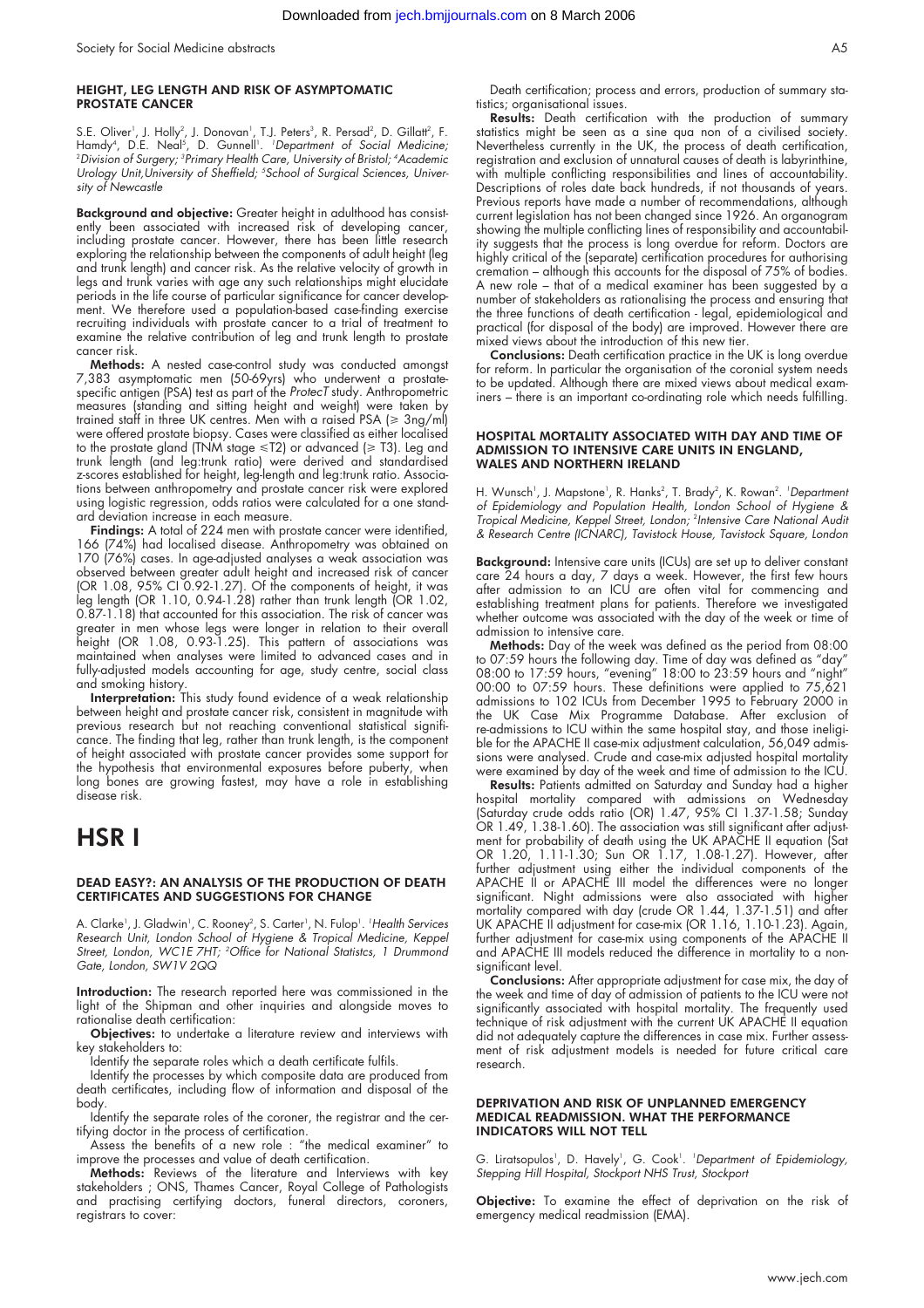Design: Multivariate proportional hazards model, based on routine data (HES). Socioeconomic status (SES) was measured ecologically. Five deprivation groups were defined using patients' post codes and the DETR Index of Multiple Deprivation Score for electoral wards.

Setting and study period: A District General Hospital in Greater Manchester, 4.5-year period 1997-2001.

**Participants:** All EMA spells during the study period leading to a live discharge at the end of the index EMA were included in the study  $(n=33,515)$ .

Main outcome measures: Hazard ratio (HR) of unplanned EMA by patient's deprivation group, adjusting for sex, age group, admission method, select group of diagnoses and length of stay (LoS) as a surrogate for disease severity.

Results: With the least deprived group as reference and the most deprived group defined as group 5, the HR of unplanned readmission was 1.16 (p: <0.001\*\*\*), 1.25 (p:<0.001\*\*\*), 1.4 (p:<0.001\*\*\*) and 1.6 (p:<0.001\*\*\*) for deprivation groups 2-5 respectively.

Women had a lower readmission risk (HR: 0.92, p: <0.001\*\*\*) and so did patients who were referred by a GP (HR:0.85, p:<0.001\*\*\*) and patients with a CVA (HR: 0.7, p:<0.001\*\*\*). Patients aged 60-74 and >75 had higher readmission risk (HR: 1.36 and 1.36 respectively, p:<0.001\*\*\*) and so did patients with heart failure (HR:1.46, p:<0.001\*\*\*), acute coronary syndromes/chest pain (HR: 1.17, p:<0.001\*\*\*) and COPD/asthma (HR: 1.51, p:<0.001\*\*\*). With the lowest LoS quartile as reference, the readmission HR was 1.31 (p:<0.001\*\*\*), 1.55 (p:<0.001\*\*\*) and 1.69 (p:<0.001\*\*\*) for quartiles 2-4 respectively.

Conclusions: Deprivation exercises an independent effect on the risk of readmission after an EMA. Readmissions can be preventable (e.g. due to sub-optimal healthcare) or non-preventable (e.g. due to non-modifiable disease progression). Estimates of the proportion of readmissions that are due to preventable healthcare factors vary between 9 and 48%. It is unlikely that deprivation status has an effect on the quality of emergency care. The results therefore support that lower SES is either associated with increased disease severity or other factors such as poor patient support system in the community. Re-admissions are included in the DoH performance indicators both for NHS trusts and PCTs and differences in "deprivation mix" can influence how well a hospital or PCT performs. We would support that the indicators are adjusted for patients' SES in the future, if NHS organisations serving deprived communities are not to be unfairly judged.

### ASSESSMENT OF LONG-TERM PUBLIC HEALTH BENEFITS FROM SHORT-TERM INTERVENTIONS: OBESITY AS A CASE **STUDY**

L.S. Aucott<sup>1</sup>, A.S. Poobalan<sup>1</sup>, W.C.S. Smith<sup>1</sup> . *'Department of Public Health,* University of Aberdeen, Aberdeen

Background: Health intervention policies are usually based on randomised controlled trials (RCT's) with relatively short follow-up. However, some health issues require longer-term assessment of the intervention impact, and RCT results would only be indicative and may even mislead. One such case is obesity, now a recognised chronic disease, described as an escalating epidemic by the WHO. It is associated with a wide variety of co-morbidities causing premature death or debilitating illness. Many short-term studies demonstrate that weight loss can ameliorate and in some cases eliminate these disorders. However, do these benefits continue? The long-term evidence of weight loss impact seems to be limited.

Objectives: To assess the long-term health outcomes after weight loss for the obese.

Methods: A systematic search of literature published between 1966 to 2001 was under taken on four bibliographic databases. Studies were limited to obese people (BMI ≥28kgs/m²), with preferably 5 years follow-up, weight loss measurements and at least one other health outcome recorded. The long-term impacts of short-term changes were modelled.

**Results:** A total of 7567 abstracts were identified. 302 were selected for critical appraisal. After application of the inclusion criteria 37 studies were reviewed. These provided some evidence of long-term benefits of weight loss on health outcomes. The effects of weight loss with respect to mortality were significantly beneficial for women, with obesity related illness, who intentionally lost weight. Intervention for obesity also appears to reduce the risk of developing diabetes and indeed improve diabetes status. By modelling over a range of weight differences an average loss of 10kgs produced an expected drop of 0.28mmol/L in cholesterol levels and a 3mmHg drop in diastolic

blood pressure for obese people. However, the lack of information about the occurrence of weight loss between baseline and final follow-up meant that assessing whether weight losses were maintained, cycled or regained was difficult. Most were cohort/ prospective studies which although long-term often had poor percentage follow-up of patients. Some studies assessed weight loss retrospectively by questionnaires.

Conclusions: Weight loss providing health benefits have been indicated from this review. However, the quality of reporting and/or methodological flaws of the studies prevent further endorsement. Short-term studies show evidence of health benefits, however, modelling based on epidemiological studies is important to assess the longterm public health benefits of these interventions. This approach is relevant to other short-term interventions for chronic illness.

### Obesity and diabetes

### TRENDS IN BMI OF YOUNG ADULTS: RESULTS FROM GLASGOW UNIVERSITY STUDENTS BORN 1918 TO 1951

M. Okasha<sup>1</sup>, G. Davey Smith<sup>1</sup>, P. McCarron<sup>2</sup>, J. McEwen<sup>3</sup>. *'Department of* Social Medicine, University of Bristol; <sup>2</sup>Department of Epidemiology & Public Health, N. Ireland Cancer Registry, The Queen's University of Belfast; <sup>3</sup>Department of Public Health, University of Glasgow

Objectives: To determine whether the recent trends in obesity were occurring in the earlier part of the 20<sup>th</sup> Century.

Design: Cross-sectional analysis of data that were collected over a 20 year period.

Setting: Student Health Service of the University of Glasgow, 1948 to 1968.

Participants: 9,199 men and 2,528 women, born between 1918 and 1951, who had their height and weight measured while at university.

Main outcome measures: Mean Body Mass Index (BMI) and proportion of people overweight (BMI>=25kg/m2 ) per year of birth.

Results: The mean age of the students at the time of measurement was 20.6 years in men and 19.3 years in women. In crude analyses, the mean BMI did not change over time. However, the age of the students, particularly the males, decreased over time, possibly because those attending in the earlier years were undergoing compulsory military service. In age-adjusted models, there was clear evidence of a higher BMI among later born cohorts of men. The mean BMI in the earliest birth cohorts quintile (1918 to 1930) was 21.1 kg/m<sup>2</sup> (standard error (SE): 0.05 kg/m<sup>2</sup>), compared to 21.9 kg/m<sup>2</sup> (SE: 0.06 kg/m2) in latest quintile (1946 to 1951). The corresponding values for women were 21.3 kg/m2 (SE: 0.15 kg/m2 ) and 21.3 kg/m2 (SE: 0.10 kg/m2 ) respectively. Linear regression models indicated that each one year later a man was born, his BMI was on average 0.04 kg/m2 (95%CI: 0.03 to 0.05) higher. This association was not altered by adjusting for childhood socio-economic position or smoking behaviour while at university. For women, there was no evidence of a linear relationship (β coefficient: 0.00 kg/m2 , 95%CI: -0.02 to 0.01). Similar patterns were seen when the proportion of individuals who were overweight was used as an outcome. The age-adjusted odds ratio of being overweight in the latest compared to the earliest birth cohort quintile was 2.91 (95%CI: 2.15 to 3.95) in men and 0.87 (95%CI: 0.49 to 1.56) in women.

Conclusions: The trends of increasing BMI in young people which have been observed in recent decades were also occurring in the early part of the 20<sup>th</sup> century, at least in males. The environmental changes underlying these trends are not exclusively a recent phenomenon and were already operating around the mid-20<sup>th</sup> century.

### OBESITY, ETHNICITY AND SOCIOECONOMIC STATUS IN EAST LONDON SCHOOL CHILDREN: FINDINGS FROM THE RESEARCH IN EAST LONDON ADOLESCENTS COMMUNITY HEALTH STUDY (RELACHS)

S.J.C. Taylor<sup>1</sup>, R. Viner<sup>2</sup>, J. Head<sup>1,2</sup>, H. Tate<sup>1</sup>, R. Booy<sup>1</sup>, M. Haines<sup>1</sup>, S. Stansfeld<sup>1</sup>, K. Bhui<sup>1</sup>, S. Hillier<sup>1</sup>. *'Institute of Community Health Sciences*, Queen Mary, University of London; <sup>2</sup> University College, London

Aims: To examine the prevalence of obesity, overweight, self-reported diet and physical activity by sex, ethnicity and socioeconomic status in a deprived multi-ethnic population in East London.

Methods: School based, cross-sectional survey of a representative sample of 2790 children from Year 7 (11-12 years) and Year 9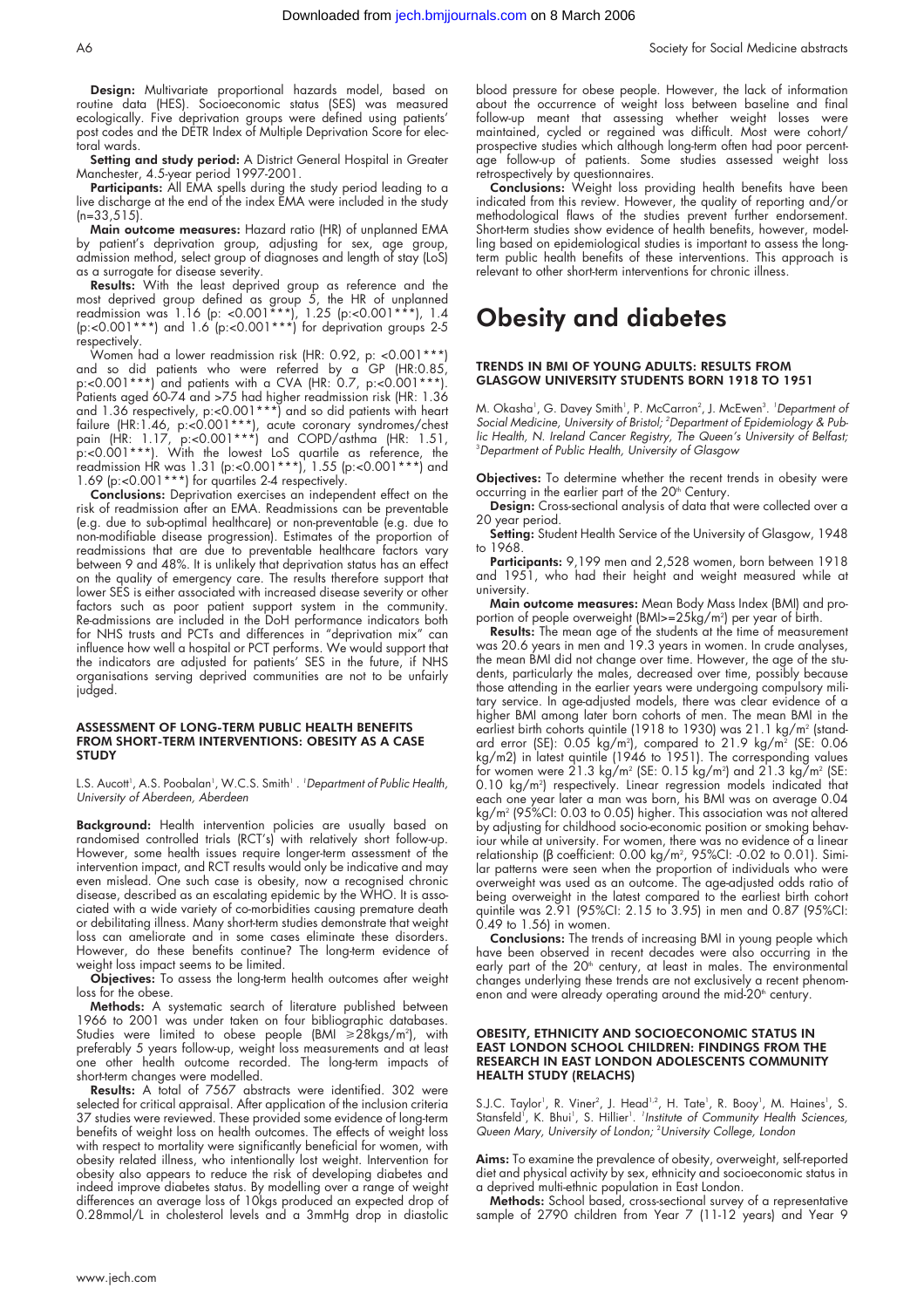(13-14 years) in East London in 2001. Obesity was defined as body mass index (BMI, weight/height<sup>2</sup>) >95<sup>th</sup> centile (UK 1990 growth reference), overweight as BMI between 85<sup>th</sup> and 95<sup>th</sup> centile. Socioeconomic status (SES) was examined using eligibility for free school meals, access to a car, parental unemployment, 'crowding index' (people per room at home), and postcode.

Results: 2790 children participated (response rate 84%), 49% male. BMI was available for 90% of whom 27% were "white", 25% Bangladeshi, 21% "black", 9% Indian and 7% Pakistani. 91% had lived in the UK for at least five years. Overall 20% boys (95% CI 18%, 22%) and 22% girls (19%, 25%) were obese and a further 16% boys (14%, 19%) and 14% girls (12%, 16%) were overweight. The groups with the highest proportions of obese or overweight children were the Indian males (47%, 39%, 55%) and "black" females (42%, 36%, 48%). Similar proportions of white males (22%) and Bangladeshi males (20%) were obese. Fewer Bangladeshi females (14%) were obese compared to white females (25%). 31% of the boys and 25% of the girls reported eating at least three high fat snacks or meals per day, Bengali children ate more high fat foods than the other ethnic groups. Overall 43% of girls and 23% of boys reported taking little or no exercise outside school hours and, within sex, there was little difference in the frequency of exercise reported between the ethnic groups. There were no significant associations between the measures of SES and obesity.

Conclusions: Overall around one third of the children surveyed were obese or overweight, a third reported taking very little or no physical exercise and a quarter reported eating at least three high fat snacks/meals each day. Socioeconomic status, measured in a variety of ways, was not related to obesity in this relatively deprived, multi-ethnic, adolescent population. An 'epidemic' of obesity has been described amongst British children – these data suggest that girls and/or boys from some ethnic groups may be at particular risk.

### PREVALENCE OF DIAGNOSED DIABETES MELLITUS IN GENERAL PRACTICE IN ENGLAND AND WALES, 1994 TO 1998

R. Ryan<sup>1</sup>, A. Newnham<sup>1</sup>, K. Khunti<sup>2</sup>, A. Majeed<sup>3</sup>. *<sup>1</sup> Office for National Sta*tistics, London; <sup>2</sup> Department of General Practice and Primary Health Care, University of Leicester; <sup>3</sup> School of Public Policy, University College London

Objectives: To estimate the prevalence of diagnosed diabetes mellitus in general practice in England & Wales from 1994 to 1998. To describe variations in prevalence and treatment type by age, sex, deprivation category and year. To estimate future numbers of people with diagnosed diabetes.

Design: Analysis of electronic patient records from the General Practice Research Database.

Setting: 210 general practices in England & Wales.

Main outcome measures: Age-specific and age-standardised prevalence of diabetes in each analysis year and in each deprivation quintile. Proportions of diabetic patients who were diet controlled, oral hypoglycaemic controlled and insulin treated. Projected numbers of people with diagnosed diabetes in 2023 based on prevalence in 1998.

Results: The age-standardised\* prevalence of diagnosed diabetes increased from 1.89 to 2.23 per 100 males, and from 1.37 to 1.64 per 100 females from 1994 to 1998. Prevalence increased in most age groups, was higher in males than females in most age groups and peaked in those aged 75-84 years in each year. Overall, 29%, 48% and 24% of males, and 26%, 48% and 26% of females respectively were diet controlled, oral hypoglycaemic controlled and insulin treated. The prevalence of diabetes increased with increasing deprivation in men and women aged 35-54 years but this gradient was not consistent in younger and older age groups. If prevalence increases by 10%, the number of people with diagnosed diabetes is projected to rise from 1.15 million in 1998 to 1.66 million in 2023.

Conclusions: The observed increase in prevalence from 1994 to 1998 was probably due to increased survival, case ascertainment and incidence. Because the population is ageing, the number of people with diagnosed diabetes is projected to rise even if there is no further increase in age-specific prevalence. Even with a conservative increase in prevalence of 10% from 1998 to 2023, the number of people with diabetes is projected to rise by 44%.

\* Direct age-standardisation using the European standard population.

### TESTING THE VALIDITY OF THE FRAMINGHAM EQUATION IN TYPE 2 DIABETES: A UK COMMUNITY-BASED 4-YEAR PROSPECTIVE STUDY

R. Mehta<sup>1</sup>, M. Mullee<sup>1</sup>, R. Guzder<sup>2</sup>, W. Gatling<sup>2</sup>. *'Health Care Research* Unit, University of Southampton; <sup>2</sup>Department of Diabetes, Poole Hospital NHS Trust, Poole

**Objective:** Charts and computer programs based on the Framingham equation are in widespread use. We have investigated the accuracy of the Framingham equation in predicting the onset of primary cardiovascular disease (CVD) in newly diagnosed Type 2 diabetes.

Design: The study was carried out in a defined community based cohort of 738 patients with a new diagnosis of Type 2 diabetes made between 01/05/96 and 30/06/98.

Setting: A community in Poole, England.

**Participants:** Four hundred and twenty eight patients aged 30-74 (Mean age 59 (SD±0.5), 245 male and 183 female) and free of CVD were entered into the analysis.

Main outcome measures: Framingham risk scores for CVD were calculated for the period of observation.

Results: Median follow-up was 4.2 years (SD±0.62) and cardiovascular disease status was ascertained at the time of review or from primary care notes and mortality data. 95% confidence intervals were calculated both for predicted and actual events. Based on the Framingham Equation, the predicted number of events was 64 (95%CI 60 to 67) and the actual number of primary cardiovascular events seen was 98 (95% CI 77-111) (p<0.001). The difference was sustained both at the lowest and highest tertiles of predicted risk.

Conclusions: In our population, the Framingham equation underestimates cardiovascular risk by at least a third. Current guidelines for intervention based on Framingham-derived risk scores may leave a substantial number of individuals with Type 2 diabetes under-treated.

### Pregnancy and parenting

### RED CELL FOLATE LEVELS IN NON-PREGNANT WOMEN AGED 20-34 YEARS IN SOUTHAMPTON

H.M. Inskip, S.E. Borland, R.A. Bayly, J.F. Hammond, S.M. Robinson, K.M. Godfrey. MRC Environmental Epidemiology Unit, University of Southampton, Southampton General Hospital, Southampton, SO16 6YD

Objectives: To examine the influences on red cell folate concentration (RCF) in non-pregnant women of childbearing age.

Design: The data were collected as part of the Southampton Women's Survey, a prospective study of non-pregnant women of childbearing age. The interview comprised details about health and lifestyle, an administered food-frequency questionnaire and information about nutritional supplement intake. Venous blood samples were taken and RCF was assessed by microparticle enzyme immunoassay.

Setting: Southampton, UK.

Participants: 3820 women aged 20-34 resident in Southampton, interviewed between April 1998 and June 2000, who provided a blood sample. The participants were representative of the British population in terms of ethnicity, and had a similar range of Townsend index scores (a measure of area deprivation).

Main outcome measures: Red cell folate concentration in nmol/l. The distribution was skewed so a logarithmic transformation was used. Multiple regression analysis was used to assess the percentage effect on RCF of a unit change in each independent variable.

Results: The median RCF was 693nmol/l (inter-quartile range 535-918). Some 82 women were taking 400µg/day or more of folic acid - the amount recommended for those trying to get pregnant. In the regression model, use of supplements containing folic acid was an important influence on RCF, as 400pg/d increased RCF by 36% (95%CI 30%-42%). Of the dietary factors considered, breakfast cereals were the most influential; each additional daily bowl of cereal increased RCF by 19% (95%CI 16%-22%). Consumption of five or more portions of fruit and vegetables each day increased RCF by 11% (95%CI 7%-15%) compared with those consuming fewer than two portions. RCF was 8% (95%CI 6%-10%) lower in those who smoked, and 13% (95%CI 8%-18%) lower in those without qualifications compared to those with a degree, and 4% (95%CI 1%-7%) lower in those in receipt of benefits. Social class, Townsend index score, and body mass index did not influence RCF, after adjustment for the above factors. The influences identified were similar in those who did and did not take any supplements containing folic acid.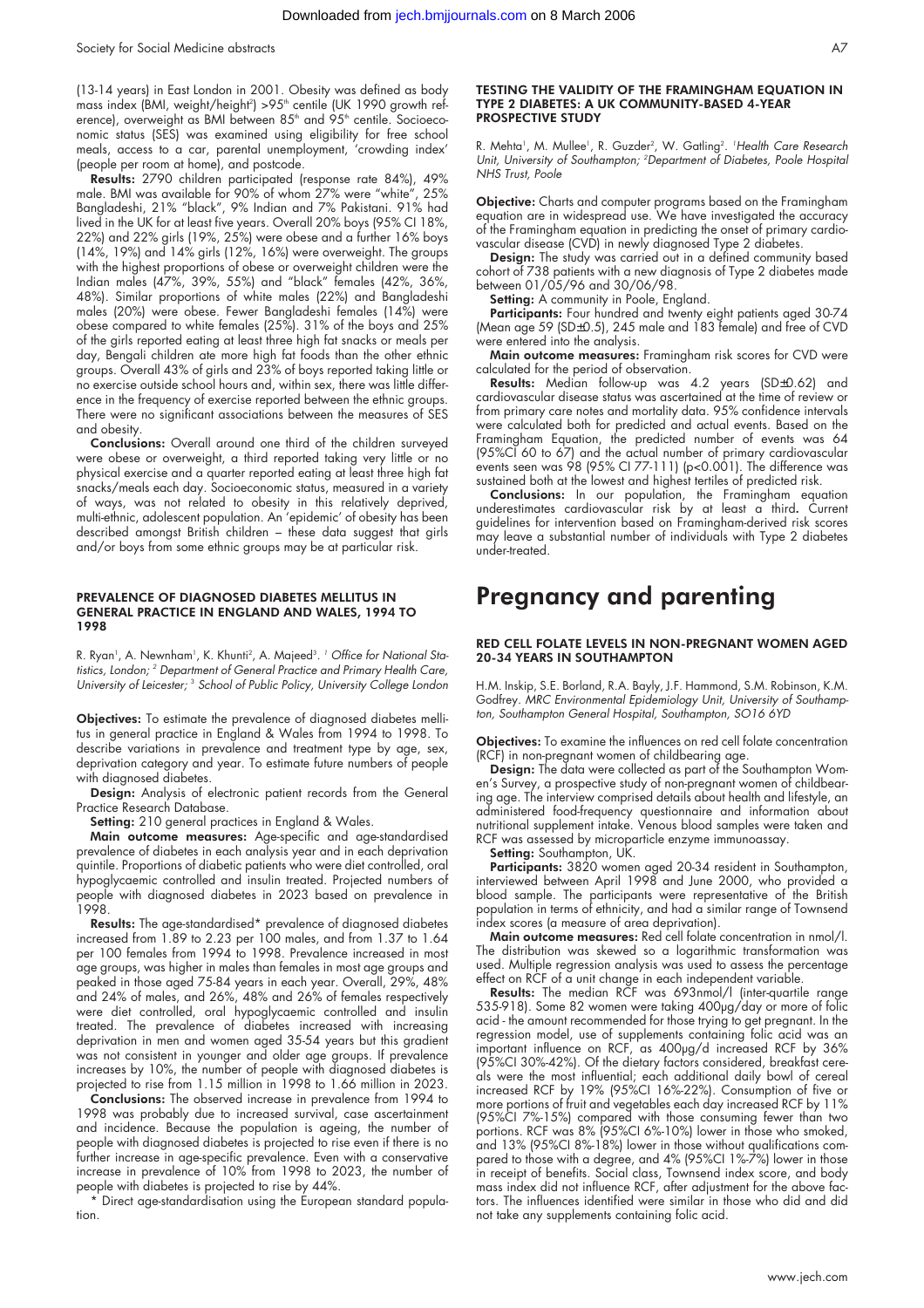Conclusion: Measures that lead to increased intakes of breakfast cereals, fruit and vegetables and that limit cigarette smoking are likely to improve the folate status of young women. Such measures may be of particular importance to those with lower levels of education or who are receiving benefits.

#### INEQUALITIES IN MATERNAL MORTALITY IN ENGLAND AND WALES DURING THE TWENTIETH CENTURY: WHAT LIES BEHIND THE CHANGING GRADIENTS?

A. Macfarlane. Department of Midwifery, St Bartholomew School of Nursing and Midwifery, City University

Background: The most recent Confidential Enquiry into Maternal deaths, covering the years 1997-99, found strong social class differences in maternal mortality. This contrasts both with the inverse social class gradients observed in the early 1930s and historical reviews suggesting that social factors did not play a major role in maternal mortality in the first half of the twentieth century.

**Objective:** To document changing inequalities in maternal mortality during the twentieth century and assess the impact of other changes over the same period.

Setting: England and Wales, 1915-1984, United Kingdom, 1985-99.

Design and sources: Retrospective review of Registrar Generals' decennial supplements, reports of confidential enquiries into maternal deaths and other analyses of death statistics.

Findings: In 1930-32, mortality rates per 1,000 'legitimate' live births were highest in social class II and lowest in social class V for several categories of death. Paradoxically, when expressed per 1,000 population, maternal mortality rates were highest among women with husbands in manual occupations. Data from decennial supplements for the 1950s to the 1980s found no overall inverse social class gradient when births were used as a denominator, but a tendency for raised maternal mortality rates among women with partners in social classes I and II. Social class differences in maternal mortality returned to the public agenda in 2001, when marked gradients in maternal mortality were found in the Confidential Enquiry for 1997- 99, but these rates were constructed on a different basis than those for earlier years, making use of both the woman's own social class and her partner's.

Discussion and conclusions: Analyses of social class differences in maternal deaths published from the 1930s onwards showed changing gradients, but the categories of deaths included, the ways in which they were classified, the degree of ascertainment of pregnancy-related deaths, the women included in the analyses, the extent to which they were classified by their own or their partner's occupation and the denominators used also changed. Over the same period, the overall maternal mortality rate fell markedly from the mid 1930s onwards and there were major changes in the nature and accessibility of maternity care.

It is unclear to what extent methods of measurement and ascertainment have contributed to changes in inequalities in maternal mortality, but with the decline in direct obstetric deaths and better ascertainment of indirect deaths, the social factors behind pregnancy-related death are clearly back on the public health agenda.

### PARENTING AND PUBLIC HEALTH: SYSTEMATIC REVIEW OF COHORT STUDIES INVESTIGATING THE LINK BETWEEN RELATIONSHIPS IN THE HOME DURING CHILDHOOD AND PHYSICAL HEALTH AND DISEASE IN LATER LIFE

S. Stewart-Brown, R. Shaw, L. Morgan. Health Service Research Unit, University of Oxford, Institute of Health Sciences, Old Road, Headington, Oxford OX3 7LF

Background: The quality of relationships between adults has been shown to play a part in determining susceptibility to disease, particularly heart disease and mortality in general. The quality of relationships in the home might therefore play a part in determining child health. Relationships with parents in childhood influence emotional and social development and may thus influence the quality of relationships children make with others both in childhood and adulthood. This review aimed to test the hypothesis that, through these links, the quality of the parent- child relationship could be a determinant of health and disease in later life.

Methods: Systematic search of Medline, Sociological Abstracts and Psych Info for studies which measured any aspect of the quality of relationships in the home during childhood and any aspect of physical health or disease in the child at a later point in time. Application of pre-determined inclusion criteria. Data extraction of all included studies. Critical appraisal according to standard criteria for assessing validity of longitudinal studies. Qualitative synthesis of results.

Results: 11914 titles and abstracts were downloaded and 628 papers obtained. 44 relevant papers were identified covering 36 studies in 34 cohorts. Studies ranged from 39-5000 subjects in size and six months to 35 years in length. They were classified into groups according to the health outcomes measured (2 studies provided results for two groups of outcomes). Seven studies reported general health/ symptoms of illness, four disease outcomes, six injuries, one asthma, two haemodynamic stress, five some aspect of growth, height or weight, six timing of puberty and seven teenage pregnancy. Most studies focused on conflict, hostility and criticism, but other aspects of parenting were covered. Results were classified as positive, partially positive, no relationship or negative as follows: positive:22; partially positive:8; no association:10; negative association:1. The quality of studies varied, however there was no discernible relationship between study quality and results.

Conclusions: Publication bias may have influenced the results. However, included studies lend support to the hypothesis that the quality of relationships in the home during childhood is a determinant of health and susceptibility to disease both in childhood and in later life. Further studies are needed to establish the extent to which the relationship is causal and to clarify which aspects of parenting influence which aspects of health.

### THE PARENTAL PROCESS OF MAKING DECISIONS TO HELP THEIR OVERWEIGHT CHILD

L.D. Edmunds. Department of Public Health, University of Oxford, Oxford

**Objective:** to elucidate the process parents' go through when making decisions about how to help their overweight child and to identify factors that determine action (or non-action).

Design: Semi-structured interviews with body shapes used as prompts. Analysis was thematic and iterative.

Setting: Two geographical areas of the United Kingdom.

Participants: 40 parents of school-age children of (4-15 years) with concerns about their children's weight.

**Results:** A general sequence of stages in the process was identified. These were apparent regardless of the child's age or sex. Parents were aware that their child was larger than their peers and monitored their growth. Children came home from school saying they were being teased about weight at moderate levels of adiposity. Parents still hoped that their child might grow out of it but if the child remained overweight with growth, they made judgements based on other family members' weight status. Actions to change diet and physical activities were initially covert. Many had been to weight loss groups and were applying this knowledge at the family level to manage their child's weight. All were aware of the importance of keeping them active, but this was often problematic in practice. They were also concerned about precipitating eating disorders. As weight became more important to the child with rising awareness, usually due to bullying, manipulation of diet and activity within the family became overt. However, sensitivity and non-medicalisation remained paramount. Overweight was perceived as a health problem at a specific body shape that approximately equates to the 85<sup>th</sup> BMI centile. This shape was consistently selected regardless of a child's sex or age. Medical advice was sought at this shape, often triggered by bullying. Parents' experiences in relation to their child's weight with health professionals and school staff were varied.

Conclusions: Parents seek professional help when the child's overweight is well established. An earlier period is apparent when parents are seeking help but do not want their child labelled medically. The opportunity may exist to intervene at an earlier stage if the right approach can be devised.

# Coronary heart disease and stroke

### CORONARY HEART DISEASE AMONG DIABETIC AND NON-DIABETIC PEOPLE: SOCIO-ECONOMIC AND GENDER DIFFERENCES IN INCIDENCE, PROGNOSIS AND MORTALITY

E. Forssas1, I. Keskimäki1, A. Reunanen<sup>2</sup>, S. Koskinen<sup>2</sup>. *'National Research* and Development Centre for Welfare and Health (STAKES), Helsinki; 2 Department of Health and Disability, National Public Health Institute, Helsinki

Background: Coronary heart disease (CHD) is a major complication of diabetes mellitus. The data on this association are mainly based on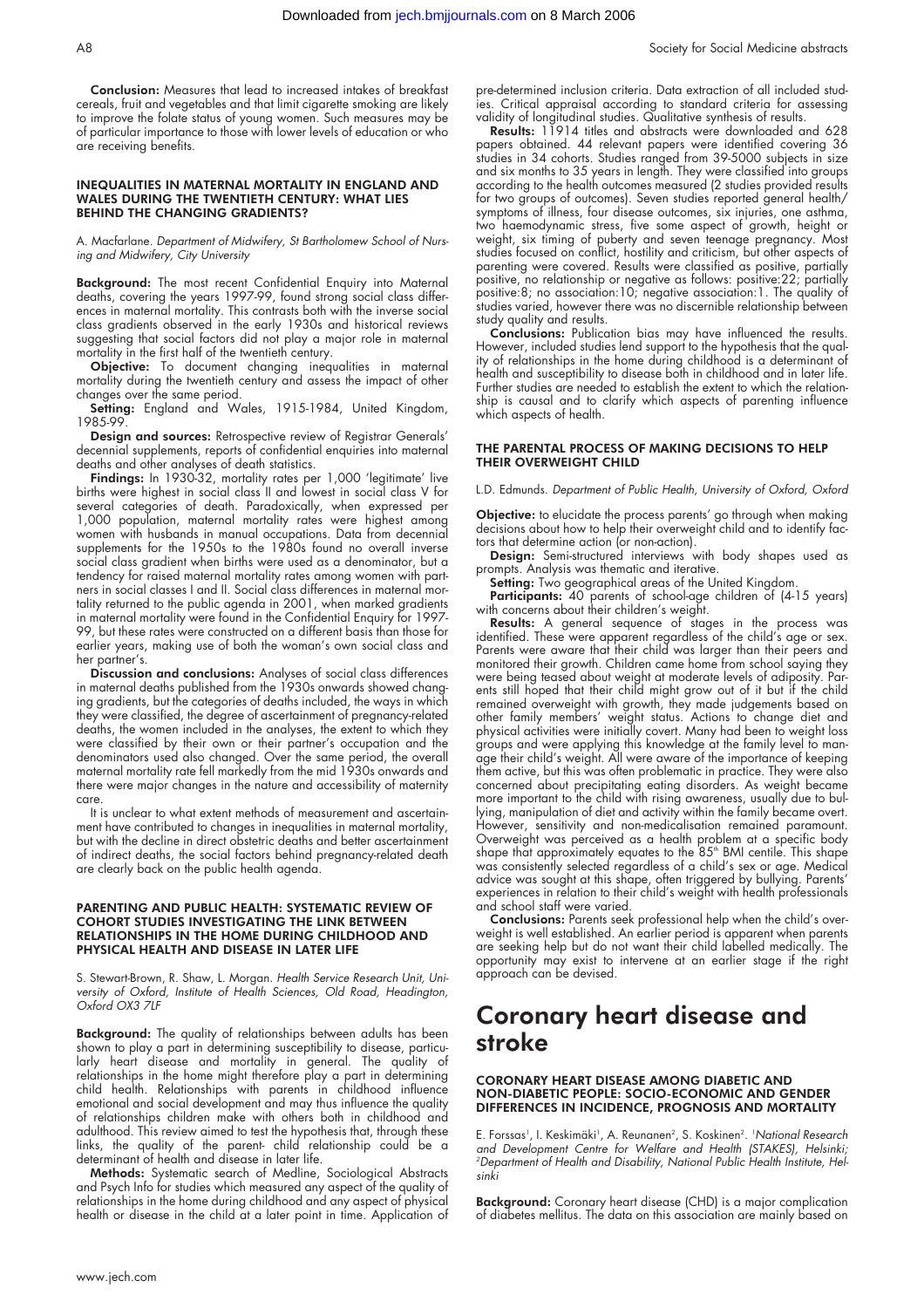mortality studies, but the incidence and prognosis of non-fatal events have seldom been explored. The study investigates CHD morbidity and mortality and their patterning by socio-economic status and gender.

Methods: The baseline cohort of diabetic people drawn from the 1991-1996 Social Insurance Reimbursement Register comprised all Finns aged 35-74 entitled to free anti-diabetic medicines. Two age and sex matched non-diabetic referents were chosen from the same register. Outcome events in the maximum follow-up of 6 years were identified in the Social Insurance Register on chronic diseases, and National Hospital Discharge and Causes of Death Registers using personal identification codes. Data on present or pre-retirement occupation, education and disposable family income came from the 1970-1990 population censuses.

Results: The age-standardised CHD mortality among diabetic person was for women 604 and for men 1203 per 10 $^{\circ}$  person years corresponding to the relative mortality rates of 6.04 (5.62-6.50) in women and 3.42 (3.25-3.59) in men compared to non-diabetic referents. Relative differences for CHD incidence and survival after CHD diagnosis between diabetic and non-diabetic people were somewhat smaller with the incidence and mortality ratios of 3.55 (3.43-3.67) and 2.99 (2.65-3.36) in women, and 2.64 (2.56-2.72) and 2.05 (1.88-2.24) in men. Gender and socio-economic differences in CHD incidence and mortality were generally larger among non-diabetic than diabetic people. Crude Kaplan-Meier estimates for five year mortality after CHD diagnosis were 28.1% among diabetic women and 30.4% among diabetic men but 9.9% and 16.3% in non-diabetic women and men. Socio-economic differences in prognosis were small, except for the lowest income quintile, where the hazard ratio among diabetic people was 1.50 (1.12-2.01) for women and 1.38 (1.14-1.66) for men compared to the highest income quintile. Corresponding hazard ratios among non-diabetic referents were equally large; 1.43 (0.86-2.39) for women and 1.53 (1.18-1.99) for men.

Conclusions: Higher incidence and poorer prognosis are both important contributors to excess CHD mortality among diabetic persons. Gender differences in CHD mortality are smaller in diabetic than non-diabetic persons which results from reduced gender differences in CHD incidence and prognosis among diabetic people. Socio-economic differences in mortality from CHD among both diabetic and non-diabetic persons are mainly due to differential incidence.

### EXPLAINING THE DECLINE IN CORONARY HEART DISEASE MORTALITY IN ENGLAND AND WALES, 1981 –2000

B. Unal Aslan, J. Critchley, S. Capewell. Department of Public Health, University of Liverpool

Introduction: The UK death rate from coronary heart disease (CHD) is still very high. However, like most developed countries, UK mortality rates from (CHD) have been falling since the 1970s.

These falls need to be explained to better predict future trends and explore different policy options for CHD prevention.

Objective: To explore how much of the fall in coronary heart disease (CHD) mortality in England and Wales between 1981 to 2000 can be attributed to "evidence based" medical and surgical treatments, and how much to changes in major cardiovascular risk factors.

Methods: The cell-based IMPACT mortality model previously validated in Scotland and New Zealand; was further developed and refined to combine data for England and Wales describing: a) effectiveness of specific cardiological treatments and risk factor reductions, b) CHD patient numbers, c) uptake of specific medical and surgical treatments and d) population trends in major cardiovascular risk factors (smoking, cholesterol, hypertension, obesity, diabetes, physical activity and deprivation).

The main sources were ONS official statistics & BHF Annual CHD Statistics, (for population and patient data), the British Regional Heart Study, General Household Survey, & Health Survey for England (risk factor data), various national and local clinical audits and surveys (treatment prescription & uptake) and published RCTs, meta-analyses and population studies (efficacy of interventions). The regression coefficients in the existing model (quantifying the fall in CHD mortality attributable to the change in a specific risk factor) were reviewed, and updated.

Results: Between 1981 and 2000, CHD mortality rates fell by almost 40% in England and Wales, with 80,417 fewer CHD deaths than expected from baseline mortality rates in 1981. Some 47% of this fall was attributed to treatments in individuals [acute myocardial infarction 9%; secondary prevention 8%, heart failure 14%, angina 9%, and hypertension 7%], and 53% to population risk factor reductions [smoking 28%, cholesterol 13%, blood pressure 9% and 3%

The proportional contributions remained relatively consistent using a robust sensitivity analysis.

Conclusions: Approximately half the coronary heart disease mortality fall in England and Wales 1981-2000 was attributed to medical therapies, and half to reductions in major risk factors. These findings emphasise the importance of a comprehensive CHD strategy, which maximises the population coverage of effective treatments and secondary prevention programmes, and actively promotes primary prevention, particularly for diet, and smoking.

### REDUCING CORONARY HEART DISEASE MORTALITY IN ENGLAND AND WALES BY INCREASING THE UPTAKE OF CARDIOLOGICAL TREATMENTS

B. Unal Aslan<sup>1</sup>, J. Critchley<sup>1</sup>, J. McMurray<sup>2</sup>, S. Capewell<sup>1</sup>. *'Department of* Public Health, University of Liverpool; <sup>2</sup> The Clinical Research Initiative in Heart Failure, University of Glasgow

Introduction: Coronary heart disease (CHD) is the largest cause of mortality in the United Kingdom, accounting for some 110,000 deaths annually with half occurring prematurely. A large number of evidencebased cardiological interventions are effective in reducing coronary deaths. However, recent clinical audits and studies suggest that many eligible patients fail to receive appropriate therapies. These low treatment uptake rates result in avoidable morbidity and mortality.

Objective: To determine the extent to which increases in the uptake of effective cardiological treatments could further reduce CHD mortality in England and Wales.

**Methods:** We used the cell-based IMPACT mortality model, previously validated in Scotland and New Zealand, for the England and Wales population of 51 million. We combined data on: a) CHD patient numbers, b) uptake of specific medical and surgical treatments, c) effectiveness of specific cardiological treatments and risk factor reductions, and d) population trends in major cardiovascular risk factors.

We then determined the magnitude of CHD mortality reduction potentially achievable through increased uptake of specific treatments in the year 2000.

Results: In 2000, approximately 38,083 deaths (minimum estimate 29,753, maximum estimate 50,168), were prevented or postponed for at least one year by medical and surgical CHD treatments. However, uptakes were generally poor; for instance, approximately 30% for aspirin treatment of community angina and 40% for thrombolysis for acute myocardial infarction.

Increasing treatment uptake to 100% of all eligible patients was considered unrealistic. However, increasing uptake up to 80% (the NSF CHD target) would have prevented or postponed a further 35,720 deaths (44% from increases in secondary prevention therapies, and 14%, 12%, 10%, and 7% from increasing the treatments for heart failure, community angina, acute myocardial infarction and hypertension respectively). In contrast, potential gains from doubling the current provision of CABG surgery (26,311 in 2000) would have been modest.

Conclusions: Many eligible patients are currently not receiving appropriate and effective cardiological treatments. This is leading to eminently avoidable disease and death. Increasing the uptake of CHD treatments could have prevented or postponed approximately 35,000 deaths in England & Wales in 2000, almost doubling the benefit actually achieved from therapy. Comparable symptomatic benefits might also be expected.Future strategies and clinical audits should therefore prioritise the delivery of secondary prevention therapies to all eligible CHD patients.

### SECULAR TRENDS IN MORTALITY BY STROKE SUBTYPE OVER THE TWENTIETH CENTURY: RESOLUTION OF THE STROKE-CORONARY HEART DISEASE PARADOX?

S. Ebrahim<sup>1</sup>, D.A. Lawlor<sup>1</sup>, G. Davey Smith<sup>1</sup>, D.A. Leon<sup>2</sup>, J. Sterne<sup>1</sup>.<br><sup>1</sup>Department of Social Medicine, University of Bristol; <sup>2</sup>Department of Epidemiology, London School of Hygiene & Tropical Medicine

Background: A paradox regarding the epidemiology of stroke is that despite sharing many risk factors with coronary heart disease there was no twentieth century epidemic of stroke to match that seen for coronary heart disease. Analysis of secular trends in stroke subtypes may resolve this paradox, but routine mortality data do not accurately distinguish between stroke subtypes. The aim of this study was to estimate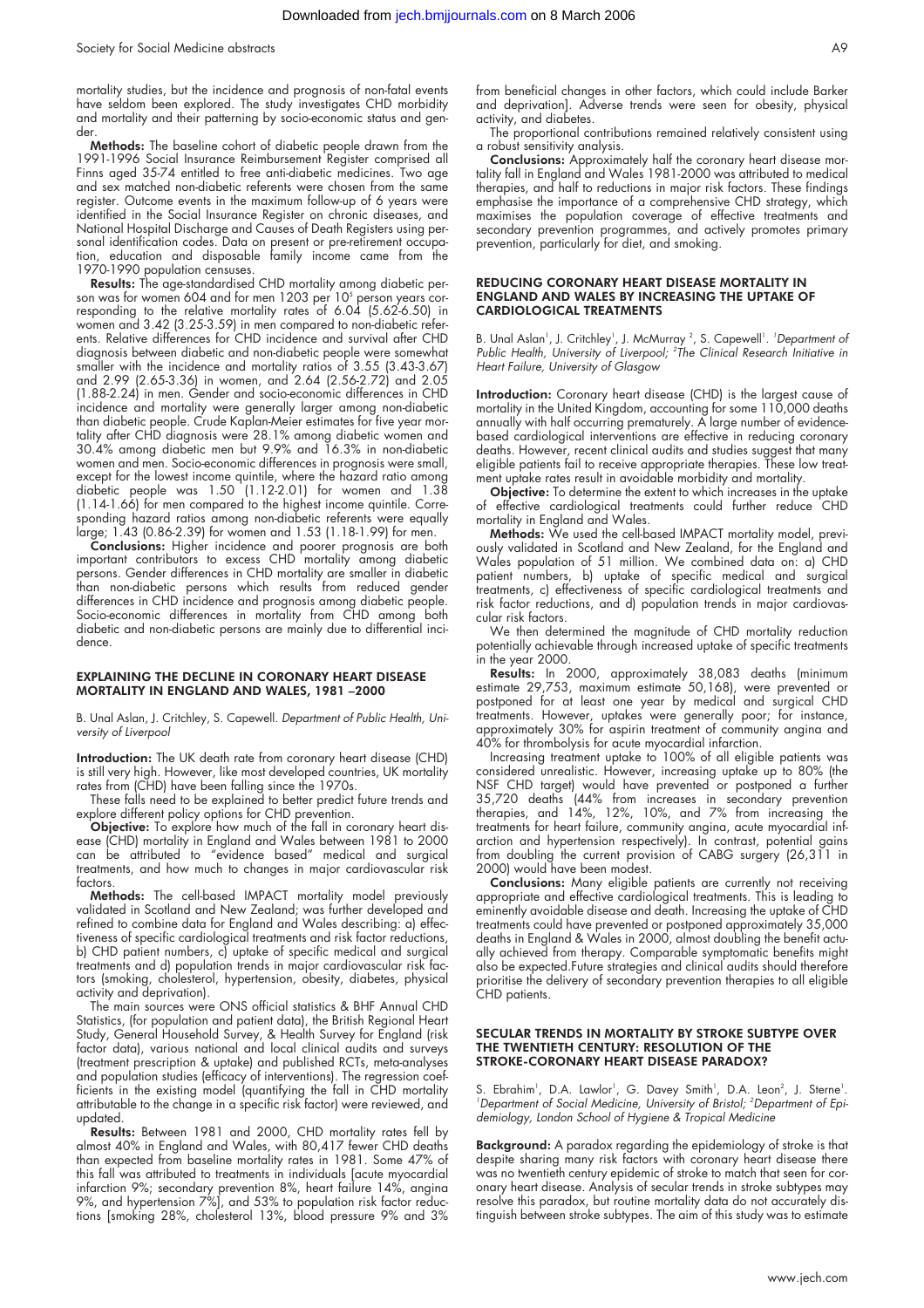secular trends in cerebral infarct and cerebral haemorrhage over the last century for England and Wales to see if the trends in cerebral infarct and coronary heart disease were similar, as one would expect from our understanding of their similar pathology.

Methods: The ratio of cerebral infarct to cerebral haemorrhage was calculated from all available sources, over the last century, of autopsy or brain imaging studies. These sources were identified from a Medline search (1966-September 2001), bibliographic searches and contact with experts in the field. The ratios obtained from these sources were modelled to estimate the ratio of cerebral infarct to cerebral haemorrhage for every year from 1932 to 1999 (range of years for which adequate data were available). These estimated ratios were used to derive rates of cerebral infarct and cerebral haemorrhage from the total stroke mortality rate, obtained from the Office for National Statistics, for each year.

Findings: The ratio of cerebral infarct to cerebral haemorrhage increased from 0.5 in 1932 to 5.0 by 1999. Estimated secular trends by stroke subtype suggested that whilst there was a consistent decline in mortality from cerebral haemorrhage over the last century, mortality from cerebral infarct increased to a peak in the early 1970s and then declined. Trends in estimated cerebral infarct mortality closely matched those for coronary heart disease mortality.

Implications: These results provide evidence of important differences in aetiology between cerebral infarct and cerebral haemorrhage. The aetiology of cerebral infarct appears closely related to that of coronary heart disease, but cerebral haemorrhage aetiology must differ importantly from these.

### Mental health I

### MENTAL HEALTH PROBLEMS AT WORK: A MAJOR CAUSE OF **CONCERN**

F. Ford, J. Gorry, A. Jacoby. Department of Primary Care, University of Liverpool, L69 3GB

Background: Mental health problems (mainly depression) are now the most common cause of certified work incapacity, particularly of over 3 months' duration, and are more common in women and in the south of England. Much research has been done around the stigma attached to mental illness and other conditions such as epilepsy, which may lead to problems in job recruitment and retention. This study aimed to test the attitudes of people to co-workers with a variety of different medical problems.

Method: A question was devised for the November 2001 National Statistics Omnibus Survey, which asked subjects in England, Scotland and Wales to rank in order of which would cause the most concern, a new work colleague who: 1) was over 50, 2) was a wheelchair user, 3) was epileptic and had 2 seizures in the last year, 4) had a heart attack a year ago, 5) had been off sick with stress/depression for 3 months in the last year, 6) had a face disfigured by burns.

Results: The question was answered by a total of 1533 people out of the 1692 sampled. 6% of these claimed that none of the conditions stated would cause them concern. Stress/depression caused most concern to the largest percentage of people of all ages between 16 and 64, both sexes, and all regions of the country. Only in the over 65s were heart attacks and epilepsy considered as important by equivalent numbers of people. The percentages of people most concerned about mental health showed a biphasic distribution with peaks at 25-44 and 55-64. Significantly more women than men were primarily concerned about a colleague with mental health problems, but the age distribution was similar in both sexes. An overall pattern of concern emerged as: 1) mental health, 2/3) heart attack and epilepsy, 4) wheelchair use, 5) disfigurement, 6) age (very small numbers). The young and the retired age groups were relatively more concerned about physical illness and disability, and the regions showed similar patterns except that stress/depression caused significantly more concern to Londoners than to the northern English.

Conclusions: Mental health problems in work colleagues caused more concern to the majority of working age people than physical illness, disability or age. Most concern was felt by subjects who were more likely to have experienced mental health problems by reason of gender, age or region of residence.

### POSITIVE STEPS ON THE PATH TO EMPLOYMENT: RETURNING TO WORK AFTER MENTAL HEALTH PROBLEMS

K. Canvin, F. Ford. Department of Primary Care, Whelan Building, University of Liverpool

Introduction: Mental illness is the most common cause of long-term certified work incapacity, and the cause of sickness absence that causes most concern to work colleagues. Existing awareness campaigns concerning stress/depression in the workplace seem to have little impact on mental health related sickness absence. This study examines the routes to employment taken by people who have experienced mental health problems.

Method: Exploratory focus groups and in-depth interviews were conducted with people who had successfully returned to work after experiencing mental health problems. All interviews were taperecorded and transcribed verbatim. Data was analysed using grounded theory techniques. A working group comprised of people with experience of mental health problems and researchers contributed to all stages of the project, including the design of data collection and analysis.

Findings: Publicity materials were relatively unsuccessful at attracting volunteers for the study, resulting in recruitment via word of mouth and personal contacts. The resulting sample includes people who had come to terms with their experiences to an extent that they were able to disclose and discuss them. These participants successfully returned to alternative forms of work by utilising their personal coping strategies, developing skills that they used creatively in their work and viewing their adverse experiences positively. They were 'professionalising' their experiences of mental ill health, leading them work in caring, empowering, representing and campaigning roles in the field of mental health, both paid and unpaid.

External factors also influence the return to work. Family members may disable or empower the return to work. Intervention by mental health services and specialist employment services, although beneficial, seemed to lead to service dependency, enabling people to return to sheltered employment but not independent employment. Finally, workplace sickness absence procedures can influence the transition in and out of sickness absence.

Conclusions: This study uncovered a number of important and complex new areas that are fundamental to individuals' successful return to work. Positive steps and barriers on the pathway to employment are a combination of individual, structural and relationship factors. Successful interventions for the recruitment and retention of people with mental health problems must therefore be active in workplace, health care, individual and family arenas. They must also address the transferability of skills and increase the accessibility of 'conventional' work.

### A LONGITUDINAL ANALYSIS OF SOCIAL POSITION AND MINOR PSYCHIATRIC MORBIDITY

R.D. Wiggins<sup>1</sup>, P. Schofield, A. Sacker, J. Head, M. Bartley. *Department of* Epidemiology and Public Health, University College London, United Kingdom; <sup>1</sup> Department of Sociology, City University, London, United Kingdom

Objective: To examine health inequalities in common psychiatric disorders during the period 1991-98. To assess the relative importance of social class (based on employment characteristics), social status according to the general social advantage of the household and material conditions based on annual household income.

Design: Data from 8 waves of the British Household Panel Survey, 1991-98. The relation between socioeconomic status and common mental disorders in any wave was examined using a repeated measures multilevel model.

Subjects: Men and women of working age in the UK between 1991 and 1998.

Main outcome measures: General Health Questionnaire score in any year.

Results: Among those who are economically inactive a more disadvantaged socioeconomic status increases the chances of suffering from a common mental disorder, however for those in employment this link disappears. Household income appeared to be the most closely related to psychological well being, then the general social advantage of the household (Cambridge scale) and lastly social class based on most recent employment characteristics. This social gradient is steeper when looking at those who have suffered a common mental disorder the year before.

Conclusion: There are clear relations between social class, status and income and common mental disorders however these occur among those who are economically inactive only. The results suggest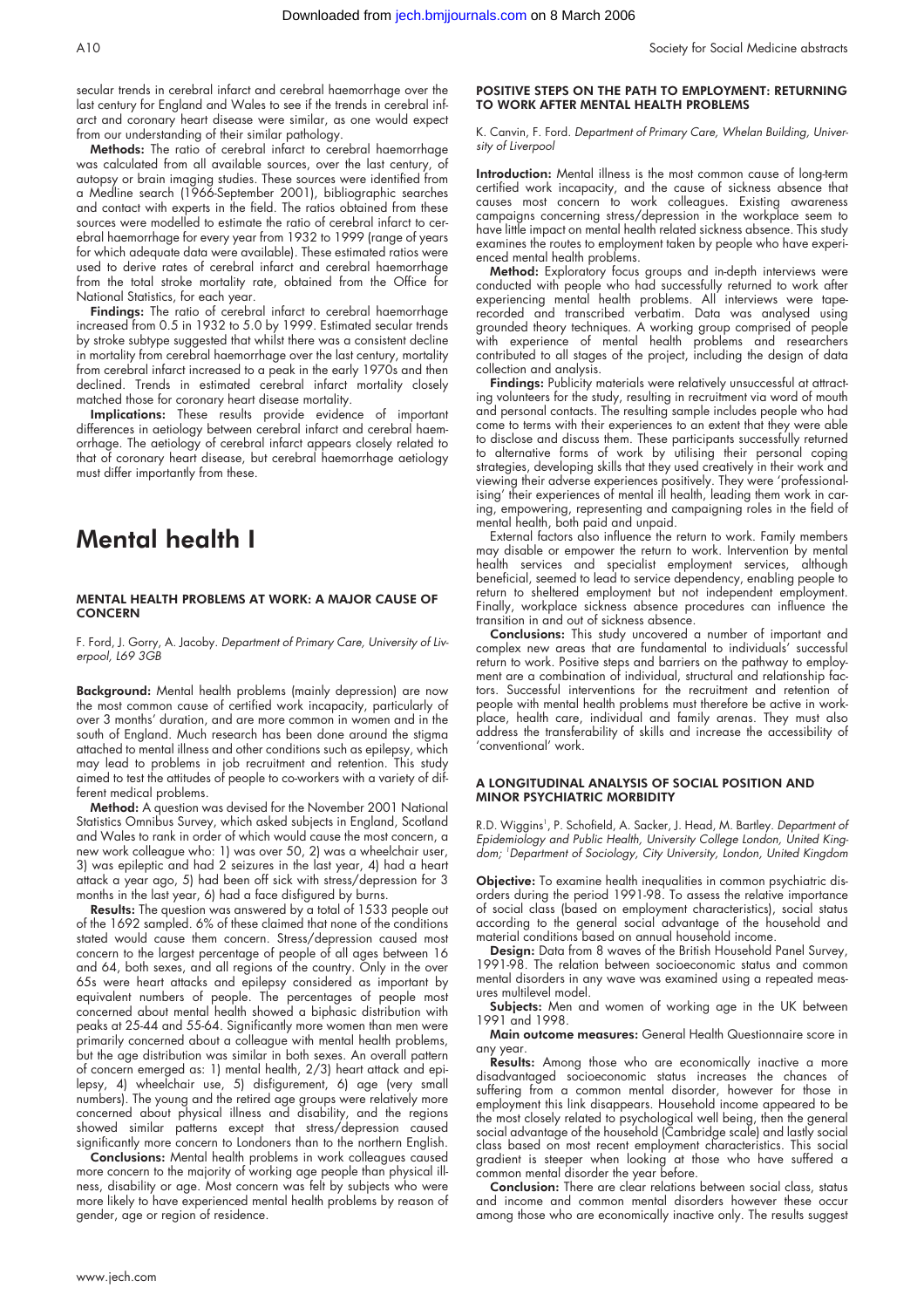target populations that would most benefit from interventions designed to tackle the increasingly common minor psychiatric disorders.

### PREDICTORS OF DEPRESSIVE SYMPTOMS IN OLDER PEOPLE: A SURVEY OF TWO GENERAL PRACTICE POPULATIONS

T. Harris<sup>1</sup>, D.G. Cook<sup>2</sup>, C.R. Victor<sup>2</sup>, A. Mann<sup>3</sup>, S. Shah<sup>4</sup>, S. Dewilde<sup>1</sup>, P. Rink<sup>1</sup>, C. Beighton<sup>1,2</sup>. *'Departments of General Practice & Primary Care;* 2 Public Health Sciences, St George's Hospital Medical School, London; <sup>3</sup>Institute of Psychiatry, Kings College, London; <sup>4</sup>Kensington, Chelsea & Westminster Health Authority, London

Background: Studies in older people have shown strong associations between disability, social support and depressive symptoms; but findings on the importance of socio-economic factors as independent predictors of depressive symptoms are contradictory, and little is known about the role of health locus of control.

Method: A postal survey of patients aged 65 and over registered with two London practices. The research assistant helped patients requiring assistance. Outcome measure was a score of >5 on the 15 item Geriatric Depression Scale (GDS15). Associations with other factors were examined using logistic regression.

**Results:** Response rate 75%(1704/2287). 24.5% (406/1655) scored >5 on GDS15. Increasing age, >85 vs. 65-69 OR 3.4 (2.3- 4.9) and female sex OR 1.7 (1.3-2.1) were related to higher depression scores. After adjusting for age, sex and practice there were strong associations between the following and higher depression scores: i) physical health and disability e.g. severe vs. no disability 26.0 (15.4-43.9); ii) social support e.g. lack of confidante OR 3.2 (2.3-4.3); iii) socio-economic e.g. manual social class OR 1.8 (1.4-2.4); iv) health locus of control e.g. internality 0.6 (0.6-0.7). After adjusting for disability, the associations between depression scores and age and sex were lost. Associations with other measures of physical health were reduced but still significant, while associations with social support, socio-economic factors, and health locus of control were unaffected.

Conclusions: Disability, physical health, social support, socioeconomic factors and health locus of control were all important depression score predictors in this group of older people. The effects of social support, socio-economic factors and health locus of control appeared independent of disability.

### Health behaviours

### UNDERSTANDING SMOKING IN BANGLADESHI AND PAKISTANI ADULTS: IMPLICATIONS FOR SMOKING CESSATION POLICY AND PRACTICE

J. Bush<sup>1</sup>, M. White <sup>1</sup>, J. Kai <sup>2</sup>, R. Bhopal <sup>3</sup>, J. Rankin'. *' Department of Epide*miology and Public Health, University of Newcastle; <sup>2</sup> Department of Primary Health Care and General Practice, University of Birmingham; Section of Public Health Sciences, University of Edinburgh

Smoking prevalence rates in some ethnic groups are high, particularly among Bangladeshi men (47% compared to 29% average for England males). However, ethnic minority groups have not been identified as requiring special attention in national smoking cessation policies and most smoking cessation projects targeted at ethnic minority groups have taken place at a local level. Whilst several recent national and local health surveys have provided quantitative information on smoking levels in ethnic groups, there is a lack of detailed knowledge and understanding of knowledge, beliefs, attitudes and behaviours which are essential for informing the development of smoking cessation services for these groups.

**Methods and results:** A qualitative research project took place in Newcastle Upon Tyne between March 2000 and March 2002 which explored understandings of smoking, health and smoking behaviour in Bangladeshi and Pakistani adults. The study adopted a participatory approach and involved members of the local South Asian communities in its design, implementation and analysis. A total of 59 interviews and 36 focus groups were undertaken. The qualitative material was analysed using a grounded theory type of approach. The analysis identified four dominant, highly inter-related themes which had an important influence on smoking attitudes and behaviour: gender, age, religion and tradition. We found that smoking is a widely accepted practice in Pakistani, and particularly Bangladeshi, men and is associated with socialising and sharing. In

contrast, in women smoking is traditionally associated with a sense of stigma and shame. Whilst levels of smoking in women are increasing, this activity tends to be hidden from family members. We found that young people tend to hide their smoking from elders (because of elders respected status) and peer pressure is important in influencing smoking behaviour. Interestingly, there were varied and conflicting interpretations of how acceptable smoking is within the Muslim religion. Finally, we found that the family unit plays an important role in nurturing and cultivating norms and values around smoking.

Comment: The study identified some culturally specific contexts for smoking behaviour in Bangladeshi and Pakistani adults, notably the influence of gender and religion. However, there were also strong commonalities with the UK ethnic majority, particularly in relation to age. The paper will describe how the four themes identified will help to inform national and local smoking cessation policies and practice, and in particular how such services could be targeted on the basis of gender, age, religion and tradition.

### THE EFFECT OF THE HOME ENVIRONMENT ON SMOKING **CESSATION**

### G. Norrie. MRC Social & Public Health Sciences Unit, 4 Lilybank Gardens, Glasgow G12 8RZ

Aim: To identify factors associated with unassisted smoking cessation, in particular the role of the home environment.

Background: Recent studies have examined predictors of smoking cessation; few have focused on the home environment and its effect on an individual's smoking behaviour. This analysis includes these extra factors and identifies which are associated with smoking cessation.

Methods: The British Household Panel Study is an annual panel survey of a representative cross section of British households. The relation of socio-economic, demographic, environmental and healthrelated variables to smoking cessation was studied in 1441 self-reported smokers (657 males and 784 females) from 1125 households (14% of subjects, 20% of households). All smokers aged 16 or above at wave 1 (1991) and present at waves 1 and 9 (1999) were included in the analysis. Logistic regression (univariate and multivariate) for the outcome of smoking cessation (non-smoker in 1999) was used to assess the influence of change in personal characteristics over the nine years (including financial status: receipt of means tested benefits, home ownership status and accumulation of savings; selfreported health status; number of dependent children). Home environmental factors were investigated with particular emphasis on the change in the spouse/cohabiting partner's smoking habits over the time period.

Results: After 9 years 28% of males and 23% of females had stopped smoking (OR 1.26, 95% CI 0.99-1.60). Baseline light smokers (<10 cigarettes per day) had more than twice the rate of cessation of heavy smokers (> 20 cigarettes per day) with 36% stopping versus 17% (OR 2.65, 95% CI 1.77-3.95). Cessation occurred in 27% of subjects who lived with at least one other adult compared to only 18% of subjects who lived alone at baseline (OR 1.69, 95% CI 1.21-2.36). After adjusting for age, gender, socio-economic status, means-tested benefits dependency and self-reported health status, the household factors single occupancy and continued smoking status of spouse continued to be associated with smoking cessation. A subject whose spouse also stopped smoking had an adjusted OR of 4.19 (95% CI 2.59-6.77) of quitting compared to those whose spouse never stopped smoking, while those who lived alone had an adjusted OR of 0.65 (95% CI 0.43-1.00).

Conclusions: Several predictors of smoking cessation were identified; in particular rates were higher when couples gave up and lower among those living alone. This should be taken into account when assessing the potential health benefits from changes in smoking behaviour and when designing interventions.

### PREDICTORS OF A 'PRUDENT' DIET AMONGST WOMEN AGED 20-34 LIVING IN SOUTHAMPTON

S.R. Shore, S.M. Robinson, H.M. Inskip, S.E. Borland, D.J.P. Barker. Medical Research Council Environmental Epidemiology Unit, University of Southampton

Objectives: To identify socio-demographic predictors of diet amongst a large contemporary sample of young, non-pregnant women.

Design: The data were collected as part of the Southampton Women's Survey, a prospective study of non-pregnant women of peak child-bearing age. The interviews, conducted in the women's homes, included detailed measurements of their health and lifestyle. Diet was assessed using a food-frequency questionnaire.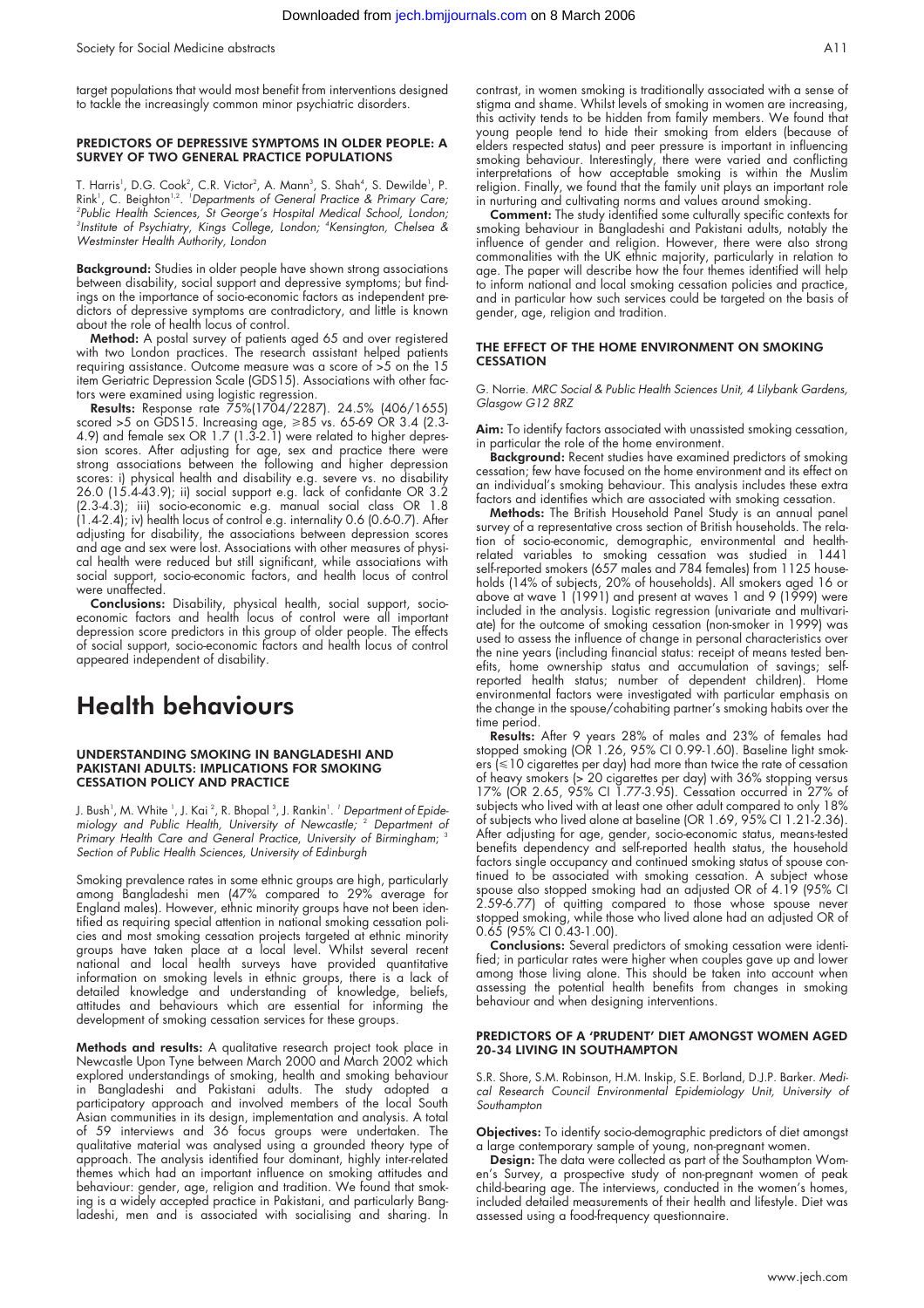Setting: Southampton, UK

Subjects: 6129 women aged 20-34 resident in the city of Southampton and interviewed between April 1998 and June 2000. The sample was representative of the British population in terms of ethnicity, and had a similar range of Townsend index scores (a measure of deprivation).

Main outcome measure: Principal component analysis was used to summarise women's eating patterns. This statistical technique produces new variables (components), which are independent linear combinations of dietary variables with maximum variance. The first component, which discriminates most between the women, was found to characterise a 'prudent' diet; women with high scores tended to eat wholemeal bread, yoghurt, vegetables and fruit frequently, and infrequently eat white bread, full-fat milk, full-fat spread, red and processed meat, roast potatoes and chips, crisps and added sugar.

Results: Regression analysis revealed that higher educational level was the most important predictor of a high score on the prudent diet component. Each additional level of education (on a six point scale from 'none' to 'degree') increased the prudent diet score by 0.2 standard deviations. The subsequent six most important predictors of a prudent diet were, in order of importance: not smoking, watching little television, dieting, taking strenuous exercise, older age and not living with children. Having taken account of these predictors, other sociodemographic variables, including social class, made no additional important contribution. The seven characteristics together explained 32% of the variation in the prudent diet component.

Conclusions: Education was the strongest predictor of eating a prudent diet, both univariately and multivariately. This may be because women with better cognitive function are more able to control their diets, or alternatively those with higher levels of education understand and respond to health messages more readily. Whatever the reason, education appears to be particularly important in helping women to eat more appropriate diets. It is of some concern that those living with children, and presumably catering for them, are themselves eating poorer diets. That those watching more television eat a poorer diet at least indicates a suitable medium for public health dietary advice.

### DIET IN PRE-SCHOOL CHILDREN: WHO EATS FRUIT AND VEGETABLES?

P. Emmett, I. Rogers, L. Glynn, S. Noble, C. Symes and The ALSPAC Study Team. Department of Child Health, University of Bristol, 24 Tyndall Avenue Bristol, BS8 1TQ, UK

Objective: To investigate factors affecting fruit and vegetable intake in young children.

Design: A prospective cohort study.

Setting: The Avon Longitudinal Study of Parents and Children (ALSPAC).

Participants: Up to 1000 children (a random sub-sample of ALSPAC) for whom 3-day dietary records were kept several times during the pre-school years.

Main outcome measures: Fruit and vegetable intakes at 18 months and  $3\frac{1}{2}$  years of age. Linked with information, about shopping habits and the amount of money spent on food, obtained from parents by self-completion questionnaire when their child was aged 2 years. Socio-demographic variables were obtained from questionnaires completed during pregnancy.

**Results:** At 18 months only 8% of children ate no vegetables during the three days of recording this had increased to 17% two years later. At both ages a similar proportion of children had not eaten fruit (around 17%). Few children achieved the equivalent of '5 a day' portions of fruit and vegetables. Maternal education level was associated with the likelihood of the child consuming both fruit and fruit juice at 18 months (OR low versus high education was 0.270 p=0.001 for fruit and 0.392 p=0.001 for fruit juice). Younger mother were also less likely to give their child fruit or fruit juice. Although total fruit intake was related to maternal educational level vegetable intake was not. Amount of fruit and vegetables eaten by the child increased as expenditure on food increased and within each expenditure group intake rose with education level. Price appears to be a barrier to fruit intake in the lower educated groups. At 18 m the children of non-smokers were more likely to have eaten fruit than those of smokers (OR 1.70, p=0.010 adjusted for maternal education and age). They were also more likely to have eaten vegetables but this did not reach significance (adjusted OR 1.67, p=0.067). Similar results were obtained at 3 years.

Conclusion: Many children consume less fruit and vegetables than recommended. The level of intake is socially patterned and may be amenable to increased education and to keeping prices down.

# Life course

### DOES MATERNAL CHILDHOOD ENVIRONMENT AFFECT THE BIRTH WEIGHT OF HER OFFSPRING?

E. Hyppönen<sup>1</sup>, C. Power<sup>1</sup>, G. Davey Smith<sup>2</sup>. 'Centre for Paediatric Epidemiology and Biostatistics, Institute of Child Health, London; <sup>2</sup> Department of Social Medicine, University of Bristol, Bristol

Objective: This study was undertaken to investigate the effect of mother's childhood environment (measured as growth adjusted for genetic influences) on offspring birth weight.

Design: Intergenerational population-based cohort study. Participants were followed-up regularly since birth to age 41. Childhood height for the cohort members was measured at age 7 and 11. Genetic growth potential for the cohort members was measured as standardised mid-parental height. Information on birth weight, gestational age and sex for children born to cohort members were obtained in 1991 and/or 1999/2000.

Setting: All births to parents born  $3<sup>rd</sup>$  to 9<sup>th</sup> March 1958 in England, Scotland and Wales.

Population: Participants of the 1958 British birth cohort, their parents and their singleton first born children (4,349 births to female and 3,743 births male cohort members).

Results: Standardised birth weight was the strongest determinant of offspring birth weight, and robust to adjustment for mid-parental, childhood and adult height (β for unit increase: 106 grams, 95% CI 86 to 123; and 81 grams, 95% CI 58 to 104, for females and males, respectively). Mother's (i.e. female cohort member's) standardised height at 7 years (β for unit increase: 36 grams, 95% CI 9 to 62), but not in adulthood (β for unit increase 18 grams, 95% CI –11 to 47), was associated with offspring birth weight even after adjustment for other growth measures. Father's childhood height and adult height were associated with offspring birth weight when adjusted for sex and gestational age of the child, but not when controlled for cohort member's previous or subsequent growth measures. Observed associations were largely robust to adjustment for cohort member's social class at birth and in adulthood.

Conclusions: These results suggest a key role for mother's early environment as a determinant of her subsequent reproductive function. Our observation stresses the importance of optimising the modifiable childhood conditions, not only for the benefit of a mother's own health, but also for ensuring a good starting-point for the next generation.

### BIRTH WEIGHT IN OFFSPRING AND INSULIN RESISTANCE IN LATE ADULTHOOD: BRITISH WOMEN'S HEART AND HEALTH **STUDY**

D.A. Lawlor<sup>1</sup>, G. Davey Smith<sup>1</sup>, S. Ebrahim<sup>1</sup>. *1Department of Social Medi*cine, University of Bristol

Background: Low birth weight individuals not only have increased risk of cardiovascular disease themselves, but their parents are also at increased risk. While the former association may be explained by a programming effect of the intrauterine environment, the latter must have a different explanation, since it is inconceivable that an infant's low birth weight can determine its own parents' risk of cardiovascular disease through intrauterine programming. A plausible explanation for these trans-generational associations is found in the foetal insulin hypothesis. This proposes that polymorphisms exist that determine both insulin resistance in adult life and, impaired insulin-mediated growth in the foetus, resulting in low birth weight. If the foetal insulin hypothesis is correct then offspring birth weight should be associated with parental insulin resistance.

Design: Cross sectional survey.

**Participants:** 4286 women aged 60-79 years from 23 towns across England, Scotland and Wales.

Main outcome measures: Maternal insulin resistance.

Results: Offspring birth weight was inversely associated with maternal insulin resistance in older age. There was a U-shaped association between offspring birth weight and maternal diabetes in older age, with women in the lowest and highest quartiles of offspring birth weight having the highest prevalence of diabetes. For each 1 kg higher offspring birth weight the odds of the mother being in the highest compared to all other quartiles of HOMA score (insulin resistance) was 15% lower (odds ratio 0.85%, 95% confidence interval 0.71-1.00). This strengthened to 27% (odds ratio 0.73; 0.60-0.90) on adjustment for potential confounding factors (age, body mass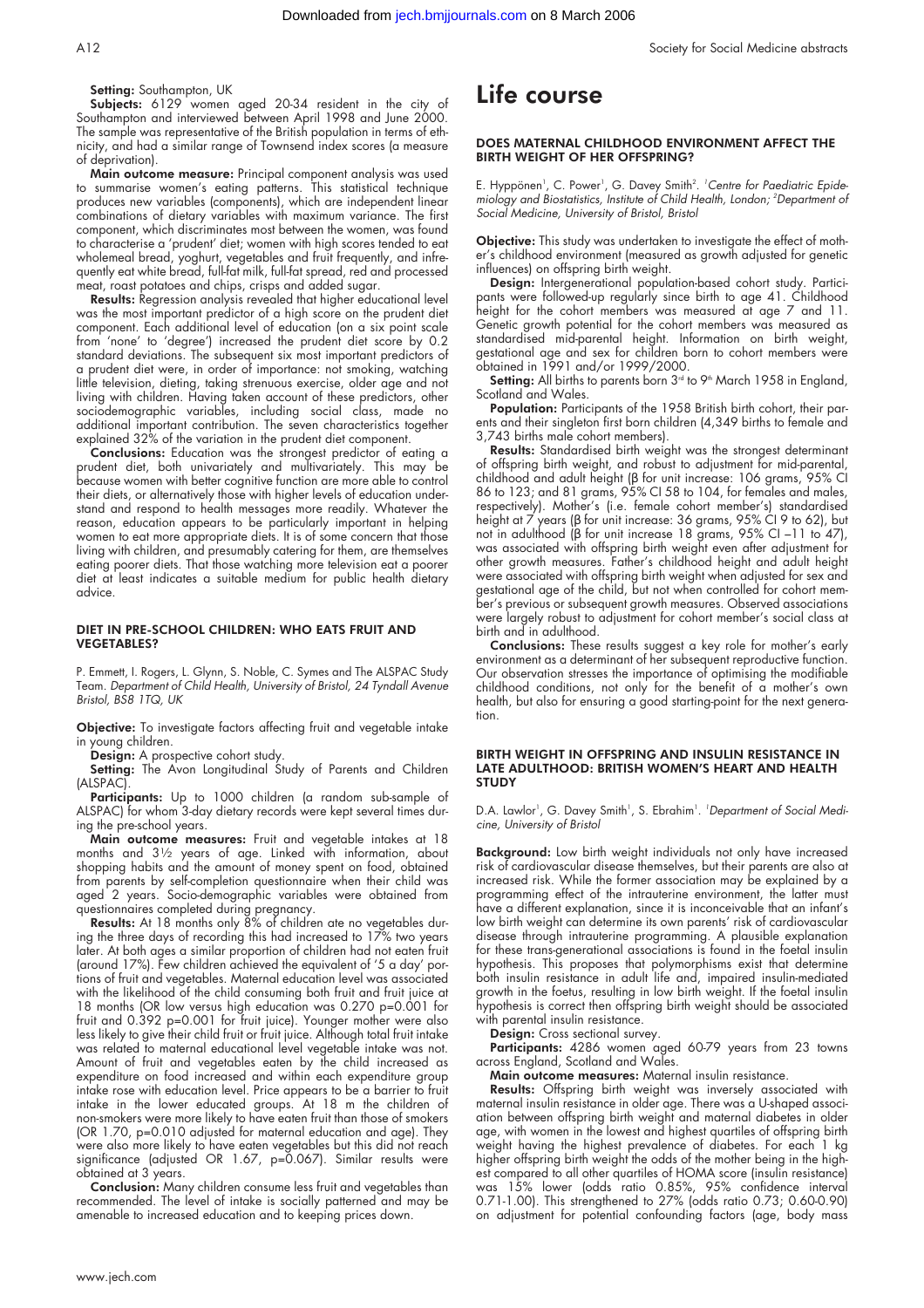### Society for Social Medicine abstracts A13

Conclusions: Offspring birth weight is inversely associated with maternal insulin resistance in late adulthood. This is despite impaired glucose tolerance during pregnancy being associated with higher birth weight offspring. This finding supports the hypothesis that common genetic factors associated with both insulin resistance and insulin mediated foetal growth contribute to the association between birth weight and adult cardiovascular disease and diabetes risk.

#### EARLY EMERGENCE OF RISK OF TYPE 2 DIABETES AND CARDIOVASCULAR DISEASE AMONG SOUTH ASIANS: NEW EVIDENCE FROM A STUDY OF ADOLESCENTS

P.H. Whincup<sup>1</sup>, J.A. Gilg<sup>1</sup>, K. Odoki<sup>1</sup>, P.M. Ueland<sup>2</sup>, H. Refsum<sup>2</sup>, K.G.M.M. Alberti<sup>3</sup>, D.G. Cook<sup>1</sup>. 'Department of Public Health Sciences, St George's Hospital Medical School, London; <sup>2</sup> Locus for Homocysteine and Related Vitamins, University of Bergen, Norway; <sup>3</sup>Department of Diabetes, University of Newcastle-on-Tyne

**Objective:** To examine whether glucose metabolism, insulin resistance, adiposity and other cardiovascular risk factors differ between British adolescents of South Asian and European origin.

Design: School-based cross-sectional study (1998-2000)

**Setting:** Secondary schools in ten towns in England and Wales.

**Participants:** 168 South Asian and 2422 European pupils aged 12-16 years (67% response), with fasting blood samples collected from 1507 of the older pupils (69% response).

Outcome measures: Body mass index, waist-hip ratio, skinfold measurements, fasting glucose and insulin, blood pressure, blood lipids.

Results: Compared with Europeans, South Asian children had a lower mean body mass index (percentage difference 4.0, 95%CI 1.1 to 7.1%), a similar mean waist-hip ratio but a higher subscapular:triceps ratio (mean difference 0.098, 95% CI 0.060, 0.136). Mean fasting plasma glucose level was higher among South Asians than Europeans (mean value 5.20 vs 5.06 mmol/L; mean difference 0.15 mmol/L, 95% CI 0.04 to 0.25); the prevalence of impaired fasting glucose or fasting hyperglycaemia (> 6.1 mmol/L) was higher among South Asians (5.6% vs 1.5%, p = 0.02). Fasting insulin levels were higher among South Asian children than Europeans (percentage difference 12.0%, 95%CI 1.4 to 21.5%); the difference (seen in both sexes) was increased after adjustment for height, body mass index and pubertal status, though attenuated slightly after adjustment for plasma glucose. Mean systolic pressure was lower in South Asians (mean difference 3.6 mmHg, 95%CI 1.2 to 5.9 mmHg) despite a higher mean pulse rate (mean difference 3.9/min, 95%CI 1.6 to 6.1/min). Total, LDL, HDL cholesterol and triglyceride levels were similar in both groups. South Asians had lower vitamin C levels (mean difference 10.6 µmol/L, 95%CI 5.4 to 15.8 µmol/L) and lower folate levels (percentage difference 20%, 95%CI 5.3 to 37.0%) though homocysteine levels were similar in both groups.

Conclusions: The predisposition to type 2 diabetes and insulin resistance observed in South Asian adults is also apparent among adolescents. Establishing the contributions of the childhood and fetal environments and of genetic factors to the development of these differences is an important priority. Effective strategies for prevention of type 2 diabetes and cardiovascular disease in British South Asians may need to begin in childhood or earlier.

### SOCIAL INEQUALITIES IN HEIGHT: LIFECOURSE AND INTER-GENERATIONAL TRENDS

L. Li<sup>1</sup>, O. Manor<sup>2</sup>, C. Power<sup>1</sup>. 'Centre for Paediatric Epidemiology and Biostatistics, Institute of Child Health, London; <sup>2</sup> School of Public Health and Community Medicine, Hebrew University, Israel

Objectives: To investigate social inequalities in height within and across generations, in order to establish whether inequalities vary by life stage and whether they have changed between two generations.

Design: 1958 British birth cohort and one-third of their offspring.

Setting: England, Scotland and Wales.

Participants: All children born 3rd-9th March, 1958, followed to 1991, and their offspring.

Main outcome measures: Height at ages 7, 11, 16, and 33y for cohort members. One height measure at age 4-18y for the offspring.

Methods: Multilevel linear models were applied to examine (a) the association between social class of origin (at age 7) and the child-toadult growth trajectory for cohort members and (b) associations of social class with height of offspring and their height gain relative to cohort members.

Results: Social inequalities in height were observed among cohort members, with differences >2.0cm at all ages between classes I&II and IV&V. The effect of social class reduced, but remained significant at all ages after adjusting for parental height. Social class was also associated with growth tempo: boys from classes IV&V were shorter in childhood, but grew faster throughout adolescence and continued to grow after age 16y; girls from classes IV&V had a faster growth rate until age 11y, but then grew at a slower rate, maturing later than girls from classes I&II. By adulthood, the class difference in mean height had reduced slightly because girls from classes IV&V either grew more rapidly or for a longer period.

A secular increase in height was seen among the offspring relative to cohort members, which was mainly due to a greater height gain in classes IV&V. Male offspring had a similar height on average to their fathers in classes I&II, while offspring in classes IV&V gained 2.1cm (p<0.001). Height gains of female offspring relative to their mothers were evident in all classes, though a greater gain in classes IV&V was non-significant. Thus social class effect on height was weaker in the offspring generation, with a difference between classes I&II and IV&V of 0.7cm.

Conclusions: An effect of social class on height observed among a cohort born in 1958 had weakened substantially in the offspring generation. The significant narrowing of class inequalities was due to a greater height gain among offspring from manual social backgrounds. The causes of this reduced inequality require further clarification.

# Policy and population health

### FLUORIDATION AND TOOTH EROSION IN 14-YEAR OLD SCHOOLCHILDREN

S. Taylor<sup>1</sup>, A. Milosevic<sup>2</sup>, P. Bardsley<sup>2</sup>. *Division of Statistics and O.R.*, Department of Mathematical Sciences, University of Liverpool; <sup>2</sup>School of Clinical Dental Sciences, University of Liverpool

Objectives: Although there is a body of evidence for the protective role of water fluoridation against dental caries, its association with tooth erosion has not been researched. The aim of this study was to assess the aetiological role of water fluoridation in the acid erosion of teeth. Other factors assessed were social status, dental care and dietary habits. The study has a clustered sampling structure: subjects within schools within districts. Random effects modelling techniques were used to investigate aetiology, as these can accommodate the effects of clustering within a sample and produce more statistically efficient results.

Data: The data were collected by the Department of Clinical Dental Sciences at the University of Liverpool. A sample of 2385 children were randomly selected from 56 schools and 12 districts in North-West England. Tooth erosion was assessed on three surfaces of the six upper and lower anterior (front) teeth. Individuals were simply dichotomised as those with or without tooth erosion. A 34-item questionnaire assessed aspects of general and dental health, diet and dental knowledge.

Results: The sampled population had 9.8% subjects identified as cases of tooth erosion. Of these, 7.7% lived in non-fluoridated residences and 2.1% in fluoridated (univariate chi-square = 4.33, p = 0.038). There was significant variation in erosion between districts and between schools. None of the 20 acidic food and drink items showed a significant association with erosion. Food and drink items were not included in subsequent regression analysis.

Multilevel logistic regression models showed no effect of fluoridation when controlling for other factors. More frequent tooth brushing was associated with an increased risk of erosion, but had a significant interaction with water fluoridation that reversed this association.

Conclusions: The study shows there is considerable variation in dental erosion between subjects, districts and schools. The aetiological factors investigated could not explain much of this, but there is indication that the combined effect of fluoridation and regular tooth brushing may be protective. The results of this study suggest that other factors may need to be explored to explain variation in acid erosion of teeth among schoolchildren.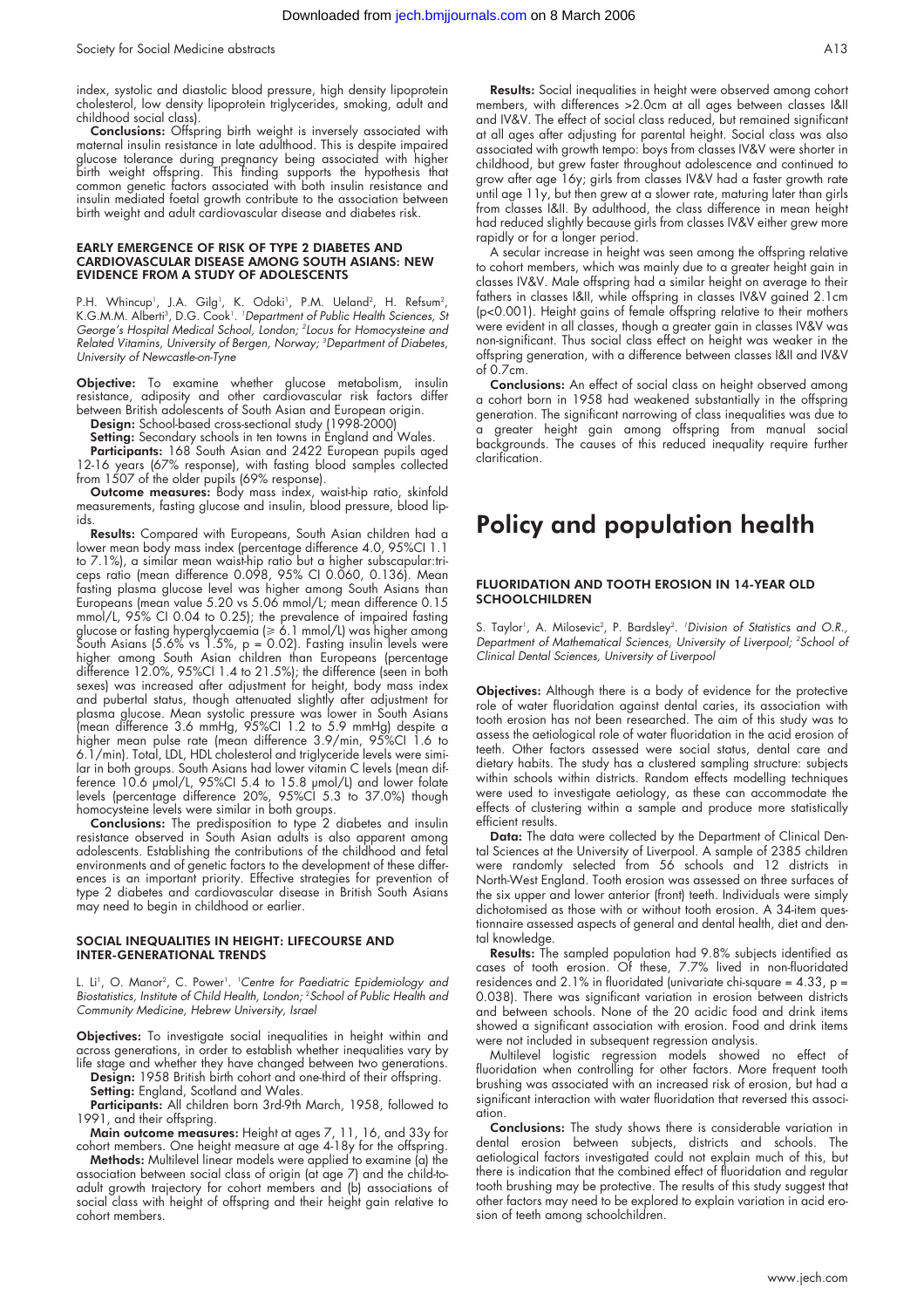### EFFECT OF ERADICATION OF *HELICOBACTER PYLORI* INFECTION IN THE COMMUNITY ON THE INCIDENCE OF **DYSPEPSIA**

J.A. Lane<sup>1</sup>, L.J. Murray<sup>2</sup>, I.M. Harvey<sup>3</sup>, J.L. Donovan<sup>1</sup>, M. Egger<sup>1</sup>, R.F. Harvey<sup>4</sup>. 'Department of Social Medicine, University of Bristol;, <sup>2</sup>Queens University of Belfast, Belfast; <sup>3</sup> Universtiy of East Anglia, Norwich; <sup>4</sup> Frenchay Hospital, Bristol

Introduction: Eradication of H pylori infection may reduce dyspepsia, peptic ulcer complications and health resource utilization. We have investigated the impact of an <sup>H</sup> pylori eradication programme on the incidence of dyspepsia in the community, in a large double blind randomised controlled trial.

Design: Double blind randomised placebo controlled trial.

Subjects and setting: Unselected community population aged 20-59 years in south west UK.

Intervention: Participants infected with H pylori randomised to ranitidine bismuth citrate 400mg and clarithromycin 500mg twice daily for 2 weeks or placebo.

Main outcome measures: Consultation rates in primary care for dyspepsia, symptoms and health care utilization for dyspepsia.

Methods: All patients aged 20-59 years registered with seven primary care centres (N=26,203) were invited to take part in the project. Participants completed validated dyspepsia and quality of life questionnaires and H *pylori* infection was assessed by the  $^{13}$ C urea breath test (UBT). Infected participants were randomised to receive either ranitidine bismuth citrate 400mg and clarithromycin 500mg twice daily for 2 weeks or placebo. A blinded second UBT was carried out at 6 months and further questionnaires were completed after 2 years.

Results: 10,537 participants were recruited and 1634 (15.5%) were positive for <sup>H</sup> pylori. 1558 participants (95%) were randomised and two year follow-up was obtained on 1438 participants (92%). H pylori infection was successfully eradicated in 90.7 % of those given active therapy (727/787). By intention to treat analysis, 159/787 (20.2%) of those who received active therapy had dyspepsia (epigastric pain) regularly at two years, compared with 202/771 (26.2%) of those given placebo, odds ratio = 0.68 (95% CI 0.53, 0.87). Primary care consultations for dyspepsia were 30% less in the eradication arm (55 participants over 2 years compared with 78 participants in the placebo arm).

Conclusion: <sup>H</sup> pylori eradication leads to a 6% reduction in dyspepsia symptoms in a community screening and eradication trial, potentially resulting in health improvements and large cumulative savings in health expenditure.

### IMPACT OF AN INTERVENTION TO REDUCE OUTDOOR AIR POLLUTION ON HOSPITAL ADMISSIONS FOR ASTHMA IN CHILDREN

B. Olowokure<sup>1</sup>, P.J. Saunders<sup>2</sup>, R.C. Wilson<sup>2</sup>, R.L. Smith<sup>3</sup>. *'Department of* Public Health, Sandwell Health Authority, UK; <sup>2</sup> Department of Public Health and Epidemiology, University of Birmingham, UK; <sup>3</sup>West Midlands Cancer Intelligence Unit, University of Birmingham, UK

Background: Over a number of years the Sandwell Department of Public Health UK has received complaints from parents and teachers regarding emissions from a nearby foundry. They were particularly concerned about the possible adverse effects of the emissions on children's respiratory health. In 1997 foundry management introduced an intervention designed to reduce foundry emissions. This study assessed whether there was an excess of respiratory ill health in children in the area around the foundry and whether changes occurred in respiratory health following introduction of the intervention.

Methods: An ecological study employing a concentric circle approach was used to define the study area. A geographical information system was used to construct a series of nine concentric 250m bands centred on the foundry. A line was drawn through the centre of the foundry, from north to south, dividing the study area into two areas of probable exposure to air pollution based on the prevailing wind direction. These were designated as high-risk area A (downwind) and low-risk area B (upwind). Impact of the intervention was assessed by examining emergency hospital admission rates for childhood asthma. The chi-square test was used to test the association between hospital admission rates in the 2-years before (1995/96- 1996/97) the intervention was introduced, and 2-years after (1998/ 99-1999/00) the intervention had been operating for one year in children aged 0-14 years.

Results: In the 2-years before the intervention was introduced overall hospital admissions for children in area A were 1.8 times the rate in area B (95% CI 1.3-2.4; p=0.00025). Following the intervention overall hospital admission rates for area A were 1.3 times that seen in area B (0.8-2.0; p=0.41). More detailed examination by 5-year age groups revealed that in area A significant reductions in admission rates were seen for children aged 0-4 years (19.6/10 $^{\circ}$  to 5.3/10 $^{\circ}$ ; p<0.00001) and those aged 5-9 years (9.0/10 $^{\circ}$  to 4.5/10 $^{\circ}$ ; p<0.038) after the intervention. In area B the only significant reduction was seen in the 0-4 year olds (9.8/10 $^{\rm 3}$  to 4.0/10 $^{\rm 3}$ ; p<0.0065). Overall, significant trends were not identified in relation to distance from the foundry.

Conclusions: Our results suggest that a significant reduction has occurred in admission rates for asthma following the intervention at the foundry. The greatest benefit appears to have been in children aged 0-4 years and in areas downwind from the foundry. However, the limitations of this type of study need to be acknowledged especially small numbers and possible individual-level confounders.

### THE HEALTH IMPACTS OF NEW ROADS: A SYSTEMATIC REVIEW

M. Egan, V. Hamilton, M. Petticrew, D. Ogilvie. MRC Social and Public Health Sciences Unit, University of Glasgow

Objective: To review the available evidence on the positive and negative impacts of new road building on human health and wellbeing.

Design: Systematic review of primary intervention studies measuring health outcomes related to new roads.

**Source:** Extensive literature survey to locate studies in any language or format, identified from social science, transport, medical, and grey literature databases, personal collections, expert consultation, and reference lists.

Main outcome measures: Accident injuries, community severance, noise, dirt, and ambient pollution.

Results: The best available evidence suggests that the introduction of new bypasses significantly decreases accident injuries per vehicle km travelled. New arterial roads in urban areas do not appear to have a significant impact on accident injury rates. However, widening existing arterial roads can significantly reduce accidents if certain safety measures are included in the improvements.

Bypasses decrease perceptions of community severance within the area being bypassed. Arterial roads increase perceptions of severance. In the short term, changing perceptions of severance do not appear to lead to changes in social behaviour likely to encourage or hinder social network formation. The long-term effects of new roads on perceived severance, social networks, and health require further research.

Annoyance related to noise, dirt, and ambient pollution is closely related to traffic density: new urban arterial roads increase annoyance, whilst bypasses decrease annoyance. There is a lack of evidence regarding specific health outcomes related to pollution from new roads, although there is some evidence that new roads do not affect the incidence of asthma.

Conclusion: Whilst there have been many studies investigating the environmental impact of new roads, few have attempted to measure human health outcomes. Bypasses have a more positive impact on health than arterial roads, particularly in decreasing accident rates. However more research is needed to better understand the impacts of pollution and community severance associated with new roads. The results of this review will be discussed in the context of health impact assessment (HIA), and of healthy public transport policy.

# Inequality II

### DOES GETTING A DEGREE ELIMINATE THE INFLUENCE OF CHILDHOOD SOCIO-ECONOMIC STATUS ON ADULTHOOD SELF-RATED HEALTH PROBLEMS AND DISABILITY?

W.A. Markham', P. Aveyard<sup>2</sup>, A. Bullock', H. Thomas'. *'School of Educa*tion, University of Birmingham, Birmingham; <sup>2</sup> Department of Public Health & Epidemiology, University of Birmingham, Birmingham

Objectives: To examine whether childhood socio-economic status constituted a risk factor for adulthood self-rated health problems and disability even among those graduating from university.

Design: Retrospective cohort study comparing graduates from different childhood social classes. The influence of childhood social class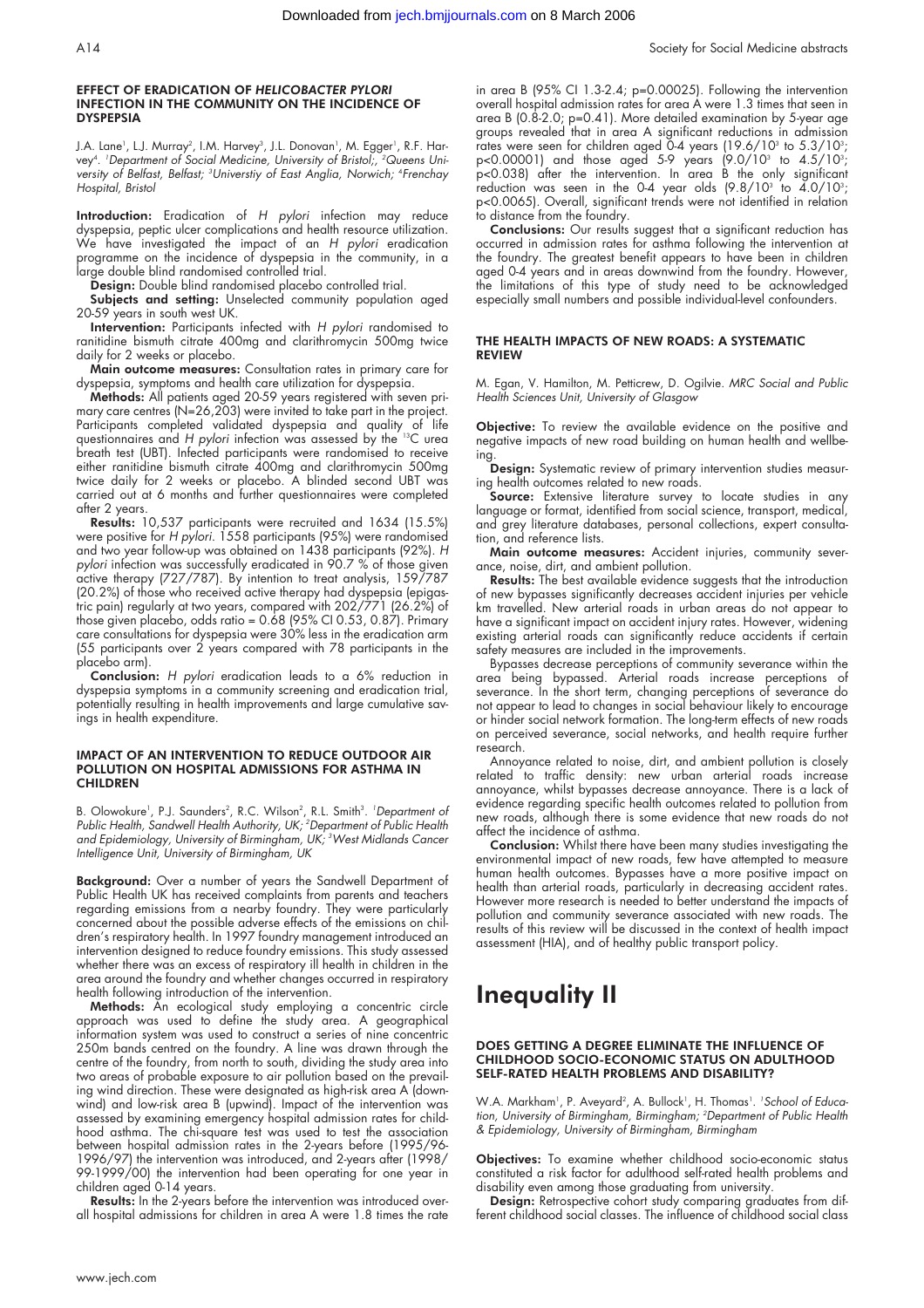was examined as a linear trend in a logistic regression equation predicting disability in 1996.

**Participants:** 3630 people graduating in 1985 and 5624 people graduating in 1990 from 20 UK degree-awarding higher education institutions.

Main outcome measures: Self-rated health problems and disability.

**Results:** In the youngest age group (25 years), there was no gradient in disability by childhood social class, but the gradient became increasingly steep in older graduates. By age 38 (the oldest) the prevalence of disability was 3.4% in graduates from social class I in childhood, and 10.0% in graduates from social class V in childhood. Adjustment for markers of persistent childhood disability and adulthood socio-economic status 1, 6, and 11 years after graduation did not greatly influence the risk.

Conclusions: If anyone can escape the influence of poverty in childhood it should be graduates, who are highly educated and usually attain high social status and relative wealth. This study indicates that whatever the nature of the biological and/or psychological effects of low childhood socio-economic status on adult health, they are not offset by education or income.

#### CHILDHOOD IQ, SOCIAL CLASS, DEPRIVATION AND THEIR RELATIONSHIPS WITH MORTALITY AND MORBIDITY RISK IN LATER LIFE: LINKING THE SCOTTISH MENTAL SURVEY 1932 AND THE MIDSPAN STUDIES

C.L. Hart', I. J. Deary<sup>2</sup>, D.J. Hole', G. Davey Smith<sup>3</sup>, M.D. Taylor<sup>2</sup>, L.J. Whalley<sup>4</sup>, J.M. Starr<sup>5</sup>, V. Wilson<sup>6</sup>. 'Department of Public Health, University of Glasgow; <sup>2</sup>Department of Psychology, University of Edinburgh; <sup>3</sup>Department of Social Medicine, University of Bristol; <sup>4</sup> Department of Mental Health, University of Aberdeen; <sup>s</sup>Department of Geriatric Medicine, University of Edinburgh; <sup>6</sup>Scottish Council for Research in Education

Objectives: The purpose of the study was to investigate mortality and morbidity risk in relation to childhood IQ, social class and deprivation in people born in 1921.

Design: Prospective cohort studies conducted on adults in the 1970s, with retrospective data from childhood.

Setting and subjects: Participants were from two of the MIDSPAN studies – the Collaborative study, located in 27 workplaces in the central belt of Scotland and the Renfrew/Paisley general population study of residents from those towns. 938 Midspan participants were successfully matched with the Scottish Mental Survey 1932 in which almost all 1921-born people attending Scottish schools on 1 June 1932 (N=87,498) took a cognitive ability test.

Main outcome measures: Hospital admissions and cancer registrations (obtained by computerised linkage with the Scottish Morbidity Records system) and mortality, in a 25 year follow up period.

**Results:** Childhood IQ was related to social class and deprivation category of residence in adulthood, with a decrease in IQ seen with worsening social class and deprivation. In 25 years, 432 participants died. The risk of dying was 17% higher for each standard deviation (15) disadvantage in childhood IQ. Adjustment for social class and deprivation category accounted for some, but not all of this higher risk, reducing the risk to 12%. Analysis by IQ quartile showed increased risk of death for the lowest quarter only. There was an 11% risk of dying for each lower social class. Adjustment for IQ reduced this to 6% and additional adjustment for deprivation reduced it to 4%. There was an 11% risk of death per deprivation category, which was reduced to 8% by adjustment for IQ and for both IQ and social class. Cause specific mortality or hospital admission showed higher risks for all cardiovascular disease, coronary heart disease, respiratory disease and stroke with lower childhood IQ. For cancers, cause specific mortality or cancer registration risk was higher with decreasing childhood IQ for all cancer, lung cancer and stomach cancer, and lower for colorectal and female breast cancer. Adjustment for social class and deprivation had a small effect on the cause specific risks.

Conclusions: Lower childhood IQ was related to higher mortality risk and certain causes of death or morbidity. This unique data set has shown that childhood IQ can be considered as a marker for death or illness in later life in similar and complementary ways to social class or deprivation category.

### MODELLING SOCIAL INEQUALITIES IN HEALTH OVER TIME: A LATENT CLASS AND LATENT GROWTH CURVE APPLICATION

R.D. Wiggins<sup>1</sup>, A. Sacker<sup>2</sup>, M. Bartley<sup>2</sup>. 'Department of Sociology, City University London, Northampton Square, London, EC1V 0HB, UK; 2 Department of Epidemiology and Public Health, University College London, 1-19 Torrington Place, London WC1E 6BT, UK

Objectives: This paper employs a combination of latent class (LCA) and latent variable methods to model latent health status over time for a set of observed binary variables. It is motivated by a desire to move forward from the analysis of health inequalities based on repeated cross-sectional data to an examination of the development of inequalities in health over time.

Design: In the British Household Panel Survey (BHPS), there is a checklist of 13 health problems asked annually since 1991. Using repeat measures for 8 waves of data, we first present findings for a set of health indicators using latent class analysis (LCA) under the WinLTA program. Health scores are calculated at the individual level from the LCA estimated probabilities of class membership and class frequencies. The health scores are next entered into a structural equation model of the change in health status over the time period 1991- 1998. This growth model is then further extended to incorporate the relationship between socio-economic position and health using a multigroup analysis. Altogether seven social groups were compared, based on the Office for National Statistics new socio-economic classification (ONS-SEC). All parameters were estimated using FIML (implemented in AMOS) to compensate for missingness.

Subjects: Adult participants in the British Household Panel Survey aged 35 to 60 years in 1991

Outcome measure: Latent health scores.

Results: A quadratic growth model fitted the data well. The mean values of the intercept in the multigroup ONS-SEC model were consistent with previous cross-sectional reports of health inequalities: mean health scores in 1991 were poorer for those in more disadvantaged social positions than their more advantaged peers. Overall, health deteriorates faster for those with better initial health status. However, on average, deterioration was still relatively faster among those in the most disadvantaged social positions over the 8-year period irrespective of their poorer initial health scores.

Conclusion: Latent variable growth models are a valuable tool for understanding the dynamics of social inequalities in health.

### TREND EFFECTS OF SOCIO-ECONOMIC POSITION AND MOBILITY ON HEALTH-RELATED OUTCOMES IN THE MIDSPAN FAMILY STUDY

A. McConnachie<sup>1</sup>, K. Hunt<sup>2</sup>, M.N. Upton<sup>3</sup>, C.L. Hart<sup>4</sup>, G. Davey Smith<sup>3</sup>, G.C.M. Watt<sup>1</sup>. *'Department of General Practice, Glasgow University;* <sup>2</sup>MRC Social and Public Health Sciences Unit, Glasgow; <sup>3</sup>Department of Social Medicine, University of Bristol; <sup>4</sup> Department of Public Health, Glasgow University

Objective: To investigate health related correlates of relative socio-economic mobility.

Design: Two cross sectional studies: the MIDSPAN Study (1972-6) and the MIDSPAN Family Study (1996).

Setting: Renfrew and Paisley, West of Scotland

Participants: 2,338 adult (aged 30-59) offspring (screened in 1996) from 1,477 married couples (screened in 1972-6).

Main outcome measures in offspring: Height, BMI, waist/hip ratio, SBP, total/HDL cholesterol ratio, %-predicted FEV<sub>1</sub>, % food energy intake from fat, current smoking, current alcohol intake, regular physical activity, prevalent limiting long-standing illness, prevalent cardiovascular disease, prevalent asthma and/or wheeze.

Results: Most outcomes were associated with socio-economic position (defined using a composite measure of occupational social class, area-based deprivation, housing tenure and vehicular access), either in terms of original (childhood) or achieved (adult) position, with those in or from higher positions tending to be healthier. Outcomes showing little or no social gradient were SBP (men and women), BMI (men), total/HDL cholesterol (men) and high alcohol intake (women). Adjusting for original socio-economic position, most outcomes were related to the degree of relative social mobility (defined in terms of the relative rank of individuals' and their fathers' socio-economic positions within each population), with those who had been most upwardly mobile tending to be healthier. However, adjusting for current socio-economic position, mobility was generally unrelated to outcomes, with the exceptions of %-predicted FEV<sub>1</sub> and regular physical activity. Lower childhood socio-economic position was associated with impaired lung function and being less likely to take regular exercise in adulthood. Whilst men and women showed differing socio-economic gradients in health-related behaviours, they showed similar associations with relative social mobility.

Conclusions: Direct associations between health-related outcomes and childhood socio-economic position are uncommon in this cohort; in general, social patterns in health are due to associations with current position. This could be a result of one or both of: (a) health selection, whereby the healthiest individuals achieve higher socioeconomic positions; or (b) social causation, whereby adverse socio-economic conditions cause ill health. The observation that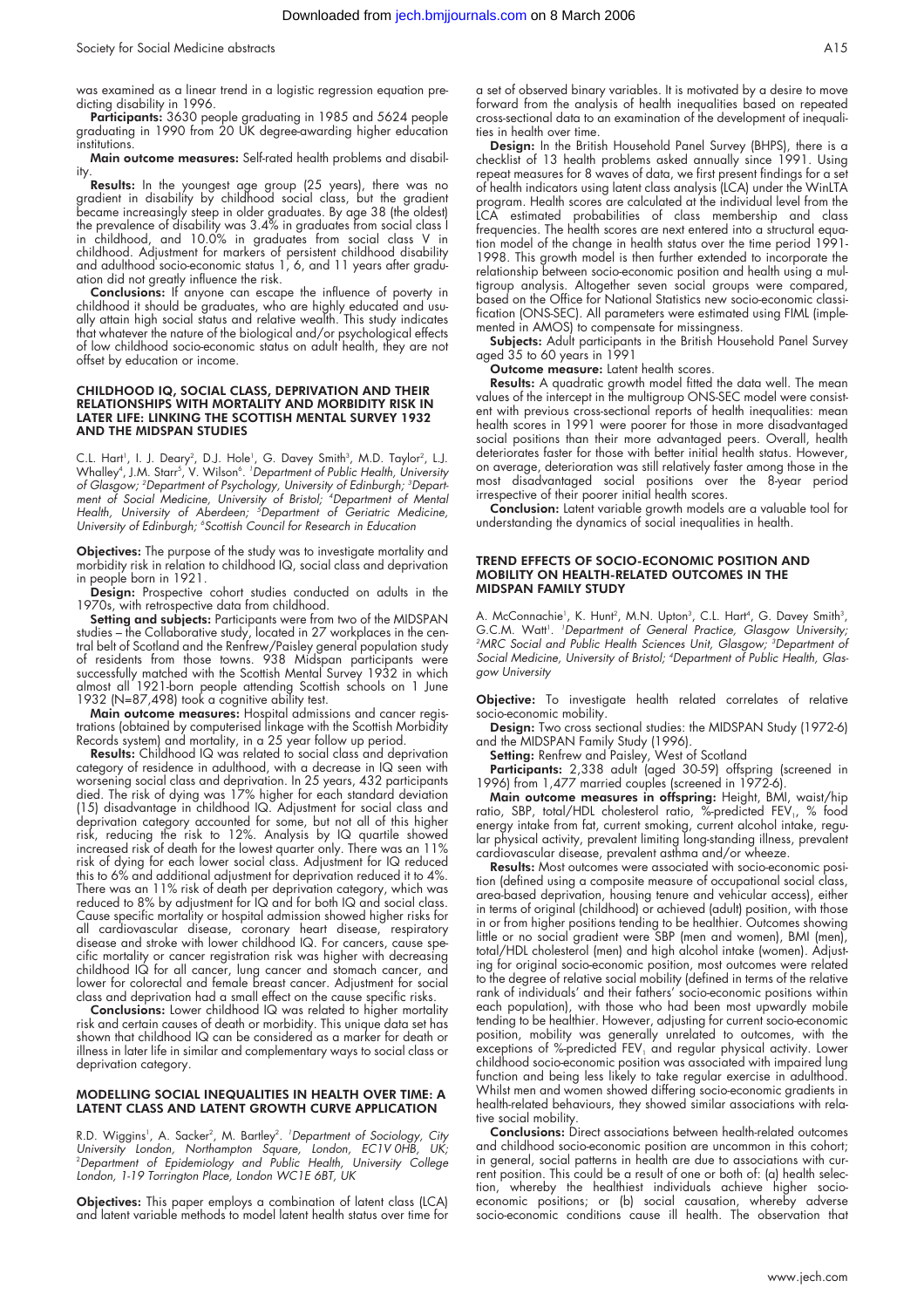%-predicted FEV<sub>1</sub> showed an association with socio-economic mobility after adjusting for current position supports the hypothesis of early life influences on lung development. Habitual physical activity may also be influenced by early socio-economic environment. Differing socio-economic gradients between men and women in health-related behaviours, despite similar associations with mobility may be an artefact of classifying women's childhood circumstances by paternal socio-economic position, but may also indicate different degrees of social causation between the sexes.

### MORTALITY OF MIGRANTS FROM THE INDIAN SUB-CONTINENT AND DURATION OF RESIDENCE IN ENGLAND AND WALES

S. Harding. MRC, Social and Public Health Sciences Unit, University of Glasgow, Glasgow, Scotland

Aim: To examine mortality of South Asian migrants by duration of residence in England and Wales.

**Design:** Longitudinal study, 1971-99, of south Asian migrants in the 1971 Census aged 25 to 54 years. Duration of residence was measured using year of arrival and related to mortality using Cox regression. Socio-economic position was measured using occupational social class and access to cars.

Main results: All-cause mortality of south Asians who arrived earlier was higher than that of those who arrived later. At ages 25-34 in 1971, 5 yearly increases in duration of residence was associated with a hazard ratio of 1.46 (95% confidence interval 1.14-1.87, deaths 113), and at ages 35-44 with 1.21 (1.03-1.42, 200). Cardiovascular disease mortality was the main attributable cause to this trend. At ages 25-34 in 1971, 5 yearly increases in duration of residence was associated with a hazard ratio of 1.55 (1.13-2.13, 65), and at ages 35-44 with 1.26 (1.01-1.57, 103). For cancers, a significant relationship with duration of residence was seen at ages 35-44 (hazard ratio 1.54, 1.05-2.26,31) and at ages 45-54 (1.30,1.07-1.57,24). This trend remained after adjusting for differences in socio-economic position by duration of residence.

When mortality of south Asians was compared with all other study members, excess all cardiovascular mortality adjusted for socioeconomic differences at ages 25-34 and 35-44 was observed for only the long established residents.

Conclusion: This study shows evidence of a positive relationship between mortality from cardiovascular disease cancers, and duration of residence in England and Wales among South Asians.

# CVD treatment

### IS CORONARY REVASCULARISATION UNDERUSED AMONG OLDER PEOPLE? PROSPECTIVE FINDINGS FROM THE ACRE **STUDY**

S. Gnani', N.K. Fitzpatrick', A.M Crook', A. Timmis<sup>2</sup>, P.G. Magee<sup>2</sup>, H. Hemingway<sup>1,3</sup>. *'Department of Research and Development, Westminster* Primary Care Trust, 50 Eastbourne Terrace, London W2 6LX; <sup>2</sup>Cardiac Directorate, Barts and the London NHS Trust, Bonner Road, London E2 9JX; 3 Department of Epidemiology and Public Health, University College London Medical School, 1-19 Torrington Place, London WC1E 6BT

Objective: To determine whether coronary revascularisation is underused in older patients, using appropriateness ratings as a marker of clinical need.

Design: Prospective cohort study with 2.5 years follow up. A nine member expert panel rated the appropriateness of revascularisation independently of patient age.

Setting: Tertiary cardiac centre in the City and east London.

Patients: 4020 consecutive patients undergoing coronary angiography in the Appropriateness of Coronary Revascularisation (ACRE) study. There were no exclusion criteria. There were 2601 patients aged <65 years, 1162 aged 65-74 years and 250 aged 75-84 years; median age 62 years.

Main outcome measures: Coronary revascularisation, all cause **mortality** 

Results: Among the 1353 patients in whom CABG was deemed appropriate, older compared to younger patients were equally likely to undergo CABG: patients aged 75-84 years vs <65 years hazard ratio 1.29, (95% confidence interval(CI) 0.97-1.71). All cause mortality was higher among patients for whom CABG was deemed appropriate but who underwent medial management compared to

those who received CABG: the hazard ratios (95%CI 1.60-5.01) in patients aged <65 years, 4.62 (95%CI 2.54-8.40) in patients aged 65-74 years and 7.29 (95%CI 2.19-24.23) in patients aged 75-84 years after adjustment for number of diseased vessels, left ventricular function and Parsonnet operative risk score. The absolute risk differences in these three age groups were 8.3%, 18.3% and 35.3% respectively. Coronary angioplasty among patients in whom it was deemed appropriate, was performed at a lower rate in patients aged 65-74 years compared to patients aged <65 years, hazard ratio 0.69 (95%CI 0.54-0.90).

Conclusions: The mortality impact of underuse of CABG may be greater among older patients in relative and absolute terms. With the lack of randomised trials of revascularisation among older age groups, appropriateness ratings offer a useful method of investigating age inequalities.

### WHAT ARE THE BENEFITS ASSOCIATED WITH MEETING THE NATIONAL SERVICE FRAMEWORK TARGETS FOR ACUTE MYOCARDIAL INFARCTION?

D. Chase<sup>1</sup>, P. Roderick<sup>1</sup>, K. Cooper<sup>2</sup>, R. Davies<sup>2</sup>, J. Raftery<sup>3</sup>. *'Health Care* Research Unit, Southampton General Hospital; <sup>2</sup>School of Management, University of Southampton; <sup>3</sup>Health Services Management Centre, Birmingham

Background: Standards of care for ambulance response and thrombolysis timing were set out in the National Service Framework for CHD in 2000. Namely, that by April 2001, call-to-needle time for thrombolysis for acute myocardial infarctions would be reduced by (1) improving ambulance response times so that 75% of category A calls receive a response within 8 minutes and (2) enabling 75% of eligible patients to receive thrombolysis within 30 minutes of hospital arrival by April 2002 and within 20 minutes by April 2003. There have been no published quantitative assessments of the potential health gains, and likely cost, of meeting these targets. The aim of this study was to quantify the health gains and costs associated with moving from current practice to the NSF targets shown above using a computer simulation model.

Methods: A computer simulation model of the epidemology, prevention and treatment of coronary heart disease (CHD) in an English population has been developed. The model outputs are numbers of people, disease events and interventions for each risk and disease category for each year. Simulated health care activity is linked to data on unit costs so that different intervention scenarios can be costed and costs per life year saved derived. Costs are discounted at 6% and benefits at 1.5%. A simulation was run through the treatment module of the CHD model for a population of 25 million for 20 years.

Results: Attaining the ambulance response NSF target resulted in 9 deaths prevented which translates into 85 life years saved for a population of one million for an average year, with a cost per life year saved of between £3,400 and £24,300. The benefit of meeting the thrombolysis NSF target will be presented. Other scenarios will also be presented e.g. Maximising ambulance response and increasing the number of patients administered thrombolysis.

Conclusions: Meeting the NSF target for ambulance response appears to be cost-effective especially as other benefits of faster ambulance response have not been considered. However, the number of lives saved is less than previous estimates. It has been suggested that a radical service change would be required to meet the thrombolysis NSF target. Further substantial increases in lives saved would require a reduction in the time between onset of symptoms and call to emergency services.

### USE OF STATINS IN THE SECONDARY PREVENTION OF CHD: IS TREATMENT EQUITABLE?

F.D.A. Reid, D.G. Cook, P.H. Whincup. Department of Public Health Sciences, St George's Hospital Medical School, Cranmer Terrace, London SW17 0RE

Objective: To investigate possible inequities in the use of statins for people with coronary heart disease, according to a wide range of social and clinical factors.

Design and setting: Cross-sectional analysis of data from the Health Survey for England 1998, a population based survey.

Subjects: 760 adults with coronary heart disease (CHD).

**Results:** Only 19.9% of subjects with CHD were receiving lipid lowering medication (151/760; 95% CI 17.0% to 22.7%). The likelihood of receiving statins was greatly reduced for older age groups: compared to those aged <65 years, the odds of receiving statin treatment was 0.53 for subjects aged 65-74 years (95% CI 0.35 to 0.80),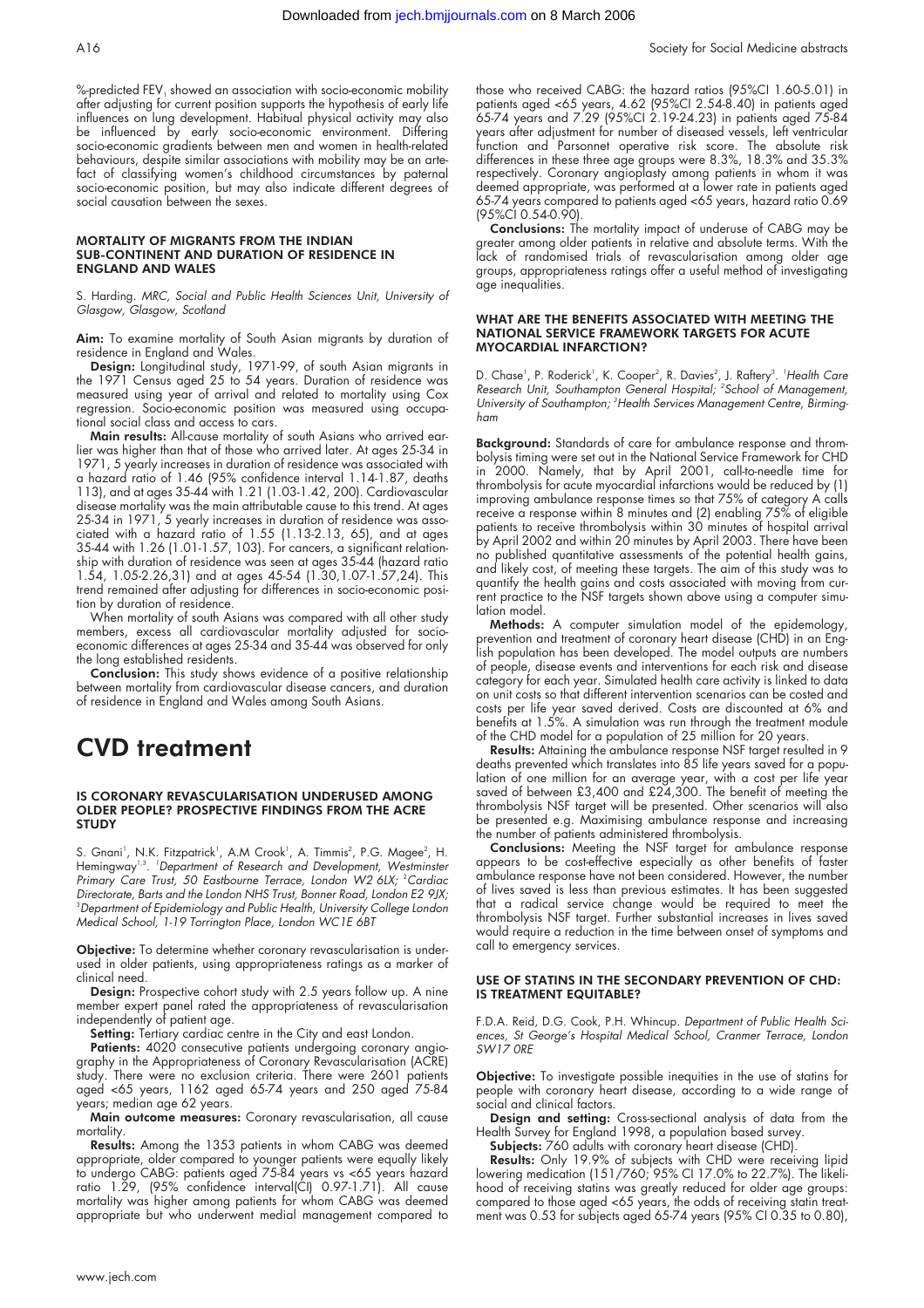### Society for Social Medicine abstracts A17

and 0.11 for subjects aged 75 years and over (95% CI 0.06 to 0.21). Statin treatment was lower for current cigarette smokers compared to non-smokers (odds ratio 0.55; 95% CI 0.32 to 0.96), and for subjects with angina compared to those with a previous myocardial infarction (odds ratio 0.63; 95% CI 0.43 to 0.93). Lower levels of statin use were also seen with increasing time since diagnosis (p=0.12). No clear associations were observed with social measures.

Conclusions: Important inequalities were found in the use of statins among people with CHD, which could not be justified by evidence from the large statin trials. Proactive policies are required to ensure that the vast majority of (if not all) patients with CHD are receiving statins, regardless of age, sex, social class, smoking status, type of CHD, or time since diagnosis.

### IDENTIFYING AND EXPLAINING VARIATION IN LIPID LOWERING DRUG USE USING THE DOCTORS' INDEPENDENT NETWORK DATABASE

S. DeWilde<sup>1,2</sup>, I.M. Carey<sup>1,2</sup>, S.A. Bremner<sup>1,2</sup>, N. Richards<sup>3</sup>, S.R. Hilton<sup>1</sup>, D.G. Cook<sup>2</sup>. 'Department of General Practice & Primary Care; <sup>2</sup>Department of Public Health Sciences, St George's Hospital Medical School, London SW17 0RE; <sup>3</sup> CompuFile Ltd., Surrey GU23 7EF

Background: Recent research has indicated that there is a low use of lipid lowering drugs (LLD) in people with Ischaemic Heart Disease (IHD), and that women are less likely to receive such drugs than men. We examined trends in the prescription of LLD in subjects with IHD between 1994 and 2001 and sought explanations for variations in prescribing in 1998.

**Setting:** The Doctors' Independent Network (DIN) database consists of routinely entered primary care data from practices in England and Wales using the Meditel (Torex) System 5. The present study is based on 142 practices.

Subjects: Subjects included in a given year were those aged over 35 and registered on Dec 31 who had been continually registered with a practice for 6 months. Subjects with IHD were those with a preexisting READ code for angina, myocardial infarction or coronary revascularisation who were treated with a cardiovascular drug (BNF chapter 2) in that year. In 1998, the number of subjects with IHD was 33,911.

Outcome measures: Record of a prescription for a LLD or a statin in a given year.

**Exposure measures:** We extracted age, sex, smoking status, time from diagnosis, IHD type, Region and the ACORN index. The ACORN index is an individual-level socio-economic measure, based on postcode-linkage with census data, prior to anonymisation and download of the data.

Results: In 1994 4.2% of men and 2.7% of women with IHD were prescribed statins. This rose to 55.0% and 39.9 by 2001. Other LLDs were uncommon (<3% in 2001). In 2001 32% of prescriptions for statins were for a possibly sub-optimal dose. The factors most strongly associated with statin prescription in 1998 were lower age, short time since diagnosis and type of IHD, (revascularisation>MI>angina). Men were more likely to receive statins than women (OR=1.62 95%CI (1.54-1.71)); this difference disappeared when adjusted for the other variables (adjusted OR=1.06) and appeared to be due to greater age and angina prevalence in women. Region had little effect but people in "Thriving" areas were slightly more likely to receive therapy.

Conclusions: LLD prescribing for subjects with IHD has increased markedly but remains below guideline targets with many patients on sub-optimal doses of statins. Many of these sub-optimal doses may be due to ignorance of the relative potency of the different statins. Sex differences in statin prescribing appear due to the higher prevalence of the "angina" diagnostic code in women with IHD.

### EXTENT OF SECONDARY PREVENTION OF CORONARY HEART DISEASE IN OLDER WOMEN AND MEN: THE CHALLENGE FOR THE NATIONAL SERVICE FRAMEWORK

P.H. Whincup<sup>1</sup>, D.A. Lawlor<sup>2</sup>, J.R. Emberson<sup>3</sup>, K. Rees<sup>2</sup>, S. Ebrahim<sup>1</sup>, M. Walker3 . 1 Department of Public Health Sciences, St George's Hospital Medical School; <sup>2</sup> Department of Social Medicine, University of Bristol; 3 Department of Primary Care and Population Sciences, Royal Free UCL Medical School

Background: The importance of secondary prevention for patients with established coronary heart disease (CHD) is increasingly recognized, most recently in the National Service Framework for Coronary Heart Disease (NSF-CHD). We have examined the extent of effective risk factor control (as defined by the NSF-CHD) in the period immediately before implementation of the National Service Framework in two studies examining older British men and women aged 60-79 years.

Design: Cross sectional surveys in 24 towns across England, Wales and Scotland in women (British Women's Heart and Health Study) and in men (British Regional Heart Study) carried out between 1998 and 2001.

Participants: 3994 women and 4252 men, of whom 483 women (12%) and 790 men (19%) have evidence of a coronary heart disease (CHD) diagnosis in their General Practice record.

Main outcome measures: Prevalence (95% CI) of subjects with CHD requiring lifestyle modification and/or medication according to current guidelines.

**Results:** Among subjects with established CHD, 99% (98 to 100%) of women and 97% (96 to 98%) of men had at least one risk factor that required modification. The prevalence of elevated blood pressure (SBP 140 mmHg+ or DBP 85 mmHg+) was 56% (51 to 60%) in women and 68% (65 to 71%) in men. The prevalence of elevated total cholesterol level (5 mmol/L or more) was 87% (84 to 90) in women and 76% (73 to 79%) in men. Prevalence of cigarette smoking was 10% (8 to 13%) for women and 11% (9 to 14%) for men. 74% (70 to 78%) of women and 73% (69 to 76%) of men had a body mass index > 25 kg/m2 . Among women, 46% (42 to 51%) were taking regular aspirin compared with 72% (69 to 75%) in men; corresponding figures for statin use were 27% (23 to 31%) in women and 25% (22 to 28%) in men. However, even among those subjects taking statins, a relatively low proportion had attained the target cholesterol level (<5 mmol/L) - 32% (24 to 41%) in women and 46% (38 to 53%) in men.

Conclusion: There is considerable scope for improvement of secondary prevention of CHD in older British women and men in primary care. Efforts to improve secondary prevention should take precedence over increasing the role of primary care in the primary prevention of CHD.

# HSR II

### THE IMPACT OF A NHS WALK-IN CENTRE ON LOCAL PRIMARY HEALTH CARE SERVICES

R.T. Hsu, P.C. Lambert, M. Dixon-Woods, J.J. Kurinczuk. Department of Epidemiology & Public Health, University of Leicester, UK

Objectives: To assess the impact of an NHS primary care walk-in centre on local primary and emergency health care services in order to investigate concerns that NHS walk-in centres might increase demand on those services.

Design: A prospective before-after comparative observational study.

Setting: Two towns in Leicestershire, one of which had an NHS walk-in centre from 1 July 2000 onwards.

Participants: Populations registered with participating GP practices.

Main outcome measures: The mean daily rate of GP practice emergency consultations, mean number of half-days to the sixth bookable GP routine appointment, mean daily rate of GP out-of-hours attendances, and attendance rates at local minor injuries units and A&E departments.

Results: When the changes in the activity levels of the intervention population, from the six months before the NHS walk-in centre to the same six months after its introduction, were adjusted for the differences that occurred in the control population, there was no statistically significant difference in the daily rate of GP practice emergency consultations (mean difference =  $-0.02$  per 1,000 population;  $95\%$ CI: –0.75 to +0.71), the time to the sixth bookable GP routine appointment (mean difference = –0.24 half-days; 95% CI: –1.85 to +1.37), and the daily rate of attendances at GP out-of-hours services (mean difference = +0.07 per 1,000 population; 95% CI: –0.06 to +0.19). Using Poisson random effects models adjusting for changes in the control population's attendance rates from before to after the NHS walk-in centre, the intervention population's attendance rate at the local minor injuries unit increased by 22% (rate ratio: 1.22; 95% CI: 1.12 to 1.33) and by 17% for non-ambulance attendances at local A&E departments (rate ratio: 1.17; 95% CI: 1.03 to 1.33).

Conclusions: The NHS walk-in centre did not significantly affect the workload of local GPs in their emergency surgeries, routine surgeries or out-of-hours service. However, there were significant differences in the changes in attendance rates at local minor injuries units and A&E departments between the intervention and control populations. While the increase in attendances at the local minor injuries unit could be explained by its co-location with the NHS walk-in centre, the reasons for the findings relating to the non-ambulance attendances at the local A&E departments are more complex requiring further investigation.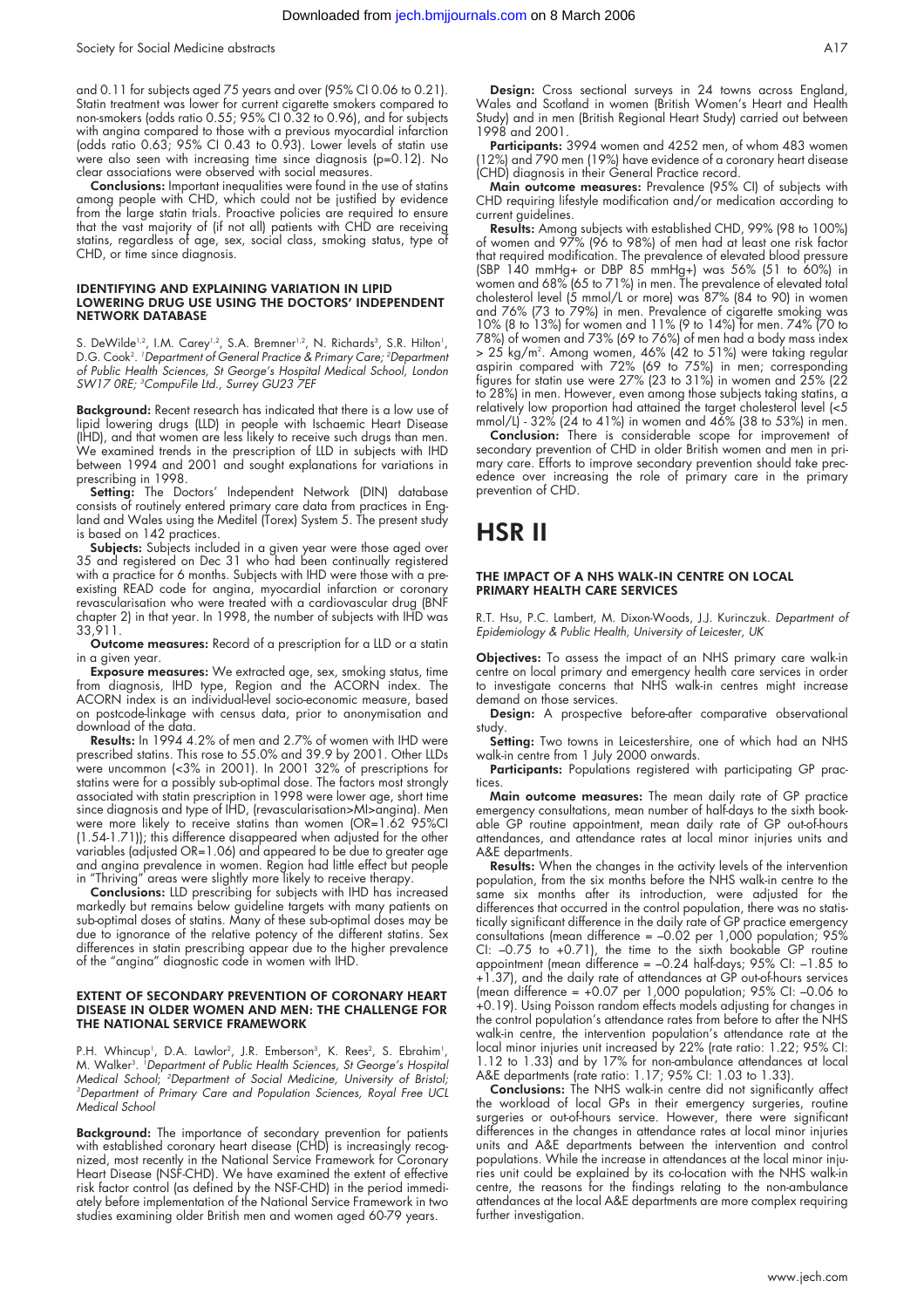### QUESTIONNAIRE SURVEY OF USERS OF NHS WALK-IN CENTRES: OBSERVATIONAL STUDY

C. Salisbury<sup>1</sup>, T. Manku-Scott<sup>1</sup>, L. Moore<sup>2</sup>, M. Chalder<sup>1</sup>, D. Sharp<sup>1</sup>. <sup>1</sup>Division of Primary Health Care, University of Bristol; <sup>2</sup> School of Social Sciences, Cardiff University

Background: Forty NHS walk-in centres have been established as part of the government's commitment to modernise health care, representing an investment of £280M over 3 years. These centres are led by nurses, supported by clinical assessment software. They are intended to provide quick and convenient access to high quality care, helping people to manage problems themselves and relieving pressure on other health service providers.

**Objectives:** To determine characteristics and experiences of people consulting NHS walk-in centres compared with general practice

**Design:** Observational study using questionnaires

**Setting:** 38 walk-in centres and 34 neighbouring general practices Participants: 3856 people attending walk-in centres and 2373 people attending general practices on a 'same-day' basis.

Main outcome measures: Socio-demographic characteristics, reasons for consulting, attitudes to continuity, satisfaction, enablement, referrals, intentions.

**Results:** Walk-in centre visitors were more likely to be owner-occupiers (55% v 49%; P<0.001) to have further education (25% v 19%; P=0.006) and to be white (88% v 84%; P<0.001) than general practice visitors. Main reasons for attending a walk-in centre were speed of access and convenience. Walk-in centre visitors were more likely to attend on the first day of illness (28% v. 10%; P<0.001), less likely to expect a prescription (38% v 70%, P<0.001), and placed less importance on continuity of care (adjusted odds ratio 0.58; 0.50 to 0.68) than general practice visitors. People were more satisfied with walk-in centres (adjusted mean difference 6.6%; 5.0 to 8.2%). Enablement scores were slightly higher in general practice (adjusted mean difference 3.2; 0.1 to 5.4). Following the consultation 13% of walk-in centre visitors were referred to general practice, but 32% intended to make an appointment.

**Conclusions:** NHS walk-in centres improve access to care, but not necessarily for those people with greatest health needs. People predominantly attend with problems of recent onset as an alternative to existing health providers, and are very satisfied with the care received. These benefits need to be considered in relation to the cost, and in comparison with other ways of improving access to health care.

### COMMISSIONING IN THE NHS: A QUALITATIVE ANALYSIS OF PRIMARY CARE TRUSTS AND NHS TRUSTS

K. Baxter<sup>1</sup>, M. Weiss<sup>1</sup>, J Le Grand<sup>2</sup>. 'Division of Primary Health Care, University of Bristol; <sup>2</sup> Department of Social Policy, London School of Economics and Political Science

Objective: To determine the value of principal-agent theory in the analysis of the commissioning process between Primary Care Trusts (PCTs) and NHS Trusts. Principal-agent theory considers problems around delegated decisions: that is, an individual (the agent) making decisions that are in the interests of another (the principal) in return for some form of payment. This study considers the delivery of secondary care by NHS Trusts (as agents) for PCTs (as principals).

Setting: Three PCTs and their local acute NHS Trusts in the English NHS.

Design: Observation and qualitative analysis of meetings. Each of the three study PCTs was involved in a series of meetings with their local acute NHS Trust, their Health Authority and neighbouring PCTs, either together or individually. The meetings were held between November 2001 and March 2002 and their purpose was to agree Service and Financial Frameworks (SaFFs) for 2002/2003. Qualitative data analysis software was used to assist analysis of written notes of the meetings.

Participants: PCT, acute NHS Trust and Health Authority managers and clinicians.

Main outcome measures: A model of relationships between PCTs and acute NHS Trusts.

**Results:** The theory assumes that principals (PCTs) and agents (NHS Trusts) have different objectives. This is not clear-cut for PCTs and NHS Trusts; both have financial and other (e.g. access) targets to meet, some shared, others not. The theory also assumes that agents are not involved in devising the payment schedules offered to them by their principals. In the NHS this is not the case. NHS Trusts are engaged actively in PCTs' discussions about appropriate levels of

service and its costs. In addition, the context within which PCTs and NHS Trusts are working plays an important role in determining the shape of these relationships, for example, the financial deficits of NHS Trusts dominate some discussions. The principal agent relationship may be reversed, with PCTs acting as agents for NHS Trusts that are seeking to meet their own agendas.

Conclusions: PCTs are shaping up to be weak purchasers. The government should be careful if it plans to rely on PCTs as instruments of quality improvement and efficiency in the secondary care sector.

### NON-PRACTISING NURSES IN WALES: WHO ARE THEY AND WHAT MIGHT BRING THEM BACK TO THE NHS?

S. Drayton 1, H. Snooks<sup>2</sup>, A. Williams<sup>3</sup>, J. Williams<sup>2</sup>, A. Evered<sup>4</sup>. *'Iechyd* Morgannwg Health Authority; <sup>2</sup> Centre for Postgraduate Studies, Clinical School University of Wales Swansea; <sup>3</sup>School of Health Science, University of Wales Swansea; <sup>4</sup> Bro Morgannwg NHS Trust

**Background:** There is currently a shortage of nurses and midwives in Wales, as elsewhere in the UK. Although some research has been undertaken to understand reasons for nurses leaving the NHS, little is known about those who have ceased to practise and let their UKCC registration lapse.

Objectives: To: 1. Identify the number of nurses and midwives who have let their UKCC registration lapse in Wales. 2. Identify reasons given by these ex-nurses and midwives for leaving the NHS – and factors that might bring them back.

Participants: Nurses and midwives who have let their UKCC registration lapse in Wales, and in particular in Iechyd Morgannwg Health Authority.

Study design: Analysis of routine UKCC data. Postal survey of ex-nurses in IMH HA, with questionnaire design informed by literature review and focus group.

Results: There are currently 30,521 practitioners in Wales holding effective UKCC registration. In addition, 8,087 nurses across Wales have let their registration lapse in the last 15 years, 55% of these aged less than 55.

Of 1,397 ex-nurses who were sent questionnaires, 573 returned them. Females were more likely to respond (42% vs 31%, p =.02) as were those aged over 50 (46% vs 30%, p < .01).

The main reasons given for leaving were: ill health (n = 254); retirement (n = 150); child care (n = 81); stressful environment  $(n = 80)$  and career opportunities  $(n = 44)$ . Overall 16.2%  $(n = 93)$ stated that they intended to return to practice, although this was higher in the younger age group (< 55: 40.0%; p < .001). The factors most often cited as likely to make a big difference to their returning to work were: reduction in staff shortage (83.5%); better advice (82.5%); more patient contact (79.5%); better choice of day/night shift (78.8%); more hands-on practice (76.8%); more support during 'return to work' (75.0%); shorter shifts (70.9%); and later start (68.4%). If issues raised were resolved, 87.1% of those stating that they intended to return to work said that nothing else would stop them from returning.

Conclusions: A high proportion of nurses appear to be leaving the NHS due to ill health. However, there is also a pool of trained nurses and midwives who have stopped practising for reasons which may be resolvable, with increased flexibility on the part of employers. This may be more cost-effective than some of the more radical measures recently taken by some Trusts.

### WRITING TO PATIENTS: IMPACT ON PATIENT RECALL AND **SATISFACTION**

M. O' Reilly<sup>1</sup>, M. Cahill<sup>2</sup>, I.J. Perry<sup>3</sup>. *'Department of Epidemiology & Public* Health, University College Cork; <sup>2</sup>Haematology Department, Mid-Western Regional Hospital; <sup>3</sup> Department of Epidemiology & Public Health, University College Cork

Background: The NHS Plan has made a commitment to copying clinicians' letters to patients as of right and Your Guide to the NHS also states that, in future, this will happen routinely. Providing patients with a detailed letter summarising their outpatient consultation has been highlighted in recent studies to be of potential value to patients.

Objective: To evaluate the feasibility, acceptability and effectiveness of a summary letter from a consultant to new outpatients attending a haematology outpatient clinic in a general hospital setting. This summary letter is copied to the referring medical professional and replaces the current standard clinic letter.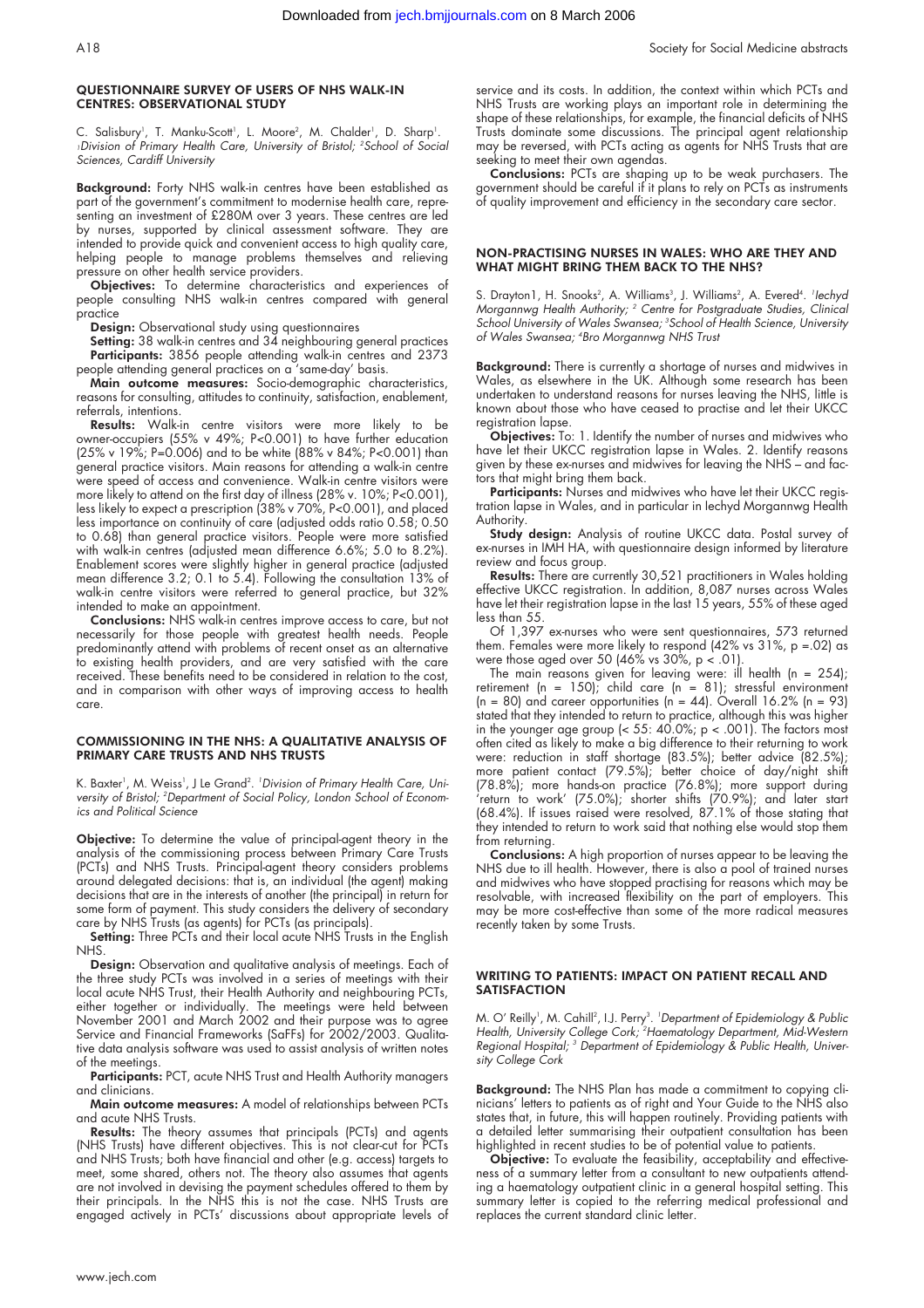Design: A randomised controlled trial involving 150 referrals to haematology outpatients, of whom 77 were randomised to receive a letter summarising the consultation, with a copy to their GP and 73 controls who received a note thanking them for attending the clinic with a standard letter to their GP. Intervention and control patients were assessed for recall (cued recall method) and satisfaction using a standardised structured interview. Patient recall was compared with observation notes of the consultation to indicate a recall score. 13 patients did not attend for their follow-up appointment. 102 referring medical professionals were also surveyed to seek their opinions of the use of summary letters.

Results: 71 intervention and 66 control patients returned for their second visit to outpatients. Strongly positive views on the summary letter were expressed by intervention patients, reflecting high satisfaction rates. 80% were very pleased or pleased to receive a summary letter and 81% found the letter to be very useful or useful. Intervention patients recalled marginally (but not significantly) more information than control patients, recalling on average 63% of the information provided to them versus 60% of information for controls. The consultant estimated that patient summary letters took an average of 6.8 minutes to dictate compared with 3-4 minutes for a new patient standard clinic letter. 92% (n=59) of general practitioners and consultants rated the patient summary letter as a 'very useful' or 'useful' method of doctor-patient communications, just 8% rated the letter as 'useless'

Conclusions: Patients are overwhelmingly in favour of patient summary letters, expressing strongly positive views. The main impact of summary letters is on patients reported satisfaction. There was no observable impact on patient recall. The practice of consultants sending a patient summary letter is feasible and enhances patient experiences and satisfaction with the consultation.

# Health of older people

### WHY DO OLDER PEOPLE OPT-OUT OF RESEARCH STUDIES?

I.K. Crombie<sup>1</sup>, A.R. McGinnis<sup>1</sup>, L. Irvine<sup>1</sup>, M.E.T. McMurdo<sup>2</sup>, B. Williams<sup>1</sup>, P.W. Slane<sup>3</sup>, E.M. Alder<sup>4</sup>. 'Departments of Epidemiology and Public Health; <sup>2</sup>Medicine, University of Dundee; <sup>3</sup>Wallacetown Health Centre, Dundee; <sup>4</sup> Department of Health and Life Sciences, Napier University, Edinburgh

Background: Low rates of participation are common in research studies among older people. As part of a study on physical activity among older people we explored factors influencing refusal to participate and the reasons older people give for non-participation.

Methods: The study was conducted in two phases. Subjects were initially approached by their GP and were given the opportunity to opt out by returning a postcard to the GP practice. Phase 1 investigated the effect of socio-demographic factors on participation rates. Phase 2 explored the reasons for non-participation. Subjects who opted out were approached by their GP and asked to complete a short questionnaire on reasons for non-participation.

Results: Phase 1: Overall, 54% of those invited to take part subsequently opted out. Opting out of the study was influenced by age, gender and social class. The highest refusal rate was among the eldest people living in the most deprived areas. While 29% of younger men (65-74 years) from areas of low deprivation refused to take part, 60% of older men (75-84 years) from areas of high deprivation refused. Refusal was even higher among women. Half of the younger women from areas of low deprivation refused while 65% of older women from the most deprived areas refused.

Phase 2: Questionnaires have been distributed to those who opted out of the study. So far a response rate of 64% has been achieved. Possible factors for non-participation being explored are whether older people feel that research is not relevant to them, because they think they are too old or not well enough to contribute. Other possible reasons include lack of time, whether an interview at home would be too intrusive or whether the topic is not of interest.

Conclusions: The findings from Phase 1 show that the response to the invitation to take part is strongly socially patterned. Older people, especially women, from more deprived areas are unwilling to participate in this type of research. Phase 2 will clarify the reasons for this reluctance.

Funding: The Chief Scientist Office, Scottish Executive Health Department.

### NURSE-LED CASE MANAGEMENT OF OLDER PATIENTS IN GENERAL PRACTICE: AN EVALUATION

J. Townsend', J. Hodgkinson', M. McKinnon', R. McGurk', I. Machen', A. Oates<sup>2</sup>, J. Adolph<sup>3</sup>, J. Machen<sup>2</sup>. 'Centre for Research in Primary and Community Care, University of Hertfordshire, Hatfield; <sup>2</sup>GP; <sup>3</sup>Practice Nurse

Background: Case management has been proposed as an effective way of improving the standards of care, quality of life and functional independence enjoyed by older adults, by reducing the fragmentation of care and by providing assessment and monitoring functions, to enable older adults to remain in the community for longer and reducing long-term costs to the health service.

Objective: To evaluate the effectiveness of nurse-led case management of older adults in primary care in improving quality of life, health status and satisfaction with practice and cost effectiveness.

Design: Randomised controlled trial of nurse-led case management against usual care.

Setting: Ten general practices in Hertfordshire and London.

Participants: 4423 patients over 75 years living in the community. Intervention: Following appropriate training, a GP, Practice and District Nurses and Social Service worker met regularly to agree care pathways and undertake regular review of care for 18 months, using 96 specially selected and adapted evidence-based guidelines.

Main outcome measures: Surgery consultations, home visits, nursing home admissions, mortality rates, numbers and lengths of hospital stay from practice records and health authorities. Patient perceived quality of life and satisfaction with care assessed by qualitative interviews and questionnaires (baseline, mid-point, end-point), incorporating EQ5D and Geriatric Depression Scales. Participating health service staff were interviewed about their perspectives of case management. Cost effectiveness was assessed.

Results: Self-perceived health state measured by EQ5D improved significantly for patients in the intervention practices ; nursing home admissions were lower for intervention patients in the follow-up period (odds ratio. Control group surgery attendance increased between baseline and follow-up more than in the intervention group; home visits increased more for intervention patients . No differences were found for hospital admissions, depression or mortality . Interviews with involved health service staff revealed enthusiasm for their experience of case management, especially its positive impact on closer working relationships. Costs to the health service were marginally reduced overall.

Conclusion: Nurse-led case management was associated with a positive impact on patient self-perceived health, affected the number and type of contacts with health care professionals, and reduced the likelihood of nursing home admission, without increasing expenditure for the health service.

### SOCIAL ACTIVITY AND LONG-TERM MORTALITY AMONG OLDER PEOPLE

P.A. Bath, A. Gardiner. Department of Information Studies, University of Sheffield, Sheffield, UK

Background: Active social engagement is an important component of successful ageing. Although some research has demonstrated that higher levels of social activity improve survival among older people, it remains unclear whether social activity is an independent risk factor for mortality in older men and women. The aim of this study was to examine the relationship between social activity and long-term mortality in older men and women.

Methods: A representative sample of 1042 community-dwelling people (406 men; 636 women) aged 65 and over was interviewed in 1985 in the Nottingham Longitudinal Study of Activity and Ageing. Social activity, physical health and psychological well-being were assessed using validated health indices. Customary physical activity was assessed by recording activities contributing to stamina, muscle strength and joint flexibility. Information on mortality within the sample was provided by the UK NHS Central Register to 29th February 2000. Respondents were divided into 3 activity groupings according to tertile ranges for the social activity scores (high, intermediate and low). A series of Cox regression models was used to determine whether level of social engagement predicted 15-year mortality for men and women separately.

**Results:** In unadjusted models, there was increased mortality among men with medium (Hazard ratio  $(HR)=1.59$ ; among men with medium (Hazard ratio (HR)=1.59; 95%CI=1.16,2.18; p<0.01) and low (HR=2.23; 95%CI=1.62,3.07; p<0.0001) levels of social activity and among women with medium (HR=1.49; 95%CI=1.13,1.96; p<0.01) and low (HR=2.56; 95%CI=1.93,3.39; p<0.0001) levels, relative to men/women with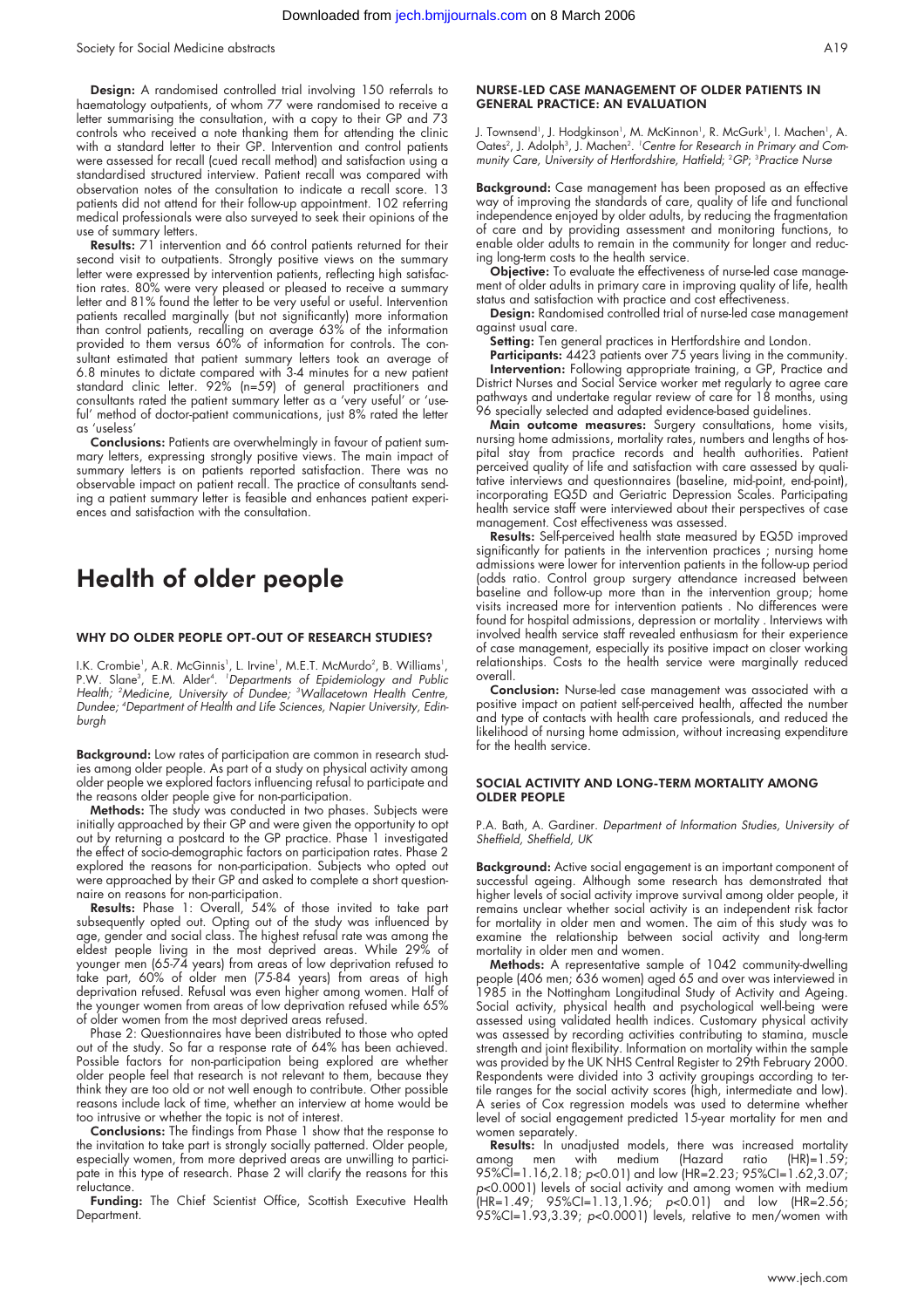high levels of activity. When adjusting for demographics, physical health and psychological well-being, men with medium (HR=1.40; 95%CI=1.01,1.94; p<0.05) and low (HR=1.59; 95%CI=1.08,2.33; p<0.05) levels of social activity still showed increased mortality, but not when physical activity was included in the model. When adjusting for demographics and physical health among women, medium level of social activity was not predictive of mortality, although women with low (HR=1.69; 95%CI=1.23,2.31; p<0.001) levels of social activity still showed increased mortality. When adjusting for demographics, physical health and psychological well-being, women with low (HR=1.61; 95%CI=1.16,2.24; p<0.01) levels of social activity still showed increased mortality, but not when physical activity was included in the model.

Conclusions: Older men and women engaging in lower levels of social activity had increased mortality. The improved survival shown by older people engaging in high levels of social activity was explained by demographic factors, physical health, psychological well-being and physical activity. Promoting social activity may help improve these components of healthy ageing and improve long-term health outcomes in older men and women.

### THE INCIDENCE OF DEMENTIA IN ENGLAND AND WALES

MRC CFAS<sup>1</sup>, F.E. Matthews<sup>2</sup>, C. Brayne<sup>3</sup>, C. McCracken<sup>4</sup>. *'MRC Cognitive* function and ageing study (www.mrc-bsu.cam.ac.uk/cfas); <sup>2</sup> MRC Biostatistics Unit, Institute of Public Health, Cambridge; <sup>3</sup> Department of Public Health and Primary Care, Institute of Public Health, Cambridge; 4 Department of Psychiatry, University of Liverpool

Purpose: To estimate the incidence of dementia in a population based study in England and Wales.

Methods: The Medical Research Council cognitive function and ageing study (MRC CFAS) is a multi-centre two-phase two-stage population based cohort study. One of its primary aims was the estimation of the incidence of dementia within a community setting. 13,004 individuals from five centres across England and Wales (Cambridgeshire, Gwynedd – Wales, Newcastle-upon-tyne, Nottingham and Oxford) participated in interviews two years apart. At each wave more detailed interviews were undertaken of cognitively frail individuals and a random sample of all others, stratified by age 65-74 years and 75 and over. The aim was to sample 2,500 individuals from each centre, and obtain more detailed information (including AGECAT organicity diagnosis) from 500 of these.

Results: Incidence of dementia by age shows the expected increase in rates, with men's rates slightly lower than women's rates. The rates increase almost exponentially from less than 10 per 1000 person-years per year in the youngest ages (65-69) to more than 100 in the oldest old (90 and above). The ten-fold increase seen is similar in both men and women. Some systematic variation is seen in rates between the centres.

Conclusion: Incidence of dementia is a substantial community problem within the oldest of our society despite their high mortality. The long term effects of the exponential increase will have increasing importance as the very oldest ages become commonplace within society.

### A CONCEPTUAL FRAMEWORK FOR HEALTH-RELATED QUALITY OF LIFE IN PEOPLE WITH DEMENTIA

R.H. Harwood', S.C. Smith<sup>2</sup>, J. Murray<sup>3</sup>, B. Foley<sup>3</sup>, J. Cook<sup>3</sup>, D.L. Lamping<sup>2</sup>, S. Banerjee<sup>3</sup>. 'Queen's Medical Centre, Nottingham; <sup>2</sup>London School of Hygiene and Tropical Medicine; 3Institute of Psychiatry, London

Background: An assessment of the validity of a health outcome measure requires a clear definition and description of the construct that is to be measured. These may vary according to the disease being studied. Measuring a subjective phenomenon such as health-related quality of life (HRQL) is acknowledged to be difficult. There are also difficulties in obtaining reliable self-reports from people with dementia. Clear definition of the construct to be measured is therefore all the more important. The few existing studies that have attempted to define HRQL conceptually for people with dementia have concluded that HRQL in dementia is shaped by the disease, and that there are domains of HRQL that are unique to dementia.

Methods: We combined top-down (from existing literature) and bottom-up (new qualitative data) approaches to develop a diseasespecific conceptual framework of HRQL for people with dementia. In-depth semi-structured qualitative interviews were conducted with 19 people with dementia and 20 informal carers.

Findings: Content analysis revealed 5 domains: daily activities and looking after yourself (e.g. getting the things you need from the

shops), health and well-being (e.g. happiness/ depression), cognitive functioning (e.g. making your mind up), social relationships (e.g. companionship) and self-concept (e.g. feeling useful). All of these domains were cited by both people with dementia and their carers, but closer consideration of the qualitative data indicated that people with dementia tended to adopt a positive view and focused on how they felt at the time of the interview. By contrast, carers were generally less positive and presented a more longitudinal perspective, often describing how things had changed for the worse over time.

**Conclusion:** The conceptual framework helps us understand what makes up good and bad quality of life in dementia. This provides the opportunity to develop new interventions to improve quality of life, and also provides a basis for evaluating such interventions, including drugs, other health care, social and psychological therapies. The conceptual framework forms the basis for a new measure of HRQL for people with dementia (DEMQOL). Final field testing for validity and reliability of this new measure is in progress.

# Early life risk factors

### LOW BIRTH WEIGHT AND BLOOD PRESSURE IN ADOLESCENCE AND EARLY ADULTHOOD

P.O.D. Pharoah, C.J. Stevenson, C.R. West. Department of Public Health, University of Liverpool, Liverpool

Background: It has been hypothesised that raised adult blood pressure (BP) has its origin in environmental factors acting during early fetal development. The hypothesis has considerable public health implications if prevention of hypertension is a major goal. The association of low birth weight with BP in adolescence and early adulthood was examined.

**Methods:** A cohort of infants of birth weight <=1500g (VLBW) born to mothers resident in the County of Merseyside was obtained from the birth notifications and a comparison group individually matched for age, sex and school were followed in adolescence and early adulthood. The BP, height and weight were measured when the children aged 15 years and BP measured again when they were aged 20 years. The birth weight ratio (actual birth weight/expected birth weight for gestational age) was used as a measure of intrauterine growth. Twins and children with clinical disability were excluded from the analysis.

Results: There were 128 singleton children free of clinical disability and attending mainstream schools with their matched controls. At age 15 years, the index cases were significantly shorter, lighter in weight and had a higher systolic BP than the matched comparison group (systolic BP difference 5.3mm, after adjusting for height and weight; p<0.001). The adjusted systolic BP difference persisted at age 20years (6.5mm; p<0.001). The diastolic BP difference was not significant. No association between birth weight ratio and BP was found. There was highly significant 6.0 mm increase in and correlation between systolic BP between the ages of 15 and 20 (r = 0.47; p<0.001) indicating that there is tracking of systolic BP from adolescence to adulthood.

Conclusions: There is a significant increase in systolic BP associated VLBW. This is more attributable to being born pre-term rather than to growth restriction in utero. There is tracking of BP between adolescence and adulthood.

### INFLUENCE OF SIZE AT BIRTH ON THE CARDIOVASCULAR RISK PROFILE OF CONTEMPORARY BRITISH ADOLESCENTS

C.G. Owen, P.H. Whincup, K. Odoki, J.A. Gilg, D.G. Cook. Department of Public Health Sciences, St George's Hospital Medical School, Cranmer Terrace, London, SW17 0RE

**Objectives:** Low birthweight, as a measure of poor fetal nutrition, is implicated as a marker of increased cardiovascular risk. We have examined the influence of birthweight on the cardiovascular risk profile of adolescents (blood pressure, serum cholesterol, and fasting insulin) and compared the strength of associations with those of current adiposity.

Design: Cross sectional survey of adolescents, with retrospective ascertainment of birthweight from birth records or parental recall.

Setting: 69 schools from 10 English and Welsh towns.

Main outcome measures: Systolic blood pressure (SBP), serum total cholesterol (TC) and fasting insulin. All analyses adjusted for town, age, current size (height and BMI) and pubertal status.

Participants: School children (53% male) aged between 12.7 and 16.4 years (mean 14.8 years) with measurement of SBP (N=2643), TC ( $N=1532$ ), and fasting insulin ( $N=1369$ ).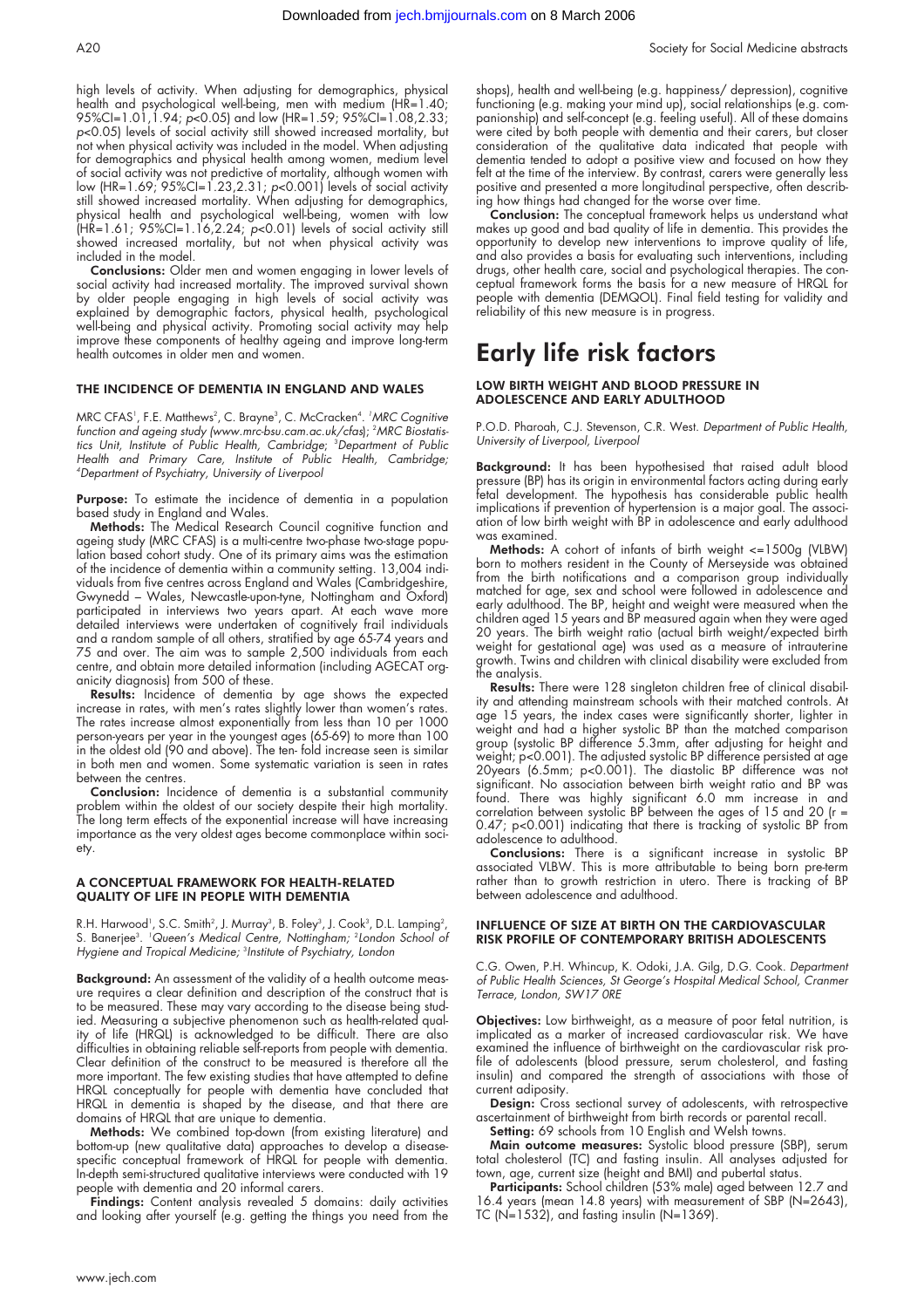Results: The association between birthweight and cardiovascular risk appeared to differ between the sexes. In girls, birthweight was inversely related to SBP (-3.10 mmHg/kg, 95% CI -4.48 to -1.72) and insulin (-7.2%/kg, 95% CI -13.0 to -0.9). In boys, associations appeared weaker both for SBP (-1.10 mmHg/kg, 95% CI -2.39 to 0.20) and insulin (-1.0%/kg, 95% CI -7.0 to 5.6%); there was evidence of a sex interaction for SBP (P=0.05), although not for insulin (P=0.15). There was no strong association between birthweight and TC for either sex. Current adiposity showed strong positive associations with all three cardiovascular risk markers. Even among girls (who had stronger birthweight associations with cardiovascular risk) the effects of an inter-quartile range increase in BMI were substantially greater than those for an equivalent change in birthweight (3 times greater for SBP, 4 times for insulin, and 3 times for TC).

Conclusion: Though fetal nutrition may be related to the cardiovascular risk profile of contemporary adolescents (particularly in girls), current adiposity is a more important influence. Control of adiposity in young people is likely to be a more important priority for cardiovascular prevention than improvement of fetal nutrition.

### BIRTH WEIGHT, CHILDHOOD BODY SIZE AND ADULT MUSCLE STRENGTH: A LIFE COURSE STUDY

D. Kuh<sup>1</sup>, E.J. Bassey<sup>2</sup>, R. Hardy<sup>1</sup>, A. Aihie Sayer<sup>3</sup>, M.E.J. Wadsworth<sup>1</sup>, C. Cooper3 . <sup>1</sup> Medical Research Council National Survey of Health & Development, Royal Free & University College, London; <sup>2</sup>School of Biomedical Sciences, Queens Medical Centre, Nottingham University; 3 Medical Research Council Environmental Epidemiology Unit, Southampton University

Objectives: Muscle strength is important in maintaining physical performance into old age. It is hypothesised that environmental influences during gestation may have long term effects on adult muscle strength. We examined the effect of birth weight on hand grip strength in middle age, and whether the effect was modified by later body size or confounded by lifetime social class.

Methods: Prospective national birth cohort of 1371 men and 1404 women aged 53 years, with measures of childhood and current body size and social class. Tests of interaction were conducted in the fully adjusted regression models to assess whether the effects of birth weight varied by childhood or current body size.

**Results:** Among both men and women, grip strength increased progressively with increasing weight at birth, 7 and 53 years; and with increasing height at 7 and 53 years (p<0.001 for all relationships with the exception of grip strength and adult weight among women). After adjusting for childhood and adult body size, the estimated mean increase in grip strength (95% confidence interval) per kg increase in birth weight was 1.9kg (0.52-3.2kg) for men and 1.2kg (0.29-2.1kg) for women. Adult social class was positively associated with grip strength, but the relationship with childhood social class was weaker and not statistically significant. An effect of birth weight on grip strength remained after adjusting for childhood and current body size and social class, and did not vary by later body size.

**Conclusions:** This study is the first to show that birth weight has an important influence on muscle strength in midlife independent of later body size and social class. It suggests that birth weight is related to an individual's number of muscle fibres which are established by birth and that even in middle age compensating hypertrophy may be inadequate. As the inevitable loss of muscle fibres proceeds in old age, a deficit in the number of fibres could threaten quality of life and independence. There are health care implications for an increasingly aged society.

### BIRTHWEIGHT, CHILDHOOD SOCIO-ECONOMIC ENVIRONMENT AND COGNITIVE DEVELOPMENT IN THE 1958 BRITISH BIRTH COHORT

B.J.M.H. Jefferis<sup>1</sup>, C. Power<sup>1</sup>, C. Hertzman<sup>2</sup>. *'Institute of Child Health, Cen*tre for Paediatric Epidemiology and Biostatistics, 30 Guilford Street, London, WC1N 1EH, U.K; <sup>2</sup>Department of Health Care and Epidemiology, Faculty of Medicine, University of British Columbia, Vancouver, B.C. V6T 1Z3, Canada

Objectives: To examine (i) the combined effect of social class and weight at birth on cognitive trajectories during school age (ii) associations between birthweight and educational outcomes through to age 33 years.

Design: Birth cohort consisting of all births in England, Scotland and Wales 3-9th March 1958.

Participants: 10,845 singleton males and females with information on birthweight, social class and cognitive tests.

**Main outcome measures:** Reading, maths, draw-a-man, copying designs, verbal and non-verbal ability tests at ages 7, 11 and 16 years, highest educational qualifications achieved by 33 years, trajectories of maths standardised scores 7-16 years.

Results: All childhood cognitive tests and educational achievements increased significantly with increasing birth weight. Exclusion of children with disability or premature birth (less than 37 weeks gestation) did not change the relationships. Analysis of maths scores at 7 years and of highest qualifications achieved by 33 years showed that the relationships were robust to adjustment for potential confounding factors, (gestational age, maternal age, social class at birth, infant feeding, parity and parental education). For each kilogram increase in birthweight maths z-score increased by 0.17 (adjusted estimate 0.15, 95% CI 0.10, 0.21) for males and 0.21 (adjusted estimate 0.20, 95% CI 0.14, 0.25) for females. Trajectories of maths z-scores between 7 and 16 years diverge for different social class groups: subjects from classes I&II increased their relative position on the score with increasing age, whilst classes IV&V showed a relative decline with increasing age. In contrast, the effect of birthweight did not change over time. Birthweight explained much less of the variation in cognition than social class (range 0.5-1.5%, compared to 2.9- 12.5%).

Conclusions: The postnatal environment has an overwhelming influence on cognitive function through to early adulthood, but these strong effects do not explain the weaker but independent association with birthweight.

### WHAT EFFECT HAS LOW BIRTH WEIGHT ON SCHOOL EDUCATIONAL ATTAINMENT?

C.J. Stevenson, C.R. West, P.O.D. Pharoah. Department of Public Health, University of Liverpool, Liverpool

Background: Infants of low birth weight compared to those of normal birth weight are at significantly greater risk of disability, in particular cerebral palsy. Longer term follow up has shown that children who were of low birth weight also perform less well on measures of cognitive, motor and psychological function. We report here a comparison of GCSE 'O' level results in children of low birth weight and their matched controls.

Methods: A cohort of infants of birth weight <=1500g born to mothers resident in the County of Merseyside was obtained from the birth notifications. When aged 8 years, a comparison group individually matched for age, sex and school were obtained and all were assessed using measures of cognitive, motor and psychological function. When aged 15 years, their GCSE 'O' level results were obtained. A numerical score was given to each grade of 'O' level ranging from 8 for A\*, 7 for A down to 1 for Grade G. Children attending 'special' schools and those with clinical disability were excluded from the analysis.

**Results:** There were 167 children free of clinical disability and attending mainstream schools with their matched controls. GCSE results were obtained for 138 (83%) pairs.

The mean total points score was 32.4 in the index group and 36.5 in the comparison group (Difference between means 4.1 (95% CI 0.6 to 7.7); p=0.001). The mean points score per GCSE subject was 3.8 in the index group and 4.2 in the comparison group (Difference between means 0.4 (95% CI 0.1 to 0.7); p=0.01).

Conclusions: As index and comparison groups were matched for school and class in school, it is unlikely that the difference in performance is related to teaching. Schools tend to have socially homogenous catchment areas so that it is unlikely that postnatal social environmental factors account for the performance difference. The factors inherent in being born of low birth weight most likely to account for the differences observed.

### Cancer

#### DOES THE DISTANCE FROM PAEDIATRIC ONCOLOGY CENTRES AFFECT THE QUALITY OF LIFE OF FAMILIES WITH CHILDREN ON CANCER CHEMOTHERAPY?

P. Kearney<sup>1</sup>, M. O' Reilly<sup>2</sup>, A. Mc Ninch<sup>3</sup>, T. Parkyn<sup>3</sup>, M. Mott<sup>4</sup>.<br>'Departments of Paediatrics and Child Health, University College Cork;<br><sup>2</sup>Epidemiology and Public Health , University College Cork; <sup>3</sup>Paediatric Unit, Royal Devon and Exeter Hospital; <sup>4</sup> Department of Paediatric Oncology, University of Bristol

Aims: The aims of this project were to explore, describe and understand the experience of travelling to paediatric oncology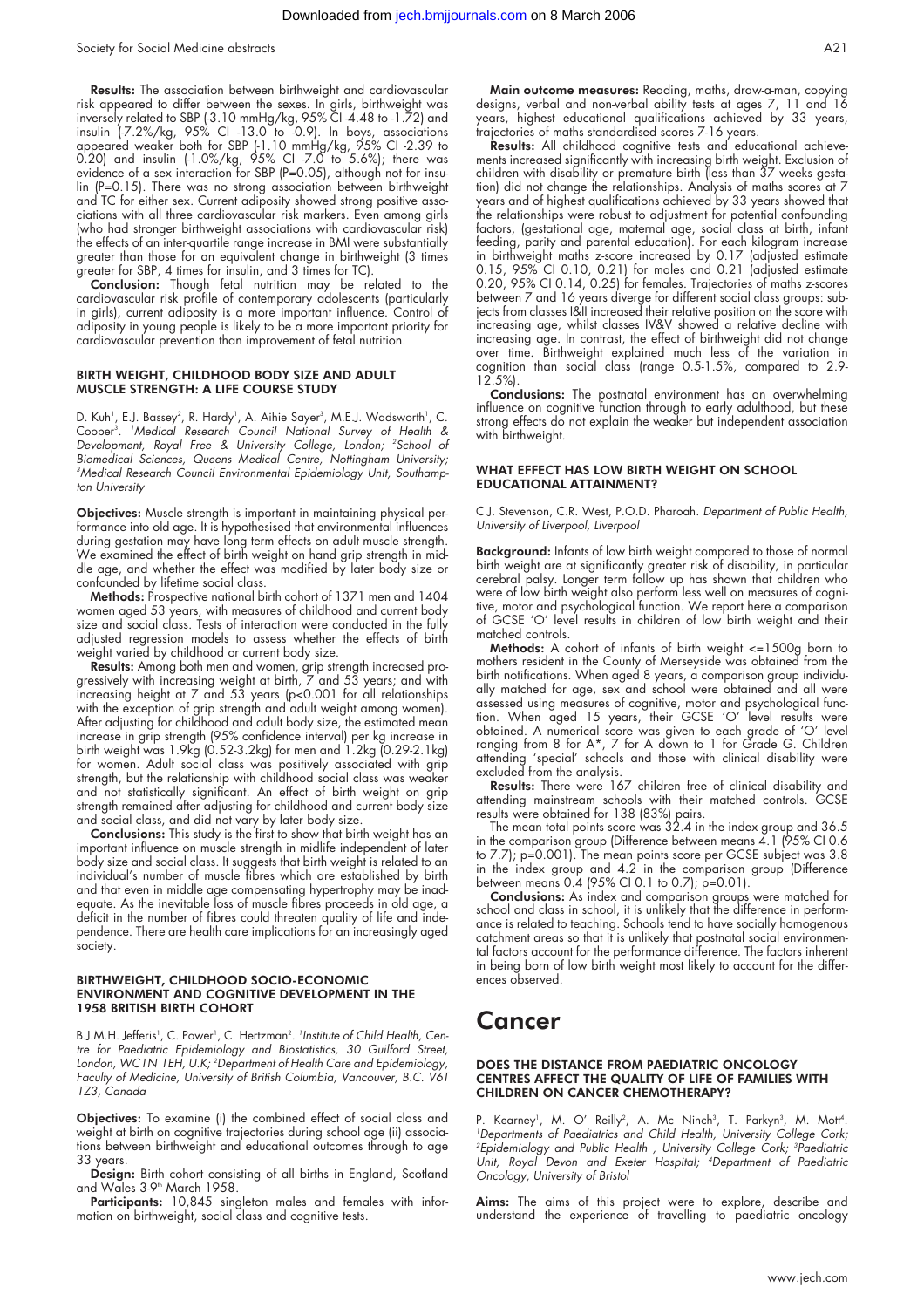centres, and to identify the burdens of distance for the families of children with cancer and leukaemia.

Methods: This initial exploration of family experiences required a qualitative methodology. Two paediatric units associated with centres that had different policies of decentralising care cooperated with the study. Parents were purposefully selected and invited to participate. Four focus group interviews moderated by an experienced sociologist were recorded. A total of 22 parents (5 fathers and 17 mothers) were interviewed. The transcripts were analysed using a grounded theory approach.

Results: The experience of having a child with cancer or leukaemia was very intense for both groups, but there were differences related to the burden of travel. Travel was hardly an issue for the decentralised group. The parents using a more centralised service identified several burdens of travel. They were exhausted by the uncertainty of travel arrangements and the huge distances involved because of repetitive round trips. The experience of travelling with a sick child was frightening and aggravated by the worry of car accidents and the risk of infection in crowded trains. Some of the children's behaviour was barely tolerable during travel. Serious financial problems resulted from the need for a second car, accommodation near the centre, and time lost from work. Family disruption was more severe for the families associated with the centralised service and most parents were very aware of sibling neglect.

**Conclusions:** The recommendation of one paediatric oncology centre per 5 million population remains suitable in dense population areas, where parents are within commuting distance. Maximal devolution of care reduces the burden of travel on families and provides a better solution than centralisation in less densely populated areas. There is a need for appropriate standards of staffing and accommodation for units with maximal devolution of care.

### NUMBER OF LYMPH NODES IDENTIFIED BY PATHOLOGISTS PREDICTS FIVE-YEAR SURVIVAL OF PATIENTS WITH COLORECTAL CANCER: OBSERVATIONAL STUDY OF 3,638 CASES

S. George, J.N. Primrose, J.A.E. Smith, P. King, H. Wrigley, M. Mullee, R. Talbot, C. du Boulay. Wessex Colorectal Cancer Working Group, South-West Cancer Intelligence Service & University of Southampton, UK

Introduction: It has been shown that survival in Dukes' B colorectal cancer patients is related to the number of lymph nodes examined by a pathologist, greater survival being associated with more nodes examined. Authors have generally concluded that this relationship is due to stage drift (i.e. that had more nodes been examined some of those staged as Dukes' B would have been found to be Dukes' C patients, with consequently poorer survival). We examine this hypothesis in a large cohort of colorectal patients of all Dukes' stages.

Methods: All patients with a new diagnosis of colorectal cancer made in the former Wessex Health Region were prospectively recorded between September 1991 and August 1994. Data were extracted from medical records and 5,176 cases of colorectal cancer identified. Details of presentation, diagnosis, staging and management were recorded and patients followed up for five years. We excluded from analysis cases where stage or data on number of nodes removed were absent. Stratification was into three groups by number of nodes identified. We made survival comparisons using Kaplan-Meier curves and the log rank test. We also undertook an analysis in a subset of 893 patients who had an indication from the examining pathologist of the degree of lymphocytic infiltration of the primary tumour.

Results: Our dataset consisted of 3,638 cases: 407 Dukes' A, 1,473 Dukes' B, 964 Dukes' C and 794 Dukes' 'D'. Overall a survival advantage was shown in patients who had >10 nodes identified over those who had 5-10, and a similar advantage in patients who had 5-10 over those who had  $\leq 4$  (p<0.001). A survival advantage of similar magnitude was also observed within each stage, although these differences only achieved statistical significance in Dukes' B (p=0.0039) and Dukes' C (p=0.0160) cases. The difference remained after adjustment for age, and for receipt of chemotherapy using Cox regression. The overall pattern was repeated in the sub-group where data on lymphocytic infiltration were available. A significant survival advantage was also noted in those with prominent rather than mild lymphocytic infiltration (p<0.00001): the Mean (Median) number of nodes in the prominent (n=299) and mild (n=594) groups being 8.5 (8) and 7.9 (7) respectively (Mann-Whitney test: p=0.018). Pattern of lymph node yield was similar amongst individual surgeons and amongst pathologists.

Conclusions: Stage drift cannot explain these results as the survival advantage applies to the whole group. Tumours with a pronounced

lymphocytic infiltrate have a good prognosis compared with those that have no such infiltration. It may be that reactive enlargement of lymph nodes in the mesentery makes nodes easier to find, reflects immune response to the tumour, and thus indirectly impacts upon survival.

#### GEOGRAPHICAL INEQUALITIES IN LUNG CANCER MANAGEMENT AND SURVIVAL IN SOUTH EAST ENGLAND: EVIDENCE OF VARIATION IN ACCESS TO ONCOLOGY SERVICES?

R. Jack<sup>1</sup>, M. Gulliford<sup>1</sup>, J. Ferguson<sup>2</sup>, H. Møller<sup>3</sup>. *'Department of Public* Health Sciences, King's College London; <sup>2</sup>Lambeth Southwark and Lewisham Health Authority, London; <sup>3</sup> Thames Cancer Registry, King's College London

Background: Survival of patients with lung cancer is lower in England than in Europe or North America.

Objective: We evaluated whether the management and survival of patients with lung cancer varied among 26 health authorities in South East England.

Setting: Twenty-six health authorities in South East England in 1995-1999.

Subjects: Subjects registered with lung cancer at the Thames Cancer Registry (ICD-10 codes C33-C34).

Main measures: Basis of diagnosis; use of surgery, chemotherapy and radiotherapy; and one- and three-year survival rates. Random effects models were used to estimate health authority level variances.

Results: The proportions of patients receiving active treatment varied among health authorities ranging from 11% to 28% for non-investigative surgery, 4% to 17% for any chemotherapy, 8% to 30% for any radiotherapy and 20% to 49% for any active treatment. One-year patient survival ranged from 11% to 34%. There was evidence of health authority level variation even after adjusting for case mix. Patients resident in health authorities with higher age standardised lung cancer incidence were less likely to receive active treatment. Patients whose first hospital attendance was at a radiotherapy centre were more likely to receive active treatment (OR 1.58, 95% CI 1.16 to 2.15), chemotherapy (1.38, 1.05 to 1.80) or radiotherapy  $(1.86, 1.28$  to 2.71). There was some evidence that patients whose first hospital attendance was at a radiotherapy centre survived longer, but this was inconsistent between models.

Conclusions: There is geographical inequality in the treatment given to lung cancer patients and patient survival in South East England. There was some evidence to suggest that these inequalities might be explained by variations in access to oncology services. Future studies should investigate the pathways and barriers to specialist care in this condition.

# Mental health II

### THE SOCIAL DETERMINANTS OF HOSPITAL TREATED PARASUICIDE: EARLY FINDINGS FROM THE NATIONAL PARASUICIDE REGISTRY IRELAND

C. Thunhurst, P. Corcoran, I.J. Perry. Department of Epidemiology and Public Health, University College Cork, Cork, Republic of Ireland

Objective: To utilise early findings from the National Parasuicide Registry Ireland and the preceding monitoring study to explore the social patterning of hospital-treated parasuicide within the Cities of Limerick and Cork.

Design: Primary data from the National Parasuicide Registry Ireland and the preceding monitoring study are analysed against secondary data from the most recent Irish full census and mid-term census to examine the social patterning of hospital-treated parasuicide within two major cities in Ireland.

Setting: The National Parasuicide Registry Ireland constitutes the first national attempt at whole population monitoring of parasuicide. The Registry has been established progressively throughout 2001. The Registry employs methods of data collection that were previously employed in a monitoring study of two health boards undertaken from 1995 to the end of 2000. Data from the first four health boards covered by the national Registry are available from 1 January 2001.

Participants: All incidents of hospital-treated parasuicide presented to major Accident and Emergency Departments in four health boards in the Republic of Ireland, with further exploration of those from the Cities of Limerick and Cork.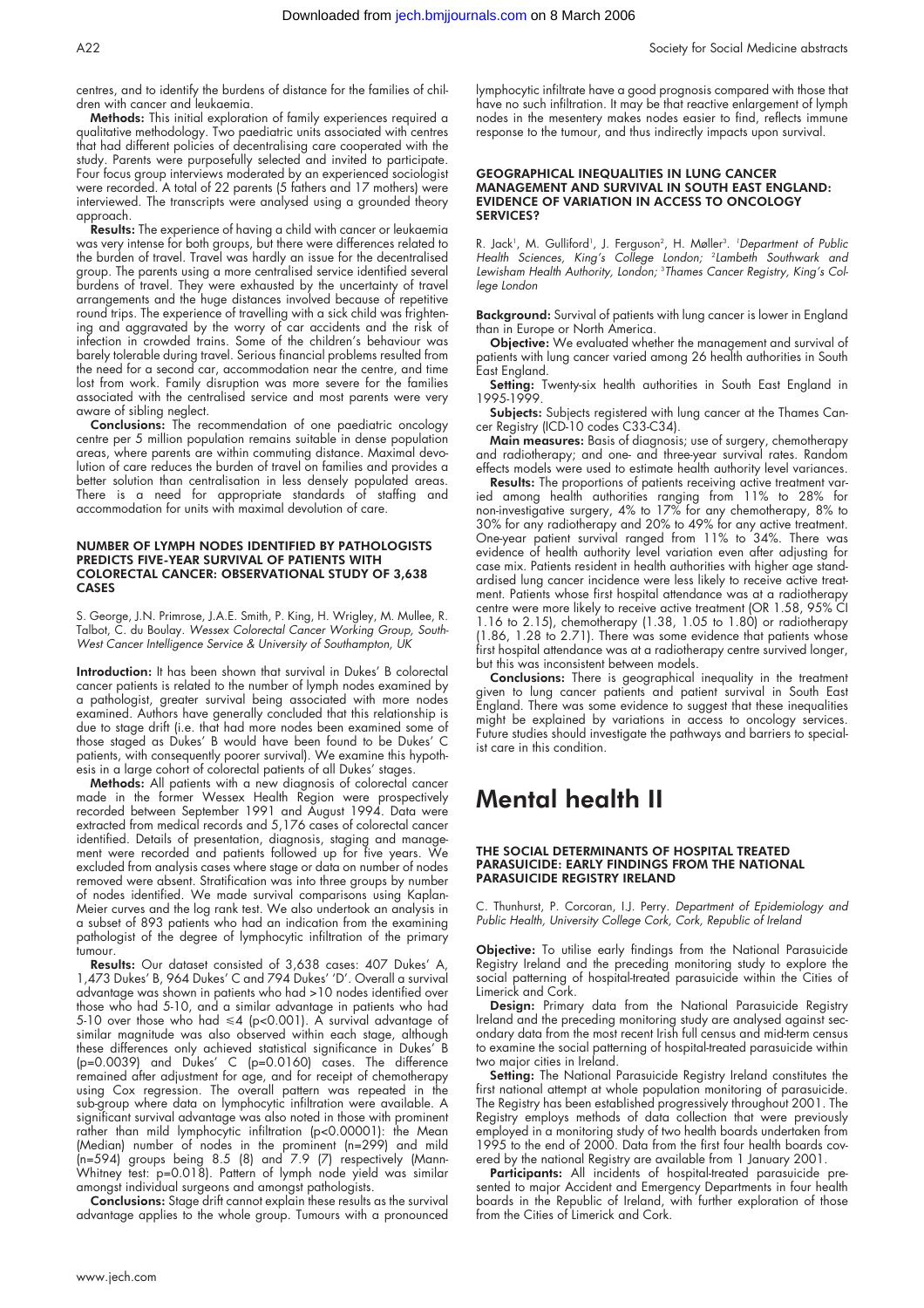Results: The incidence of parasuicide in four Irish Health Boards is presented showing variation by gender, age, method and area. The overall incidence rate is 116 episodes per 100,000 population, and varies six-fold from 57 for Waterford County to 340 for Limerick City. Parasuicide in Ireland exhibits significant geographical variation, with particularly elevated incidence in some urban areas. The two major cities within those four health boards are examined further to allow fuller exploration of the association between the incidence of parasuicide and area level deprivation markers. Simple one-variable and composite multi-variable indices are used, with a best-fit model explaining 57 per cent of variation. Multivariate clustering methods are employed to produce a typology of small urban areas. When person-based parasuicide rates are analysed by cluster, a three-fold variation emerges, from 147 to 427 per 100,000 population.

Conclusions: Parasuicide is an important indicator of population health. Early findings from the National Parasuicide Registry Ireland and the substantive data available from the preceding monitoring study indicate that a rich picture of social patterning contributes to an understanding of parasuicide. The availability of large area and small area data from the 2002 national census of Ireland will enable a fuller exploitation of data from the National Parasuicide Registry Ireland permitting more directed targeting of preventive services to be undertaken.

### DEATHS FROM ANTIDEPRESSANTS IN ENGLAND AND WALES 1993 TO 1997: ANALYSIS OF A NATIONAL DATABASE OF DRUG-RELATED POISONING DEATHS

A. Baker<sup>1</sup>, R. Shah<sup>2</sup>, Z. Uren<sup>1</sup>, A. Majeed<sup>3</sup>. *'Office for National Statistics,* London; <sup>2</sup> Sutton Hospital, Surrey;<sup>3</sup> School of Public Policy, University College London, London

Objective: To examine trends in the mortality associated with overdoses and poisoning with antidepressants, and to compare the relative mortality associated with different antidepressants in routine clinical practice.

Design: Analysis of a national database of deaths from overdose and poisoning, containing all deaths with an underlying cause regarded by the Office for National Statistics as being drug related. Every mention of a substance recorded on the death certificate, or mentioned by the coroner, is held, and all prescription drugs are coded to British National Formulary (BNF) categories. Information on the number of prescriptions for individual antidepressants dispensed in the community in England during 1993-1997, obtained from the Department of Health.

Setting: England and Wales, 1993-1997 (England only for analysis by prescription numbers.)

Main outcome measures: Age and sex specific death rates associated with overdose and poisoning with antidepressants; numbers of deaths per 100,000 prescriptions of individual antidepressants.

**Results:** 20% (2503) of all deaths from overdose or poisoning were antidepressant related. The number of antidepressant related deaths increased by 18% between 1993 to 1997, from 459 to 539. 95% of deaths were associated with tricyclic antidepressants and two antidepressants, dothiepin and amitriptyline, were associated with 82% of all antidepressant related deaths. Tricyclic antidepressants were associated with 5.3 deaths per 100,000 prescriptions, compared with 4.4 for mono-amine oxidase inhibitors, and 0.4 for selective serotonin reuptake inhibitors and related antidepressants. Annual death rates were highest in men aged 30-44 years (18.2 per million) and women aged 45-59 years (14.8 per million). Death rates from antidepressants were 2.5 times higher in the most deprived fifth than in the least deprived fifth of enumeration districts. Newly available data for 1998 to 2000 will also allow the presentation of results to be extended for those years.

Conclusions: Antidepressants are an important cause of death from poisoning and overdose. The selective serotonin reuptake inhibitors and the other newer antidepressants are associated with less than 10% of the risk of death than the older antidepressants. There is also a very strong association between area deprivation and deaths from antidepressants. Deaths from antidepressant overdose could be cut substantially by reducing the number of prescriptions for the older antidepressants, particularly to those in high risk groups.

### CROSS SECTIONAL STUDY TO ASSESS THE BURDEN OF MENTAL DISORDER IN YOUNG OFFENDERS IN A DORSET PRISON

J. Parkes<sup>1</sup>, D. Jenkins<sup>2</sup>, J. Goddard<sup>1</sup>, S. Bennett<sup>3</sup>. *'Health Care Research* Unit Southampton General Hospital; <sup>2</sup> Public Health Department Dorset Health Authority

Background: A health needs assessment performed within the Dorset prisons, has identified mental illness of young offenders as a priority.

To inform recommendations for improvement in health care the burden of illness needs to be known.

Aims: To ascertain prevalence of mental disorder in young offenders in HMP YOI Portland.

Objectives: To conduct a cross- sectional survey in prisoners aged 15 to 20 years to assess the burden of neurosis, psychosis, personality disorders, hazardous drinking and substance abuse.

Methods: The study was conducted using structured interviews and utilising a questionnaire based on validated tools. Analysis was performed using SPSS and included comparisons of the prevalence of mental disorder in the prison to a similar age cohort in the general population, to sentenced prisoners in older age groups, and determination of any correlation between demographic factors such as age, looked- after status, and mental disorder.

Results: The coverage was 94%. The prevalence of mental illness in sentenced male young offenders is very high with 95% having at least one mental disorder. Prisoners in this study were twice as likely to have a neurotic illness than that those similar aged men in the general population, two and a half times as likely to have a psychotic illness, three times as likely to exhibit hazardous drinking, eleven times as likely to have used illicit drugs, five times as likely to be drug dependent and twice as likely to have personality disorder. In particular, deliberate self-harm and suicidal ideation is worryingly high in this population. Use of services both in and out of prison is far less than the need expressed by this burden of disease. Socio-demographic data confirm that many of the young prisoners have poor experience of secondary education, early contact with both the judicial system and illicit drug use.

Conclusions: The burden of mental disorder in young prisoners is large with increased risk of all mental disorders assessed. There is low uptake of helping services in and out of prison

Effective services both in and out of prison are urgently needed to provide effective management of the mental health needs of this vulnerable and traditionally hard to reach population.

# Sexual behaviour and HIV

### LEARNING ABOUT SEX: RESULTS FROM NATSAL 2000

W. MacDowall', K. Wellings', K. Nanchahal', C. Mercer<sup>2</sup>, B. Erens<sup>3</sup>, K. Fenton<sup>2</sup>, A. Johnson<sup>2</sup>. 'Sexual Health Programme, Health Promotion Research Unit, London School of Hygiene & Tropical Medicine, Keppel Street, London WC1E 7HT; <sup>2</sup>Department of Sexually Transmitted Diseases, Royal Free and University College Medical School, Mortimer Market Centre, off Capper Street, London WC1E 6AU; <sup>3</sup>National Centre for Social Research, 35 Northampton Square, London EC1V 0AX

Objectives: To describe sources of information on sexual matters, adequacy of information, additional information needs and preferred source. Further, to examine the associations between source of sex education and expressed need for further information.

Subjects and design: The second National Survey of Sexual Attitudes and Lifestyles (Natsal 2000) is a probability sample survey conducted in 1999-2001 of 4762 men and 6399 women aged 16-44 living in Britain. Respondents were asked a number of questions regarding learning about sexual matters, including sources of information, what they would like to have know more about and from whom.

Main outcome measures: Main source and adequacy of information, additional information needs and preferred source. Expressed information needs were grouped into three categories: biological, risk reduction and psychosexual.

Results: School lessons are now the leading source of information about sexual matters among young people, being the main source for 39.2% men and 30.1% women aged 16-19. Parents and school were the preferred source of further information for over two-thirds of respondents. In contrast to the very small proportion (<1%) who cite 'doctor, nurse or clinic' as their main source, 7.3% men and 7.7% women aged 16-19 would like to have got further information from them. Amongst sexually experienced 16-19 year olds, 73.3% men and 76.9% of women reported that they did not have enough information about sexual matters. The proportion of men expressing a need for additional biological information at the time when they first felt ready to have some sexual experience was twice as high among 30-44 year olds than amongst those aged 16-19 (32.6% and 15.6% respectively), while the proportion reporting wanting to have known more about risk reduction has remained constant (around 50%) across the age groups. Older respondents were more likely to report wanting to have known more about psychosexual aspects (60.5% of 30-44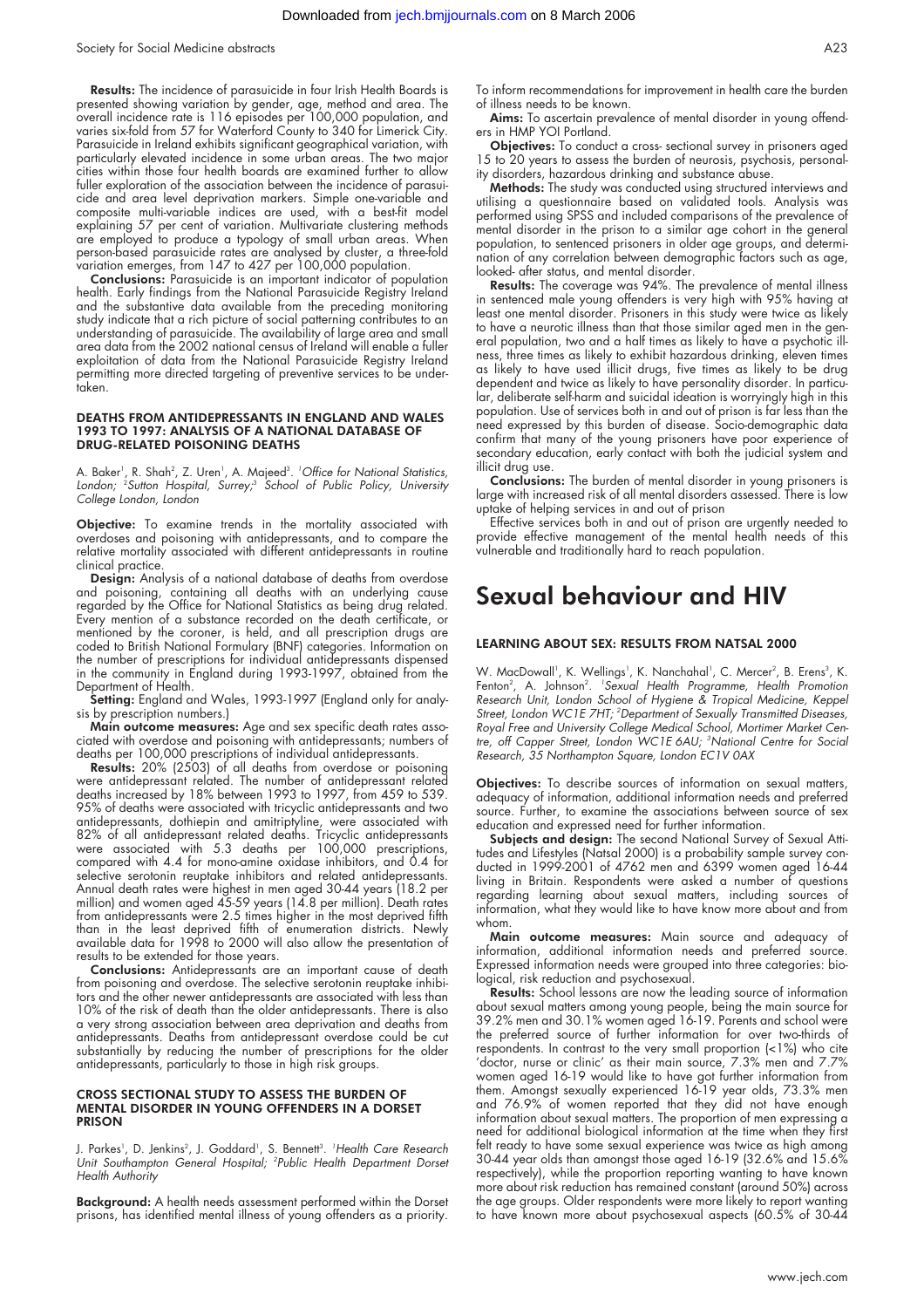year old men compared with 45.6% of 16-19 year olds). Similar patterns were observed among women. Those reporting parents as their main source of information were least likely to have wanted further information.

Conclusions: School lessons are now the main source of information about sexual matters among young people. However, three-quarters of respondents expressed a need for further information at the time that they first felt ready to have sexual experience. Although advances have been made in providing biological information, these data suggest that there has been no change in perceived adequacy of knowledge on risk – reduction.

#### EVALUATION OF BAR AND GYM BASED PEER-LED SEXUAL HEALTH INTERVENTIONS FOR GAY MEN IN GLASGOW AND LONDON

G. Hart', J. Elford<sup>2</sup>, L. Williamson', G. Bolding<sup>2</sup>, L. Sherr<sup>3</sup>. *'MRC Social &* Public Health Sciences Unit, University of Glasgow; <sup>2</sup> Institute of Health Sciences, School of Nursing and Midwifery, City University, London; <sup>3</sup>Department of Primary Care & Population Sciences, Royal Free & University College London Medical School, London

Objectives: Employing a diffusion of innovation model, peer-led HIV prevention programmes were developed for gay men in bars in Glasgow and gyms in central London. We sought to evaluate the impact of community-based peer-led HIV prevention initiatives among gay men in the two cities.

Design: Two controlled trials

**Data sources:** Data were collected by means of self administered questionnaires distributed at baseline and follow up in the gay bars of Glasgow and Edinburgh, and in 5 gyms in Central London.

**Main outcome measures:** Reduction in reported unprotected intercourse (Glasgow, London); increased uptake of sexual health services (Glasgow).

**Results:** In Glasgow (intervention city) and Edinburgh (control city), 2276 men participated at baseline (1996) and 2498 at outcome (1999), with an average 78% response rate. The intervention did not produce community-wide changes in sexual behaviours. The only significant intervention effects were amongst men who had direct contact with the intervention, with higher uptake of Hepatitis B vaccination and HIV testing. In London, from September 1997 to April 1999, at baseline and at 18 month follow up, the proportion of men (n=1000) reporting high risk sexual behaviour remained constant (14%) while there was an increase from 73% to 79% in the proportion ever-tested for HIV. No significant differences were found between intervention and control gyms in the rate of change of any of these outcome variables at follow up.

Conclusions: Peer education was not an effective tool for sexual behaviour change among gay men in bars in Glasgow or central London gyms. In Glasgow the intervention was successful amongst those men with whom there was direct contact in increasing the uptake of sexual health services, but there was no evidence of 'diffusion of innovation'. Peer education for safer sex may be inappropriate for UK gay men at this stage of the HIV epidemic, although it could prove useful in increasing access to sexual health services. Implications for the sexual health strategies for England and Scotland will be discussed.

### HIV/AIDS PEER EDUCATION IN THE SOUTH AFRICAN WORKPLACE: IMPACT ON PERCEPTION OF PERCEIVED RISK

N. Sloan<sup>1</sup>, T. Davidson<sup>2</sup>, J.E. Myers<sup>3</sup>. 'Sowerby Centre for Health Informatics, University of Newcastle; <sup>2</sup>Health Services, WoolWorths Pty Ltd, Cape Town, South Africa; <sup>3</sup>School of Public Health & Primary Health Care, University of Cape Town, South Africa

**Aim:** To determine the relationship between HIV peer education programmes in the workplace and level of self perceived risk of acquiring HIV. This is part of a wider evaluation of an HIV peer education programme that was conducted by comparing two South African retail companies, one with an HIV peer education programme and one without.

Methods: A total of 900 questionnaires was completed by employees of two South African retail companies from three regions (Gauteng, Western Cape and Eastern Cape/ KwaZulu-Natal) over a period of six months (Feb-July 2001). Questionnaires were made available in English, isiZulu, isiXhosa, Afrikaans, SiSwati, Southern Sotho and Northern Sotho; and completed during in-store training sessions after the purpose of the study was explained and consent was obtained. The questionnaire tests level of knowledge about HIV/AIDS, attitude towards people living with HIV/AIDS, level of condom use

and level of attendance at HIV peer education sessions at work (if applicable). In addition, the questionnaire asked participants to score how at risk they felt of acquiring HIV on a Likert scale from 0 – 10. Participants were then invited to explain their score. Logistic regression modelling was used to analyse the relationship of perceived risk (<5,>=5) with demographic factors, level of knowledge about HIV, attitude towards people with HIV, condom use and attendance HIV education sessions. The qualitative findings drawn from the participant's explanation of their perceived risk score was analysed for relevant themes.

Results: The majority of participants thought they were at low perceived risk for acquiring HIV (mean perceived risk score of 2.5 out of a possible 10). Significant factors that explain the 7% of variance in perceived risk were age, sex, company, area and relationship status. Qualitative findings showed that people often knew they were undertaking high risk behaviour (e.g. multiple partners and not using condoms) but still felt they were at low perceived risk (i.e. score of 4 or less). Participants who did score themselves at high perceived risk (i.e. 5 or above) offered a variety of explanations from lack of trust in condoms to the strong probability of having sex with someone who is HIV positive because of the high prevalence of HIV in South Africa. The majority of married participants felt they were at no or low perceived risk because they had only one sex partner.

Conclusion: The findings indicate that education alone does not impact on perceptions of perceived risk and therefore such programmes may not be effective in causing change in from high risk to low risk behaviour.

# **Miscellaneous**

### A SURVEY INTO THE QUALITY, CONTENT AND STYLE OF CURRENT EPIDEMIOLOGICAL PUBLICATIONS

T. Collier<sup>1</sup>, S. Pocock<sup>1</sup>, K. Dandreo<sup>2</sup>, B De Stavola<sup>1</sup>, M. Goldman<sup>2</sup>. L. Kalish<sup>2</sup>, L. Kasten<sup>2</sup>, V. McCormack<sup>1</sup>. 'London School of Hygiene and Tropical Medicine, London, UK; <sup>2</sup>New England Research Institute, Boston, USA

Epidemiological studies vary enormously in the quality, content and style of their publications. There is a need for guidelines to aid authors and journals in raising the standards of such published observational research in human populations. As an enquiry into the current state-ofthe-art in published epidemiologic research, we identified all epidemiological studies published in English in January 2001 in major epidemiological journals, major general medical journals and a sample of specialist medical journals. Eligible studies were those investigating the association between exposure variable(s) and disease outcome(s) in individual subjects from the general population. Purely hospital-based studies were excluded.

73 such publications were identified: 37 cohort studies, 25 case-control studies, 9 cross-sectional studies and 2 others. The great majority related to fatal or non-fatal disease events, though 9 studies concerned quantitative disease measures. The majority of exposure items were quantitative measures, but in the main these data were grouped and presented in several ordered categories.

The extent of adjustment for confounding variables varied enormously. 22 studies used matching (e.g. of cases and controls) while 67 studies employed some confounder-adjusted analysis: the median number of confounders adjusted for was 7. For many studies it was unclear how and why the confounders were selected.

As regards statistical analyses, the odds ratio was the most commonly employed measure of the exposure-disease outcome association (40 studies), while a further 27 studies (mostly cohort studies) used hazard ratios or rate ratios. All other forms of statistical result were relatively uncommon. 69 studies used confidence intervals, 38 studies used P-values with only 2 studies using neither method of inference. One journal (Epidemiology) did not permit P-values. 52 studies undertook subgroup analyses in order to detect potential effect modifiers; 32 of these studies then made claims that such effect modifiers did exist. Many of these studies did not make appropriate subgroup inferences (e.g. interaction test), so that many of these claims may not be justified. Studies varied considerably in size, and further investigation will be undertaken into whether studies tended to have adequate statistical power. We suspect many did not.

While only a few of these studies could be deemed post hoc not to merit publication, there are clearly many facets of study design, conduct, analysis and reporting which could be substantially improved by authors and the journals' editorial and refereeing policy. We hope this survey acts as a stimulus to raising the standards of epidemiological publications.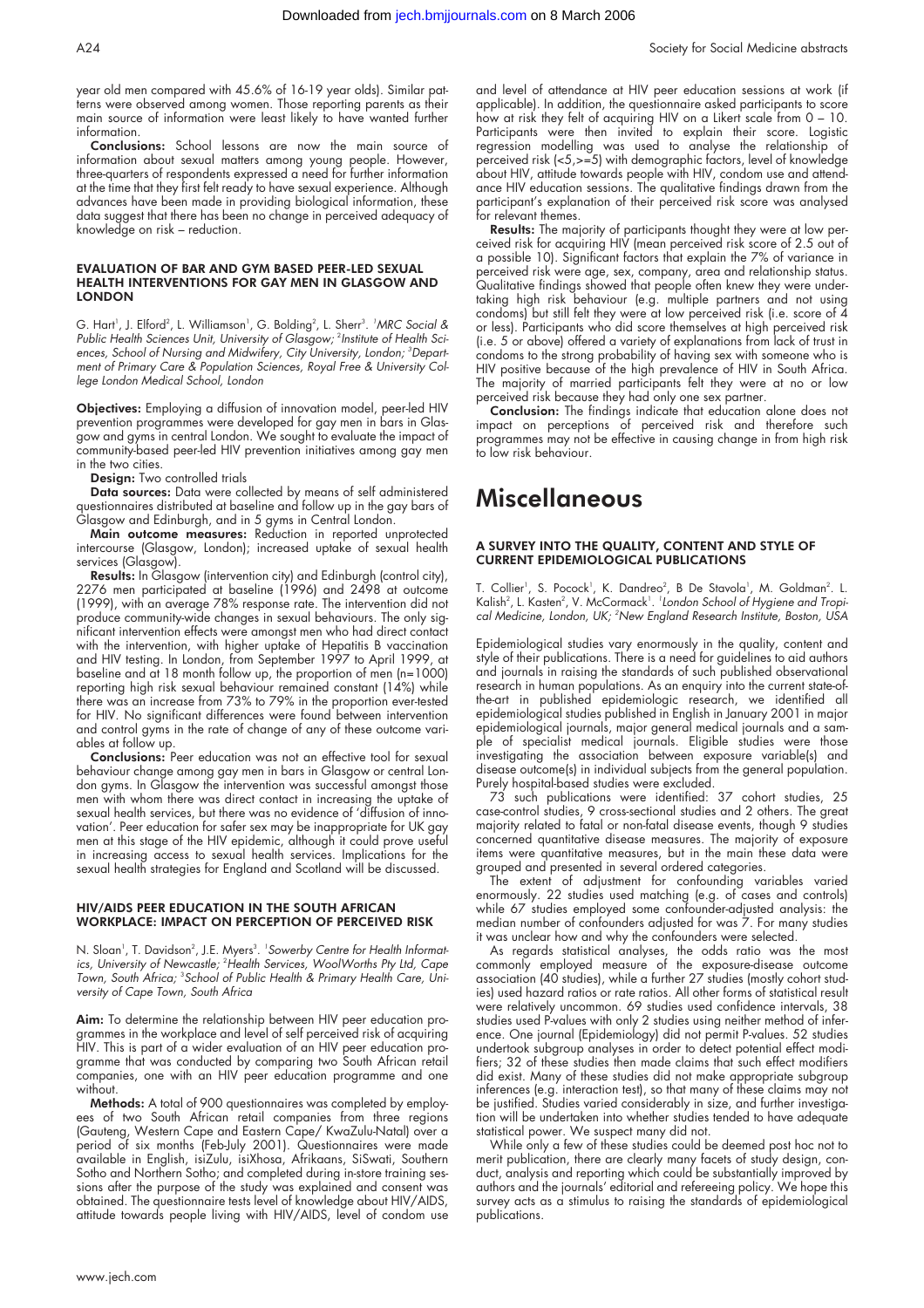### THE IMPACT OF EDITORIAL GUIDELINES ON THE CLASSIFICATION OF RACE/ETHNICITY IN THE BRITISH MEDICAL JOURNAL

G.T.H. Ellison, M. Rosato. Social Science Research Unit, Institute of Education, University of London, London

Background: In 1996 the BMJ introduced "guidelines on the use of ethnic, racial, and cultural descriptions in published research". These proposed that the categories used should "relate to the type of hypothesis under investigation" and that authors should "describe the logic behind their 'ethnic groupings'". The guidelines specifically recommended that authors use: "accurate descriptions rather than catch-all terms" to identify the individuals or populations examined; terms that "reflect how the groups were demarcated"; and a range of information on ethnicity, race and culture whenever it is unknown which is the "most important influence".

Methods: To assess whether the guidelines had any impact on the classification and use of race/ethnicity in published research, the journal's online archive was searched for any articles classified as 'papers' containing the terms 'race or racial or ethnic\*' which had been published between 1st January 1994 and 31st December 2000. Any geographical, phenotypic, cultural, physiognomic or census labels used to classify race/ethnicity were recorded and additional searches were conducted for papers which had used one or more of these labels without race/ethnicity. Content analyses were subsequently conducted on both sets of papers to establish whether the categories were used as descriptive, sampling, control and/or explanatory variables, and whether their use complied with the 1996 guidelines.

Results: 68 different labels were found in the 201 papers that mentioned race/ethnicity, and additional searches on these labels located a further 213 papers for inclusion in the content analyses. Very few of the papers explicitly described why race/ethnicity was considered relevant to their hypothesis or analyses, and this made it difficult to assess whether appropriate categories had been used. Even after the guidelines had been introduced, few of the papers explained why they had chosen to use particular categories, and none consistently used descriptive labels or terms that indicated how these categories had been applied. Only a few papers explicitly set out to explore racial/ethnic disparities in health, and none of these measured a comprehensive range of cultural, socio-economic and genetic variables.

Conclusion: The classification of race/ethnicity in papers published by the British Medical Journal remains haphazard and poorly documented despite the introduction of editorial guidelines. While it is clear that the guidelines have not been followed, it is not clear whether they were ignored or were impossible to enforce. Further research is required to assess the acceptability and feasibility of such guidelines amongst editorial staff, manuscript reviewers and authors.

### GLAD TO BE GREY: A RESTATEMENT OF THE HYPOTHETICO-DEDUCTIVE MODEL

K. Hopayian. School of Medicine, Health Policy and Practice, University of East Anglia, Norwich

Background: Science in general and medical science in particular have come under increasing criticism for being incapable of providing a complete model of nature, health and health care. Criticism has arisen from several quarters: qualitative research, postmodernism, and complexity theory. Common themes run through all these, namely, accusations that science and medical science are limited by reductionism, linear thinking, and positivism. At its worst, science is accused of a black/white view of the world. In contrast, alternative models are promoted as having better explanatory power or understanding of complex phenomena.

Aims: To stimulate a debate on the epistemology of medicine in order to inform research, education, and practice.

Methods: Recent publications in English language general medical journals will be examined to demonstrate the case made against science and to judge the validity of the accusations.

A brief survey of alternative philosophical theories of the scientific process, including from scientists themselves, will be presented.

This will demonstrate that science is best seen as an activity that does not view the world as black/white but constantly seeks to describe shades of grey.

The value of the hypothetico-deductive model, drawn largely on the work of Karl Popper, will be re-examined and its superiority in explaining the search for truth demonstrated.

**Conclusions:** Some of the proposed alternatives occasionally stray towards inductionism, thereby falling into the trap that the hypothetico-deductive model avoids. The hypothetico-deductive model is the best guarantee we have for the progress of science, medical science, and health care.

# Methods

### FASTING MEASUREMENTS IN EPIDEMIOLOGICAL STUDIES: AN UNRECOGNISED SOURCE OF BIAS

J.R. Emberson<sup>1</sup>, P.H. Whincup<sup>2</sup>, M. Walker<sup>1</sup>, M. Thomas<sup>3</sup>, K.G.M.M. Alberti<sup>4</sup>. *Department of Primary Care and Population Sciences, Royal Free* Hospital, London; <sup>2</sup> Department of Public Health Sciences, St. George's Hospital Medical School, London; <sup>3</sup> Department of Chemical Pathology, Royal Free Hospital, London; <sup>4</sup> Department of Diabetes and Metabolism, University of Newcastle on Tyne, Newcastle

Background: Epidemiological studies generally aim to make simple but unbiased measurements of individuals. For this reason measurements of metabolic variables (including blood lipids, glucose and insulin) are usually carried out after a period of fasting, and it is usually assumed that such measurements are unbiased. We examined whether the use of a defined protocol in a cardiovascular survey abolished the influence of fasting duration and time of day on biochemical measurements.

**Methods:** Cross-sectional survey of British Regional Heart Study participants (4252 men aged 60-79 years), in which men without diabetes were asked to provide a blood sample after fasting for at least 6 hours. Serum total, HDL and LDL cholesterol, triglyceride and insulin, and plasma glucose concentrations were measured between 0800h and 1800h.

Results: Men who did not fast for 6 hours had lower mean LDL cholesterol and higher glucose, insulin and triglyceride levels than fasting men; these differences were more marked among diabetics. Among fasting men without diabetes, total and HDL cholesterol levels displayed no consistent relation to fasting duration or time of day. In contrast, mean insulin and glucose levels were strongly related to time of day, falling gradually throughout the morning and remaining stable in the afternoon. They showed a periodic relation with fasting duration above 6 hours, a pattern that was abolished after adjustment for time of day effects. However, the associations with time of day were unaffected by adjustment for fasting duration. Mean triglyceride levels in fasting men without diabetes fell with increasing fasting duration, and rose gradually through the day; the effect of fasting duration was abolished after adjustment for time of day. Adjustments to compensate for variations due to both fasting duration and time of day were performed.

Conclusion: Biochemical measurements from fasted subjects should not necessarily be accepted as unbiased measurements of individuals. Marked variations with fasting duration and particularly with time of day may still occur. In the analysis of metabolic measurements in epidemiological studies, it is important to examine the extent of variation by time of day and fasting duration, and to adjust for them as appropriate. Ideally, future studies should aim to standardise both the period of fasting and the time of day at which tests are performed.

### MISSING, MEDIOCRE OR MERELY OBSOLETE? AN EVALUATION OF UK DATA SOURCES FOR CORONARY HEART DISEASE

B. Unal Aslan, J. Critchley, S. Capewell. Department of Public Health, University of Liverpool

Introduction: Policy decisions on health and health care require good evidence, particularly since resources are limited. Coronary heart disease (CHD) is the most common cause of death in the UK, yet currently there is no single comprehensive source of information to support strategies for CHD prevention and treatment.

Objective: To evaluate the availability and quality of UK CHD data sources since 1981.

Methods: We identified and appraised data for England and Wales on:

a) CHD patient numbers (including acute myocardial infarction, secondary prevention, angina, heart failure and hypertension), b) uptake of medical and surgical treatments, c) effectiveness of specific cardiological treatments, and d) population trends in major cardiovascular risk factors (including smoking, cholesterol, hypertension, obesity, diabetes, physical activity and deprivation).